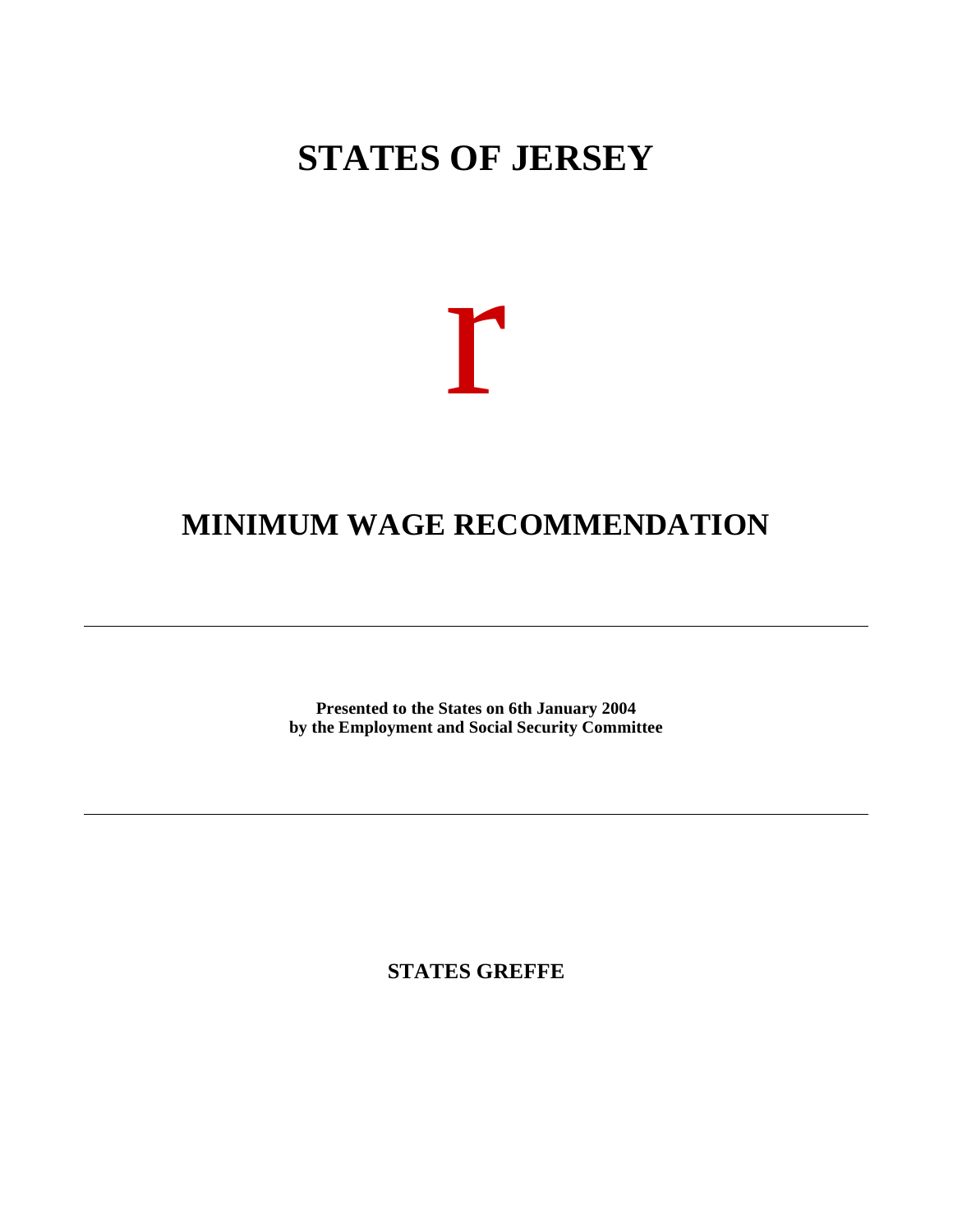## **REPORT**

## **Introduction**

The following report is intended to provide information regarding the likely rate of minimum wage, so that interested parties can be aware prior to the drafting of subordinate legislation in early 2004. Members will recall that the minimum wage system is enshrined in the Employment (Jersey) Law 2003 approved by the States in July 2003.

## **Background**

A "Minimum Wage Legislation" Report and Proposition was lodged in March 1999 (P.227/1998) at the request of the States, following an impact study and consultation process. The States subsequently voted in favour of the introduction of a Minimum Wage system and also the setting-up of a consultative body known as the Employment Forum. The Forum was established in August 1999 to support the development of employment legislation and to consult on, and monitor, Minimum Wage, reporting to the Committee with recommendations. It consists of 3 employee representatives, 3 employer representatives and 3 independents.

The Committee was advised by the Law Draftsman that a Minimum Wage Law would not be workable without the introduction of legislation giving protection to employees from unfair dismissal and having appropriate conciliation and enforcement mechanisms in place. As a result, the Committee took an "Employment Legislation" report (P.99/2000) to the States for debate in December 2000. This Report recommended that legislation should be phased, the first phase including issues relevant to the introduction of the Minimum Wage, such as the requirement for pay statements, the right not to be unfairly dismissed, advice and conciliation through the Jersey Advisory and Conciliation Service (JACS) and enforcement through an Employment Tribunal system.

The Employment (Jersey) Law 2003 was debated and adopted by the States in July 2003. Part 4 of the Law relates to Minimum Wage and subordinate legislation is required to enable this part of the Law to function. The Law has recently been approved by Privy Council and has been registered in the Royal Court, but the Regulations cannot be debated until there is an Appointed Day for the Law.

For practical business planning reasons, those sectors most likely to be affected by the Minimum Wage, particularly Hospitality and Agriculture, have been promised adequate lead time to allow them to incorporate the minimum wage rates into their new tariffs. This R.C. is intended to serve that purpose by being released at least one year before the anticipated introduction of the minimum wage. It is important for agreement to be reached on the rate as soon as possible so that the appropriate notice is given and employers can plan ahead with some certainty, not just for Minimum Wage but all other aspects covered under the Employment (Jersey) Law 2003 and the Employee Relations (Jersey) Law 200- (currently being drafted).

## **Summary of the Forum's recommendations**

The Employment Forum has recently presented its report on Minimum Wage to the Employment and Social Security Committee and interested Committees, key industry representative and unions. The Report is attached in full.

The Forum makes the following main recommendations regarding the subordinate legislation necessary for the Minimum Wage –

(a) An initial Minimum Wage rate of £5.08 for implementation in April 2005. This figure was derived by applying the expected uplift for inflation, to a notional figure of £4.80 as at October 2003. (For the same reason, other recommended figures are not 'round sums'.) The rate should be set at least 12 months in advance because a political promise has been made to industry to allow them time to prepare for the introduction of Minimum Wage.

The proposed rate should apply to all employees over school-leaving age, except when the trainee rate is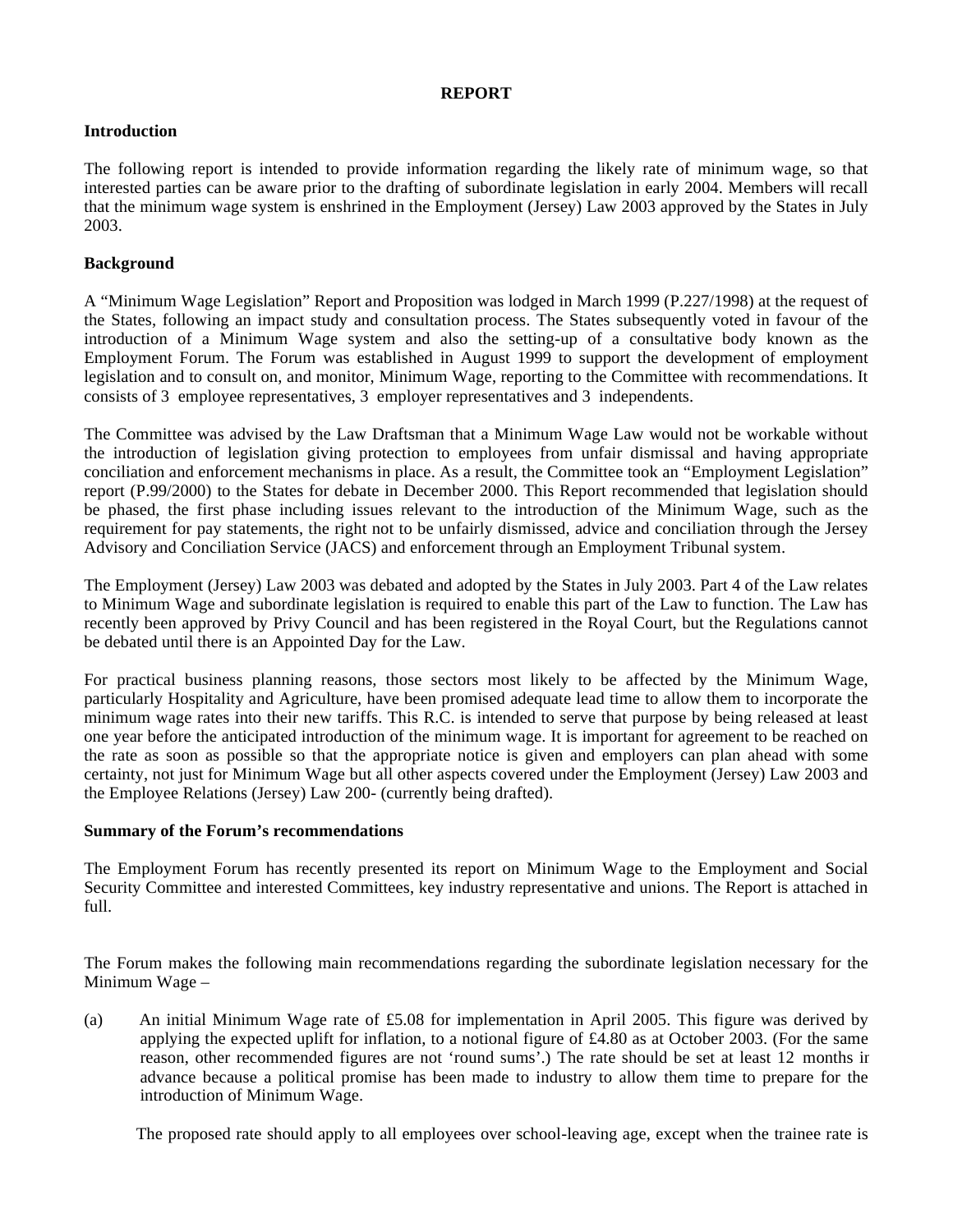paid and 'special classes of person', as detailed in Articles 36 to 43 of the Employment (Jersey) Law 2003.

- (b) An offset of £74.20 per week for accommodation and food for implementation in April 2005. This amount represents a maximum offset against weekly pay for the purpose of establishing whether the Minimum Wage has been paid. Where only accommodation is provided, the offset should be £55.65 (75% of the combined accommodation and food rate).
- (c) An initial trainee rate of £3.82 for implementation in April 2005. The proposed trainee rate should apply to employees of any age who are undertaking an accredited training course and should be payable for a maximum of one year in a new job with a new employer, by written agreement. No recommendation was made regarding a separate youth rate.

## **Comment**

The Employment and Social Security Committee is of the opinion that the Forum has recommended a prudent rate in the current economic climate, providing a balanced and objective package given the difficulties inherent in the introduction of a minimum wage system. In particular, the Forum has taken into consideration the specific circumstances of employers and employees within the two main industries that might be affected most by the introduction of a minimum wage, Agriculture and Hospitality.

The Forum's recommendations differ in one respect from the original Committee proposals that were presented in the Report 'Minimum Wage Legislation', (appended to the R.C.). The Forum has concluded that there should be two, rather than one, offset to the minimum wage rate to cover both accommodation and food. Originally, in order to keep the system simple, the then Committee proposed only one offset to cover accommodation, based on a level which existed at the time. It was thought that the definition of what constituted 'food' would be problematic and difficult to enforce.

At the time of the original report, it was also envisaged that there would be no need to set a youth rate. With a high stay-on rate in Education and good employment prospects, it was envisaged that the trainee rate would cover the situation adequately and encourage the employers of those leaving school earlier to train. The trainee rate proposed at the time was in line with the first year Apprenticeship rate. However, in light of the changing employment situation, the Committee would wish to receive views on this aspect.

The Employment Forum was divided on the issue: some believed that it would be discriminatory to pay a young person less for doing the same job as an adult; others thought that it might discourage employers from employing young people and that young people may be reluctant to take up an apprenticeship or trainee job at a lower rate. In practice, there are now very few apprenticeships available and the lower apprenticeship rate has never discouraged young people in the past. The main impact would be limited to relatively few young people who leave education before the age of 18 and those aged over 16 years doing part-time jobs whilst in education.

It is intended to implement the minimum wage system in April 2005, subject to the passage of relevant legislation and keeping to the original time of a one-year lead-in to allow employers time to adjust. Therefore the Committee invites any further comments to be presented to the Department by 13th February 2004, marked for the attention of the President.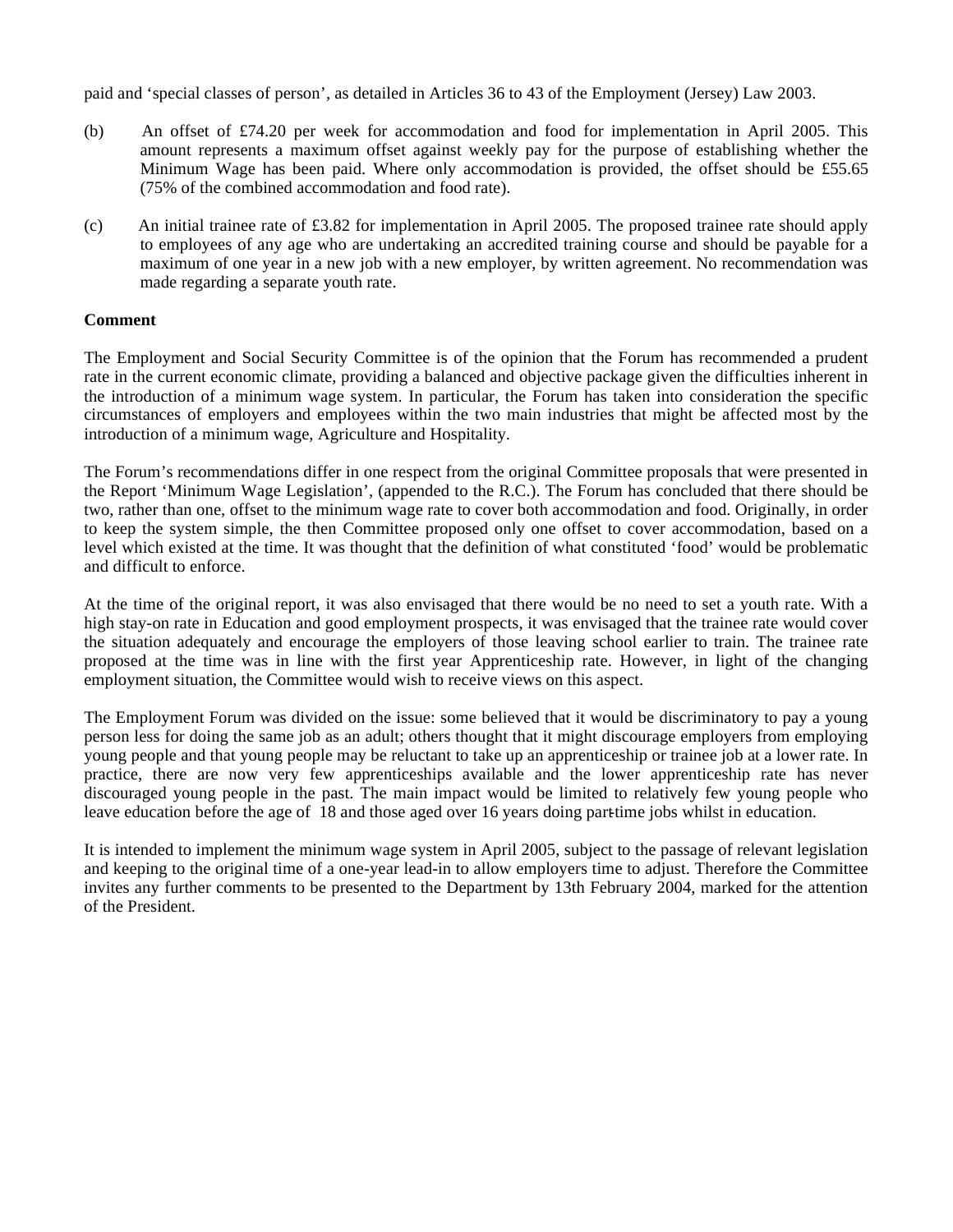**APPENDIX 1**

# **RECOMMENDATION OF THE EMPLOYMENT FORUM TO THE EMPLOYMENT AND SOCIAL SECURITY COMMITTEE ON THE ISSUE OF MINIMUM WAGE**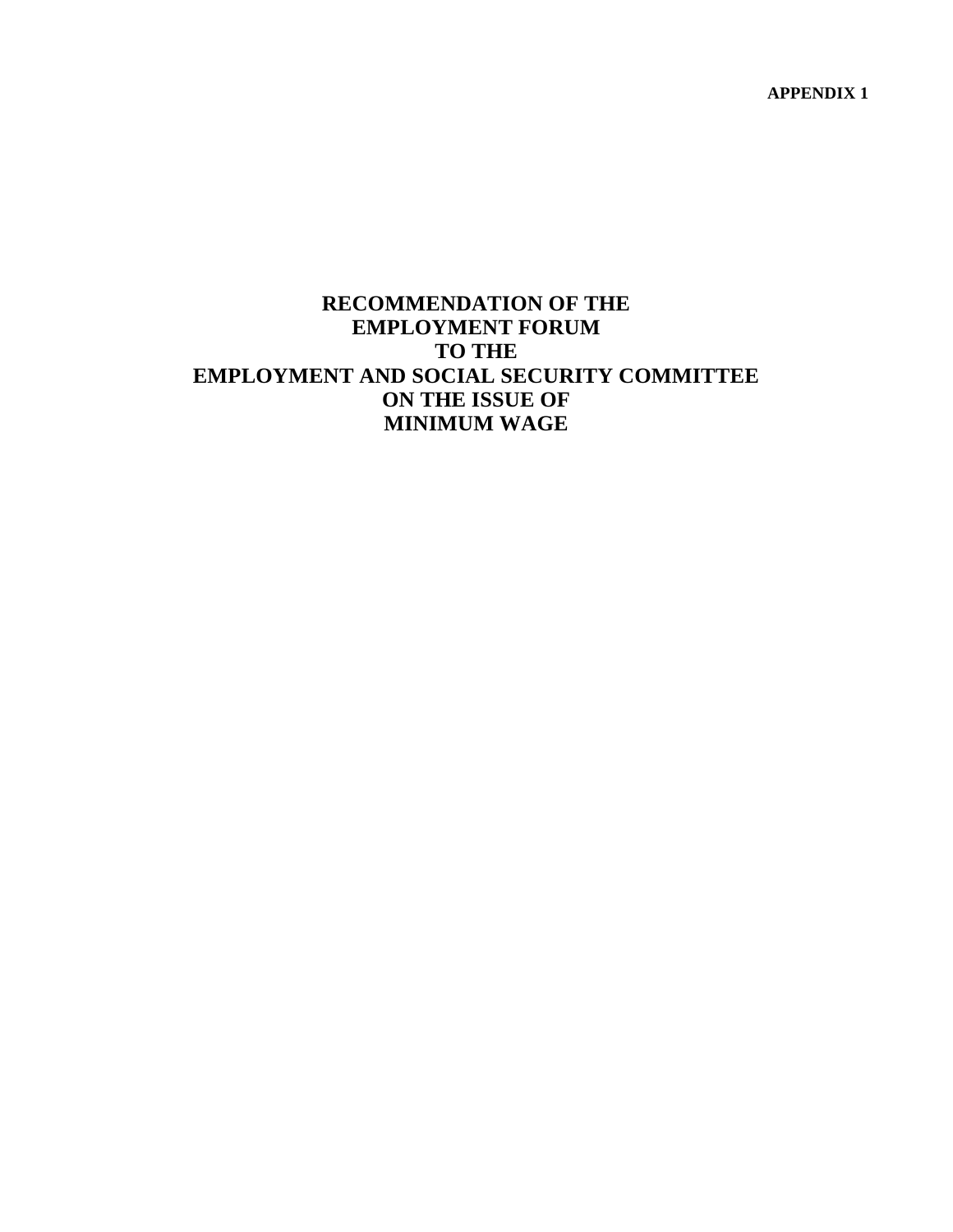This is the fourth Recommendation of the Employment Forum to the Employment and Social Security Committee ("the Committee").

Previous recommendations of the Forum were –

- 1. Establishing an Enforcement Structure (May 2001)
- 2. Unfair Dismissal (December 2001)
	- 3. Holiday Entitlement and Rest Days (April 2002)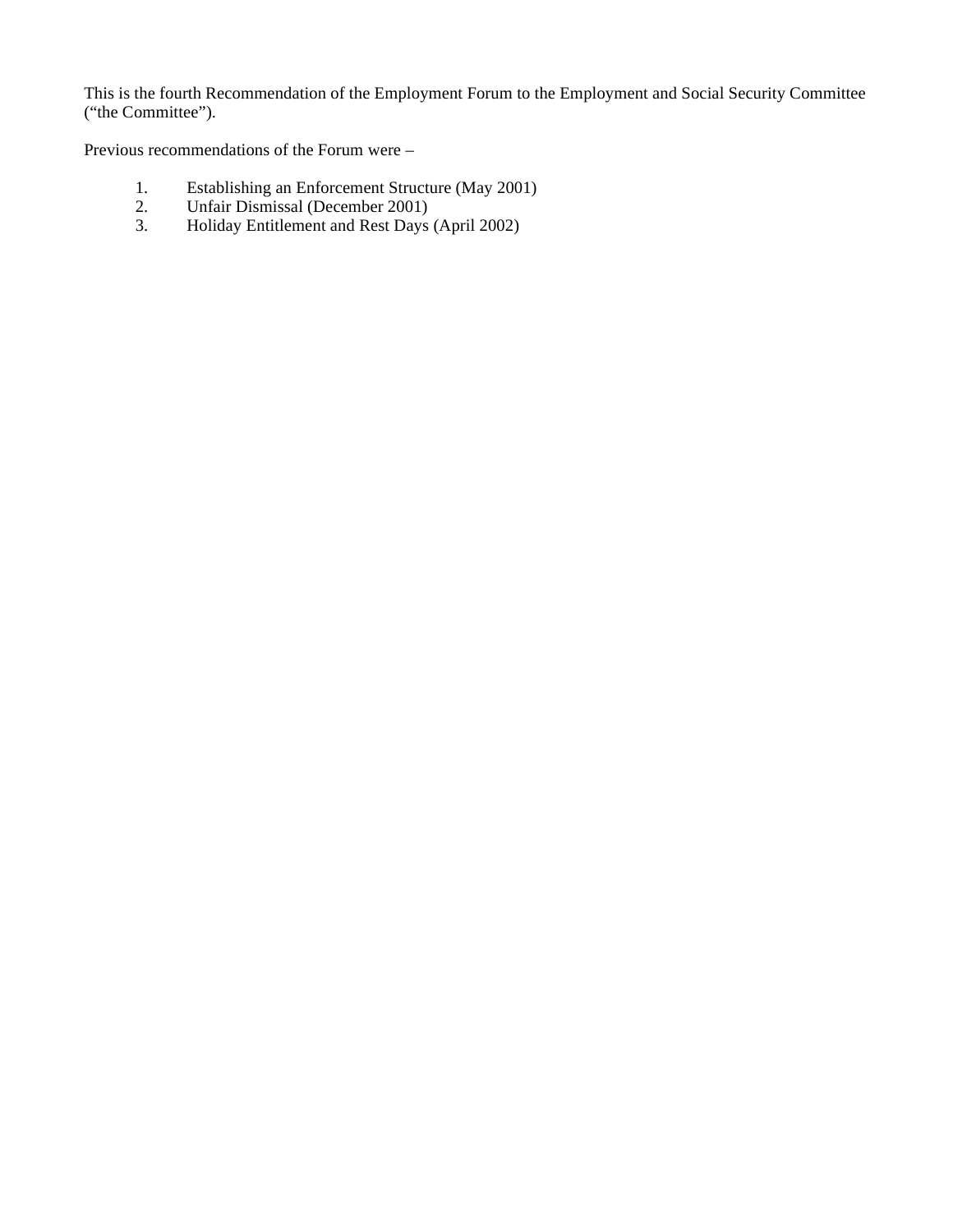## **Chairman's Foreword**

This is the fourth recommendation of the Employment Forum and without doubt this has been the most difficult of the four areas we have had to look at to date.

The role of the Employment Forum is to consult with interested parties and to form a consensus view, while taking into account economic conditions and the original political objectives.

It is now some 10 years since the principle of a minimum wage in Jersey was lodged in the States by the then Senator Shenton. Since that time, the Island's economy and its political and social outlook has changed considerably, leading to justifiable questions as to the value and the objectives of the proposal to introduce the minimum wage.

Whilst there are few who disagree with the need for a minimum wage, it is at that point that agreement ceases. It has been extremely difficult to find a consensus view and even within the Forum, having undertaken all the research and heard all of the views, there have been some areas where we have not been able to reach a unanimous view.

The proposals that follow are the result of long hours of consultation and research. For some, the results will not be what they had originally wished for. We would, however, urge all parties reading this report to read the full justifications before reaching their own conclusions as to the desirability, or otherwise, of our recommendations.

Finally, as Chairman of the Forum, it just leaves me to thank all of those who contributed to our deliberations and, of course, the members of the Forum who have freely given their time and expertise to create the following recommendations.

*Richard Plaster Chairman of the Employment Forum October 2003.*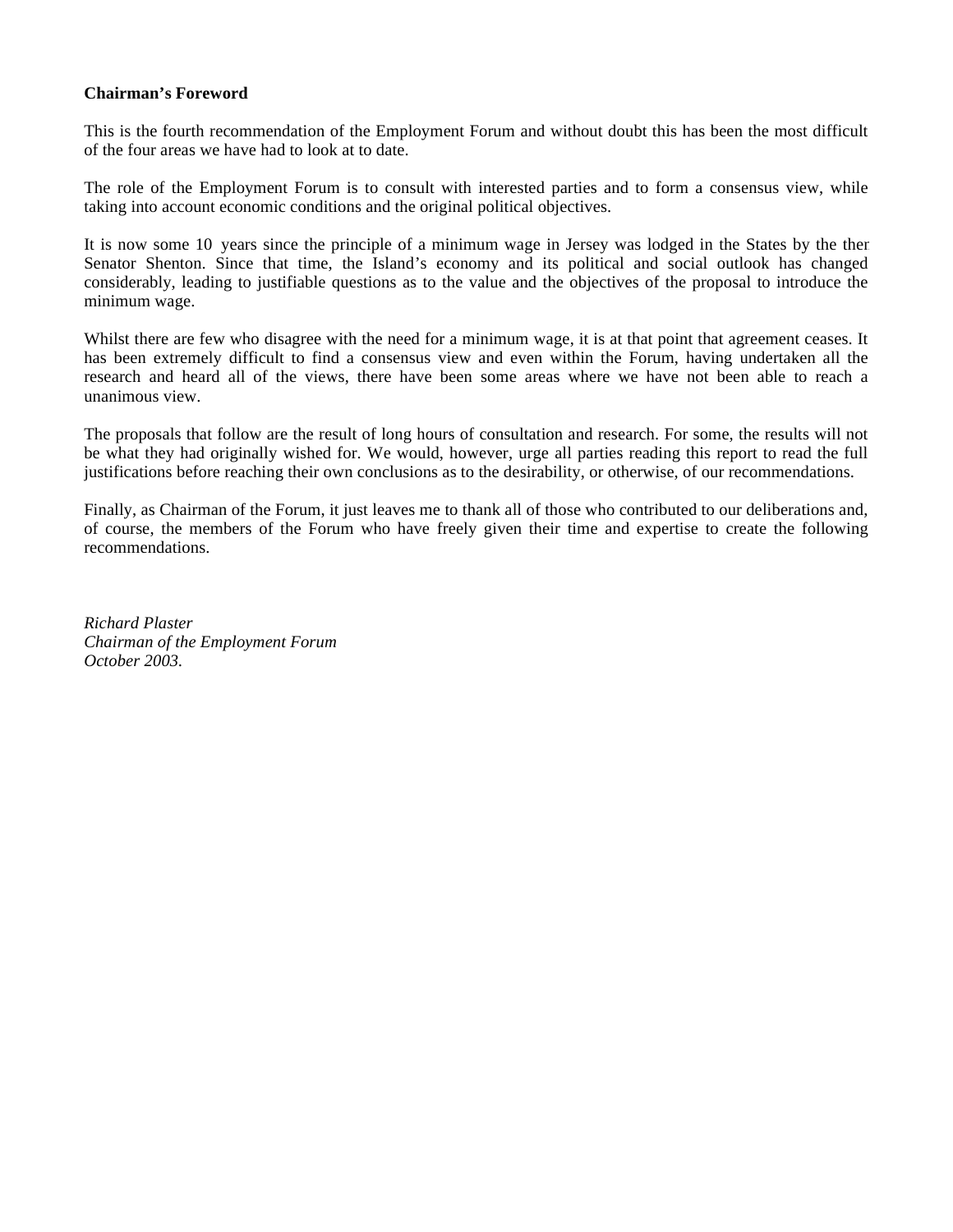## **EXECUTIVE SUMMARY**

## **Section 1 – THE HISTORY**

The introduction of a minimum wage was first proposed in March 1993.

In 1996, the Industrial Relations Committee put a Report and Proposition to the States and subsequently the Employment and Social Security Committee took over responsibility for "Industrial Relations" in December of that year.

The Committee took a "Minimum Wage" Report and Proposition to the States in March 1999 (P.227/1998), following an impact study and consultation process. The States voted in favour of the introduction of a minimum wage policy and also the setting up of a consultative body known as the Employment Forum, which was established in August 1999 to consult on and monitor minimum wage. The Report and Proposition states that the principles of introducing a minimum wage are that a rate *'should support a competitive economy; be set at a prudent level; be simple and straightforward; and yet make a difference to the low paid*."

The Committee were advised that the Law would not be workable without the introduction of legislation giving protection to employees from unfair dismissal, so in December 2000, the Committee took an "Employment Legislation" report to the States for debate (P.99/2000). The Report recommended that the first phase should include legislation on issues relevant to the introduction of the Minimum Wage, including the requirement for pay statements and the right not be unfairly dismissed.

Part 4 of the Employment (Jersey) Law 2003 establishes a legislative framework for the operation of a Minimum Wage System in Jersey.

## **Section 2 – NATIONAL MINIMUM WAGE IN THE U.K.**

The U.K. introduced a National Minimum Wage in April 1999, at an initial rate of £3.60. The Low Pay Commission was aware that low-paid workers would not be helped if they recommended a rate so high that jobs would be put at risk. So, they recommended that the Minimum Wage should be introduced at a prudent rate offering real benefits to the low paid, while avoiding unnecessary risks to the economy, businesses and jobs.

Since assessing its economic impact, the U.K. has increased the minimum wage in significant jumps. Following the latest recommendations from the Low Pay Commission, the current rates are: Adult  $-£4.50$ , Development – £3.80 and Accommodation offset – £24.40 per week.

## **Section 3 – THE COMMITTEE'S PROPOSALS**

In 1999, the States of Jersey agreed the following –

**Minimum Wage –** The Law will require that all workers in the Island are remunerated at an hourly rate which is equal to or greater than the minimum wage. The "standard" pay of workers will be used to ascertain whether the minimum wage rate has been satisfied. Premium payments such as overtime and shift pay will not count. Employers will be required to issue workers with a pay statement which sets out how their pay has been computed.

**Offsets** – The only deduction that could be made from an employee's pay, which would count towards establishing whether the minimum rate has been satisfied, would be a charge in respect of tied accommodation.

**Trainee rate** – Employees on accredited training courses should be entitled to a trainee rate for a maximum period of one year when starting a new job with a new employer.

**Youth Rate** – A separate youth rate should not be introduced as, unlike the U.K., Jersey has a high proportion of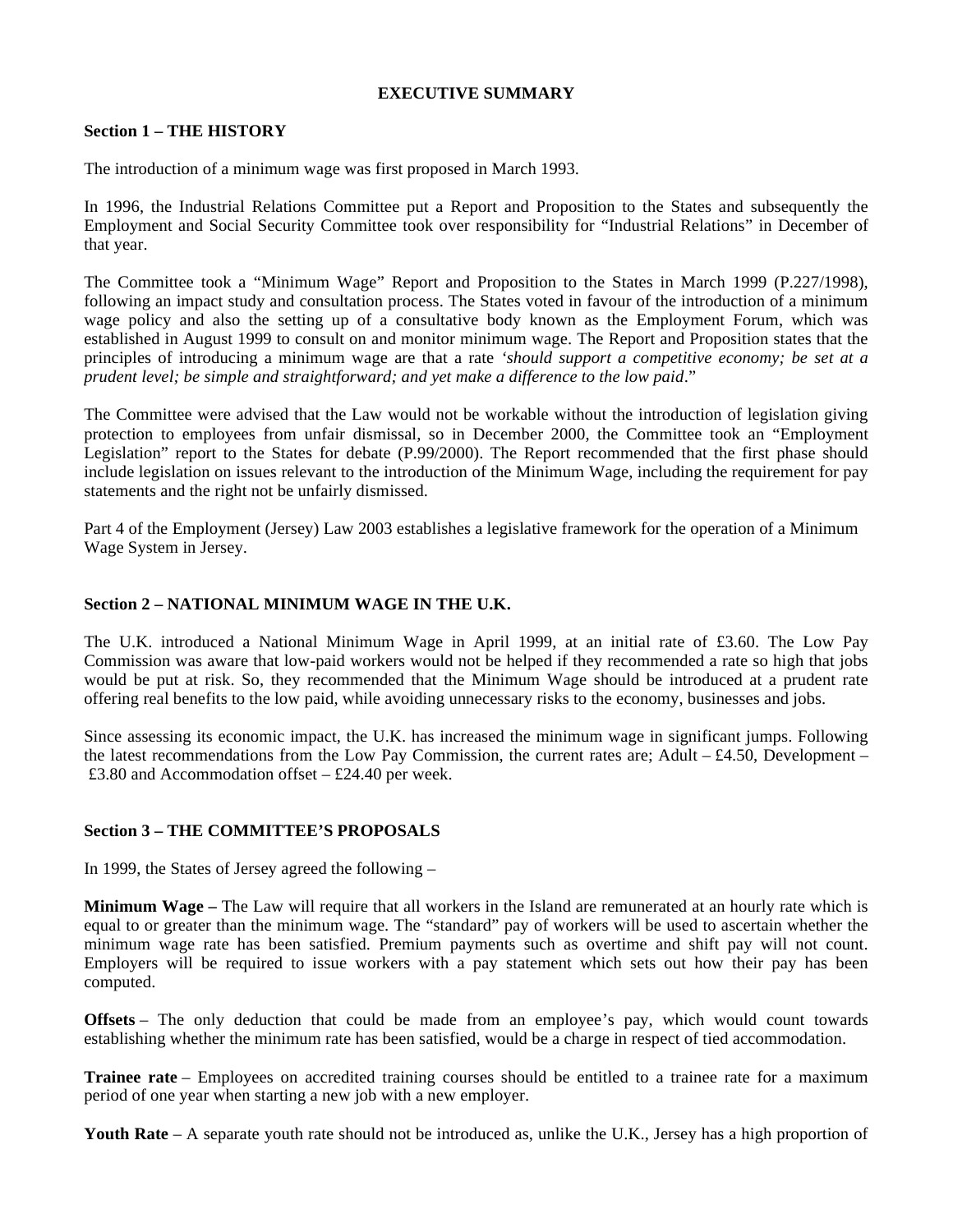young people staying on in higher and further education and very low unemployment.

**Employment Forum** – The Forum should be established in Law with the purpose of reviewing the minimum wage.

# **SECTION 4 – THE RESEARCH AND CONSULTATION PROCESS**

The consultation has been carried out in various stages –

## **1. Updating the Institute of Employment Studies research**

The Committee commissioned an impact study to explore the potential impact of the introduction of a minimum wage, figures from which have been updated by IES and subsequently uprated again by the Forum. The suggested figure of £3.70 for January 2000 has been uprated by the Average Earnings Index, the Retail Price Index, the mean of increases in the Average Earnings and Retail Price Indices and in line with the U.K., to suggest minimum wage rates for 2004/5.

## **2. "Setting the Minimum Wage" consultation**

The Employment Forum issued a questionnaire to consult on the level at which the minimum wage should be set, which closed in September 2002. The questionnaire also included questions on a trainee rate, benefits in kind and method of uprating.

## **3. OXERA report**

In 2002 the Policy and Resources Department asked OXERA to undertake research and prepare a paper on the economic implications of the level and structure of the Minimum Wage. OXERA provided recommendations on various issues relating to the introduction of a minimum wage in Jersey.

## **4. Update meetings**

In September 2003, the Forum held individual discussions with representatives from the Jersey Farmers' Union and the Jersey Hospitality Association. As it had been 9 months since the Forum's consultation had been carried out, these 2 groups, plus the TGWU, who declined, were given the opportunity to provide an update.

## **5. Income Distribution Survey**

In the majority of European countries, including the U.K., minimum wage rates are usually close to 50% of the median pay level. According to preliminary results from the Income Distribution Survey, 50% of the median equivalised, pre-benefit income for an adult living alone is £160 per week.

## **Section 5 – FORUM'S JUSTIFICATION**

The Forum provides reasoning for their recommendations, taking into account all of the evidence received through the research and consultation process.

Although previously agreed in principle by the States, significant changes in the economic environment have caused the Forum to reassess the justification of setting a minimum wage and realise the necessity for continual reappraisal of the need, aims and structure of the minimum wage.

In addition to justifying the recommendations on the minimum wage rates, offsets, method of uprating and other subordinate legislation required, there is also a discussion of the principles and potential benefits of a minimum wage in the current economic climate.

## **Section 6 – THE RECOMMENDATION**

#### Minimum wage rate

The Forum proposes that the initial minimum wage rate should be £4.80, to be uprated by 6% to £5.08, for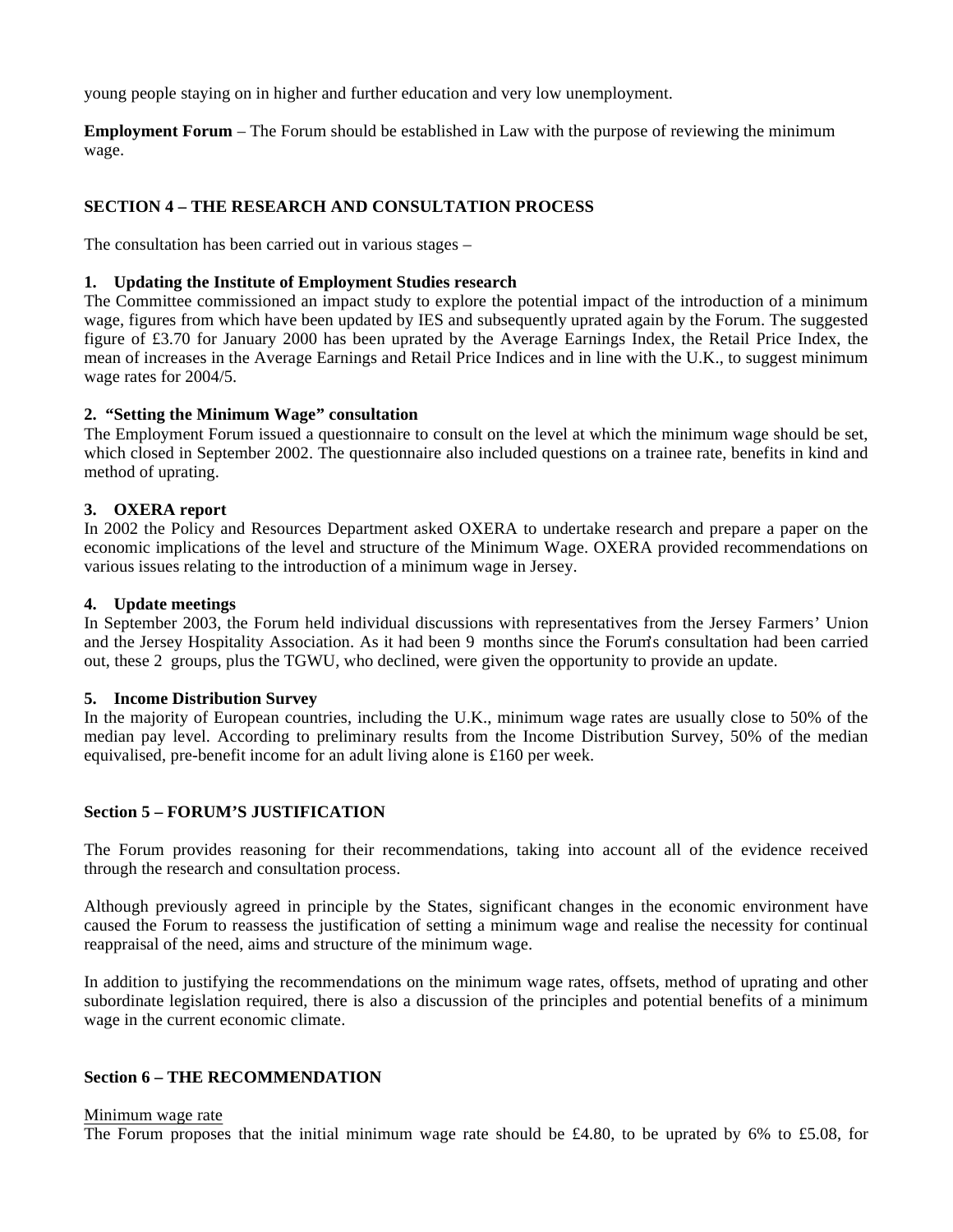## implementation in April 2005.

## **Offsets**

The Forum recommends a total offset of £70 for accommodation and food, to be split 75% for accommodation and 25% for food. This amount should be uprated by 6% to £74.20, for implementation in April 2005.

## Trainee rate

The Forum proposes that the initial trainee rate should be 75% of the recommended minimum wage rate, which equals £3.60. This would be uprated to £3.82, for implementation in April 2005.

## Uprating the minimum wage

The Forum recommends that they should annually make a recommendation to the Committee following wide ranging consultation. The first review would therefore be completed by April 2006, unless there were significant changes in the employment environment that warranted an earlier review.

## Other subordinate legislation

The Forum has provided recommendations on the subordinate legislation required to enable the minimum wage legislation to function effectively, including recommendations on the pay reference period, the method of calculating a worker's hourly rate and the requirement for employers to keep records.

## Procedural guidelines

The Forum recommends that detailed guidelines should be provided to enable all parties to understand and comply with the requirements of the legislation.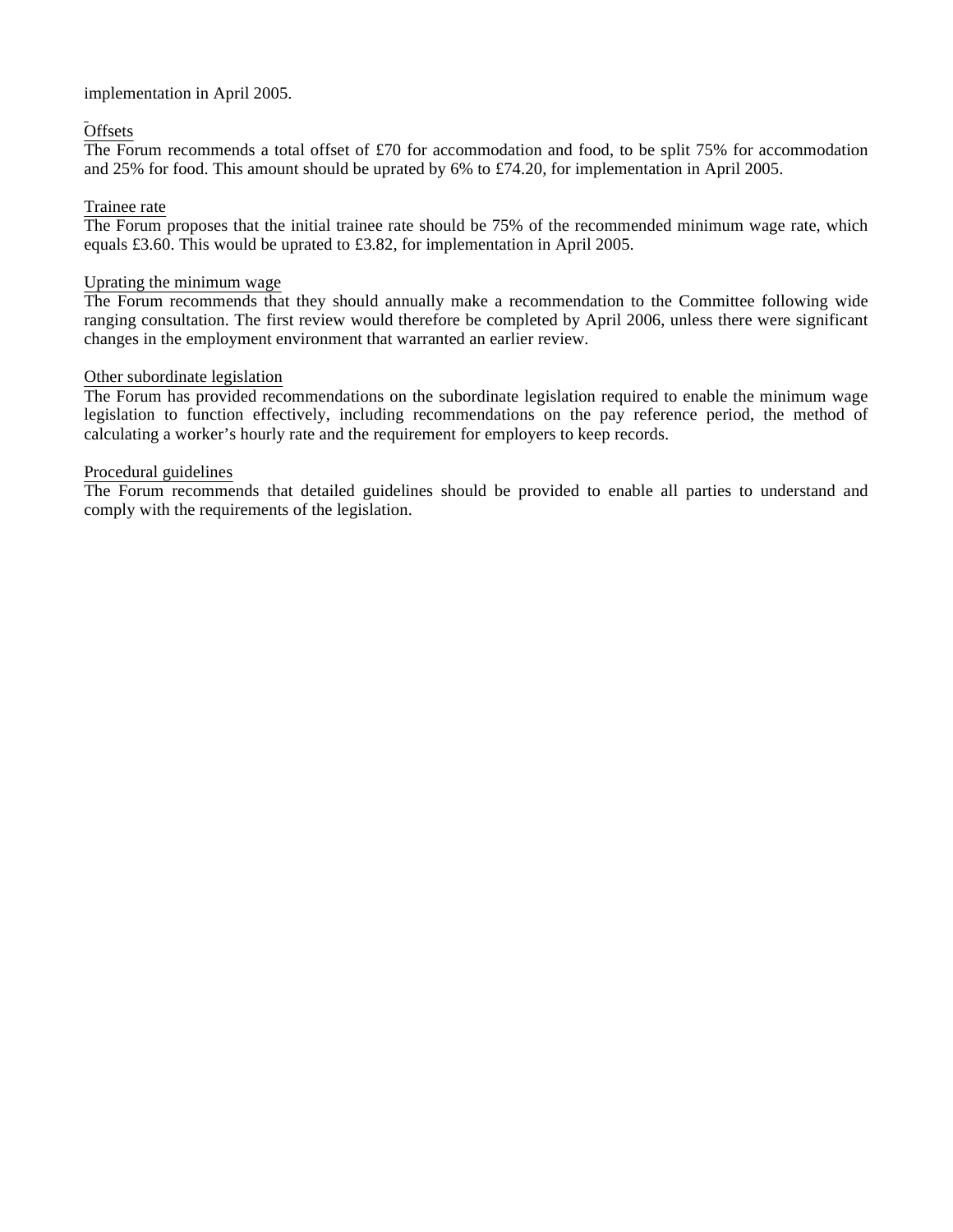## **RECOMMENDATION OF THE EMPLOYMENT FORUM ON THE ISSUE OF MINIMUM WAGE**

## **Section 1 – THE HISTORY**

- A proposal to introduce a minimum wage had originally been lodged by Senator Shenton in March 1993, but at that time the Finance and Economics Committee presented a report which stated that the need for a minimum wage had not been proven (P.199/93).
- The Industrial Relations Committee put forward their own report and proposition to the States in October 1996 (P.154/96). Comments were made on this report by three Committees; Employment and Social Security, Finance and Economics, and Policy and Resources, following which an amended proposition was lodged by Deputy Dorey (P.225/96).
- The Committee took over responsibility for "Industrial Relations" from the former Industrial Relations Committee in December 1996 (P.241/96).
- The Committee took account of the views that had been expressed by other Committees over the previous 5 years and commissioned an impact study to explore the possible effects of the introduction of  $\epsilon$ minimum wage, so that members could be fully informed before debating the matter. However, the research had only just started when the States debated an amendment by Senator Shenton. As a result of this amendment, the principle of the introduction of a minimum wage was approved. The Committee subsequently completed the impact study.
- The impact study was undertaken by the Institute for Employment Studies, who surveyed the views of 750 employers, covering a representative sample across different industries and company sizes. They also obtained the views of a number of bodies, including the Jersey Hospitality Association, the Jersey Farmers' Union, the Institute of Directors, the Chamber of Commerce and the Transport and General Workers' Union. Based on the IES study, the Committee carried out a general consultation and then specifically followed up with those most likely to be affected by the introduction of a minimum wage. The follow-up meetings showed that the majority of these groups were not optimistic about the impact of a minimum wage.
- In March 1999, the Committee took a Report and Proposition on "Minimum Wage" (P.227/98) to the States. This report resulted from the research that had been carried out during 1997 and 1998. During the debate, the States voted not only in favour of the introduction of a minimum wage policy, but also the setting up of a consultative body known as the Employment Forum.
- The Report and Proposition states that the principles of introducing a minimum wage are that a rate *'should support a competitive economy; be set at a prudent level; be simple and straightforward; and yet make a difference to the low paid*."
- In May 1999, the Committee submitted a Law Drafting brief on Minimum Wage to the Law Draftsman, who advised that the Law would not be workable without the introduction of legislation providing protection to employees from unfair dismissal. Without such protection any employee who brought a claim for non-payment of the minimum wage against his employer could be dismissed by that employer and would have no protection against such a dismissal.
- In August 1999 the Employment Forum was established, as had been recommended during the minimum wage debate. As well as consulting widely on the various issues raised in the Employment Legislation proposals, the remit of the Forum is to consult the minimum wage rates, to monitor the minimum wage and to report to the Committee with recommendations.
- In December 2000, the Committee took a Report and Proposition, "Employment Legislation" (P.99/2000) to the States for debate. The Report contained proposals for the way in which a framework of legislation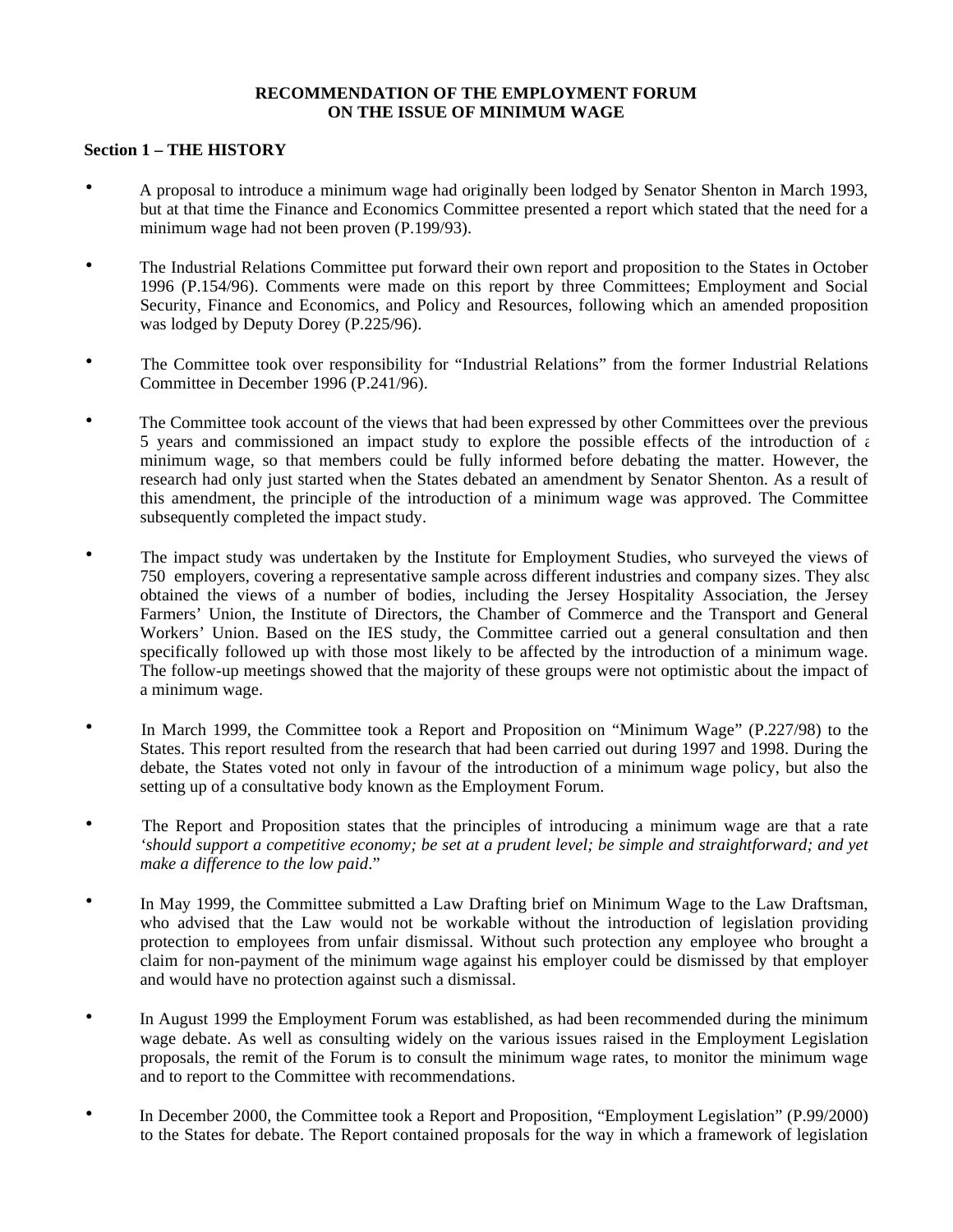- supported by the Jersey Advisory and Conciliation Service (JACS) and a Tribunal type enforcement body, might be introduced in the Island in two phases. The Committee recommended that the first phase should include legislation on issues essential to the introduction of a Minimum Wage, including the requirement for pay statements and unfair dismissal.
- The Employment (Jersey) Law 2003 ("the Law") was drafted, based on the report and proposition, and was unanimously agreed by the States in July 2003. The Law was registered in the Royal Court on 5th December 2003. It is not yet known on what date the Law will be brought into force.

## **Section 2 – NATIONAL MINIMUM WAGE IN THE U.K.**

Whilst it is recognised that there are many differences between Jersey and the U.K., it is felt that examining the impact in the U.K. can provide useful information when considering the introduction of a minimum wage system in Jersey.

The U.K. introduced a National Minimum Wage in April 1999, at an initial rate of £3.60. This was generally accepted to be a prudent level, balancing the desire to make a difference to the lower paid against the potential negative economic impact on industry. The Low Pay Commission were aware that low-paid workers would not be helped if they recommended a rate so high that jobs would be put at risk. So, they recommended that the Minimum Wage should be introduced at a cautious rate offering real benefits to the low paid, while avoiding unnecessary risks to businesses and to jobs.

Where to set the minimum wage without damaging the economy is a matter of judgement and it is not possible to accurately forecast the effect on the labour market due to other changes happening in the economy. Many jobs in the U.K. were already being paid around the initial level of the minimum wage that was recommended, but since assessing the economic impact, the rate has been significantly increased.

The Low Pay Commission was established to set new rates from time to time and to carry out research and continued consultation. To date they have issued 4 reports, the most recent having been published in March 2003.

Following the recommendations made in the Low Pay Commission's Fourth Report, over a million of the lowest paid workers in the U.K. received a pay increase this year. The Government has also provisionally accepted the Commission's recommendations that the rates should be further increased in October 2004, subject to further advice from the Commission in early 2004.

The Chairman of the Low Pay Commission, Adair Turner, said that *"the National Minimum Wage has benefited workers without damaging the economy or employment. We now want to build on its initial success, producing the maximum benefit for low-paid workers which can be achieved without damaging business and employment prospects. We have therefore recommended significant increases in minimum wage rates, above the forecast increase in average earnings."*

The Low Pay Commission's Fourth Report included the following recommendations –

**Minimum Wage –** The adult rate of the minimum wage should be increased to £4.50 in October 2003. The rate should be further increased to £4.85 in October 2004, subject to confirmation by the Commission in early 2004.

**Development Rate** – The Development Rate should be increased to £3.80 in October 2003 and, subject to confirmation nearer the time, to £4.10 in October 2004. These rates should apply to 18-20 year olds and to workers on the older workers' Development Rate.

**Youth Rate** – 21 year-olds should receive the adult rate of the National Minimum Wage and the age coverage of the youth Development Rate should be kept under review. This recommendation was not accepted, but the Government agreed to ask the Commission to produce a report on the introduction of a minimum wage rate for 16-17 year olds by February 2004.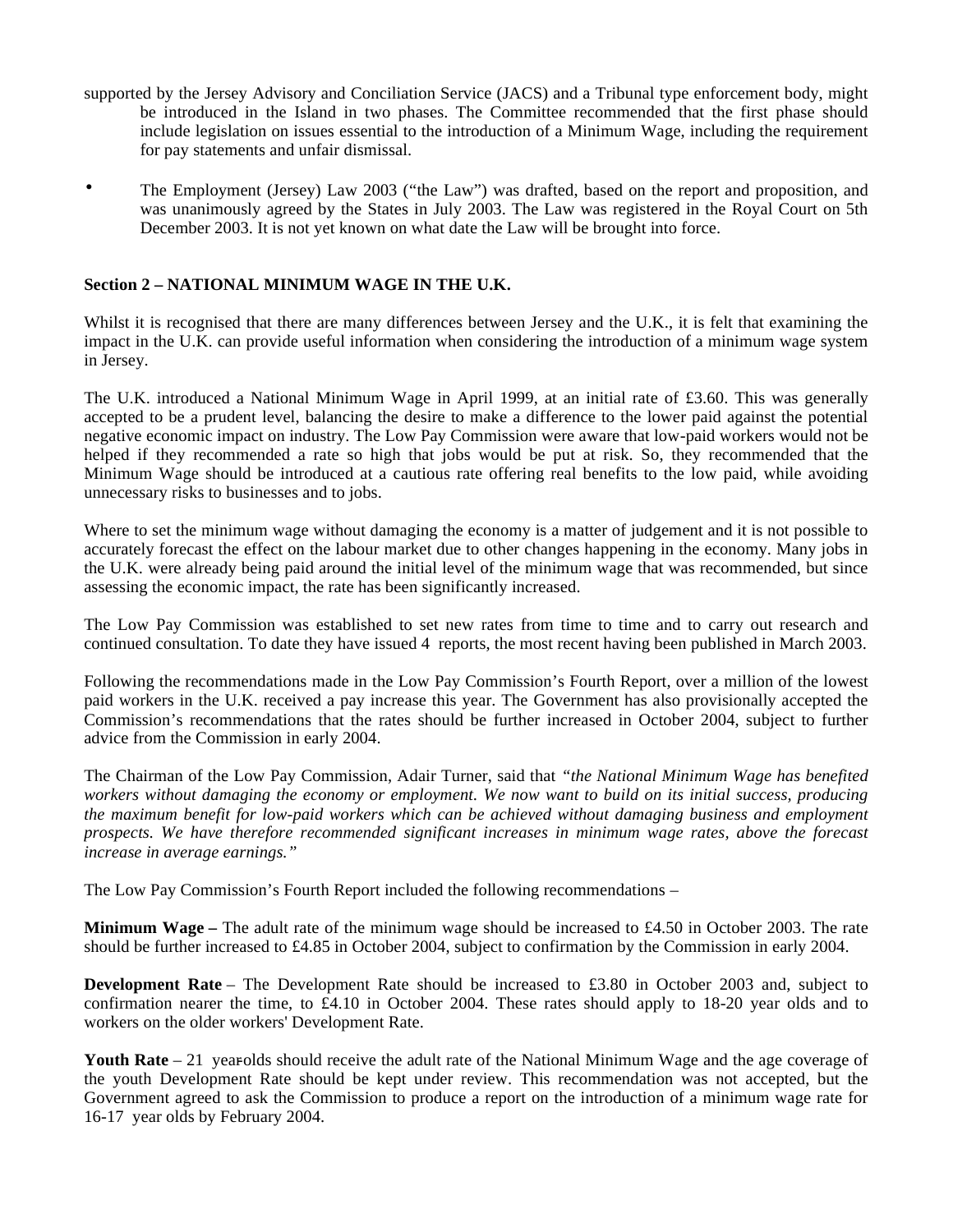**Accommodation Offset** – The level of the accommodation offset should be increased in line with increases in the adult rate, producing a rate of £24.40 per week in October 2003 and £26.25 per week in October 2004.

| U.K. National Minimum Wage rate | Oct. 2002 | Oct. 2003 | Oct. 2004 |
|---------------------------------|-----------|-----------|-----------|
| Adult                           | £4.20     | £4.50     | £4.85     |
| 18-21 year-old/Development      | £3.60     | £3.80     | £4.10     |
| Accommodation offset            | £22.75    | £24.40    | £26.25    |

## **Section 3 – THE COMMITTEE'S PROPOSALS**

Based on the Minimum Wage Report and Proposition (P.227/1998), Part 4 of the Employment (Jersey) Law 2003 establishes a legislative framework for the operation of a Minimum Wage System. The minimum wage rate, trainee rate, and accommodation offset are intended to be specified in subordinate legislation.

## **3.1 Defining the Minimum Wage**

The Law will require that all workers in the Island are remunerated at an hourly rate which is equal to or greater than the minimum wage. The intention was for all workers over school-leaving age to be entitled to the minimum wage, except voluntary workers and those undertaking work for therapeutic reasons.

Research has demonstrated that pay structures for the majority of workers are complex. Payment in kind, such as bonuses, accommodation, uniforms, meals and shift pay are common elements in many pay structures, especially for low-paid workers.

It was agreed by the States that only the "standard" pay of workers will be used to ascertain whether the minimum wage rate has been satisfied. The measure of pay will be established by taking account of the time worked, as defined under legislation, and the wage paid to an employee up to a maximum of one month.

Premium payments such as overtime and shift pay cannot be used to meet the minimum wage provisions.

The States agreed that the definition of a minimum wage should be simple and fair, easy to comply with and straightforward to enforce. It was decided, therefore, that workers' pay based on productivity or performance should count towards the minimum wage, including for example, payment by results, commission, bonuses and tips and gratuities, paid through the payroll during the relevant pay period. This is in line with current practice for Social Security contributions and for taxation purposes.

Employers will be required to issue workers with a pay statement which records deductions from their wages and sets out how their pay has been computed. Should any worker reasonably believe that they are not receiving, or have not received, the appropriate rate, they can utilise a number of mechanisms to assert their statutory right, including taking the matter up with their employer and having a statutory right to access records which relate to their rate of remuneration. The matter can also be referred to the Jersey Advisory and Conciliation Service (JACS) who can conciliate and bring about a settlement, or the worker can refer the matter to the Employment Tribunal for determination.

## **3.2 Offsets**

The States decided that accommodation would be the only benefit in kind to be taken into account in the calculation of a person's wage and for which an offset should be allowed. The Committee's Report and Proposition had taken into account the unique situation in Jersey with regard to accommodation and suggested a figure of £40 per week. It was recognised that this was considerably less than the amounts that had been suggested by the industries affected, but was thought to represent *"a realistic deduction rather than a market*  $value$ <sup>[1]</sup>"

## **3.3 Training and Development**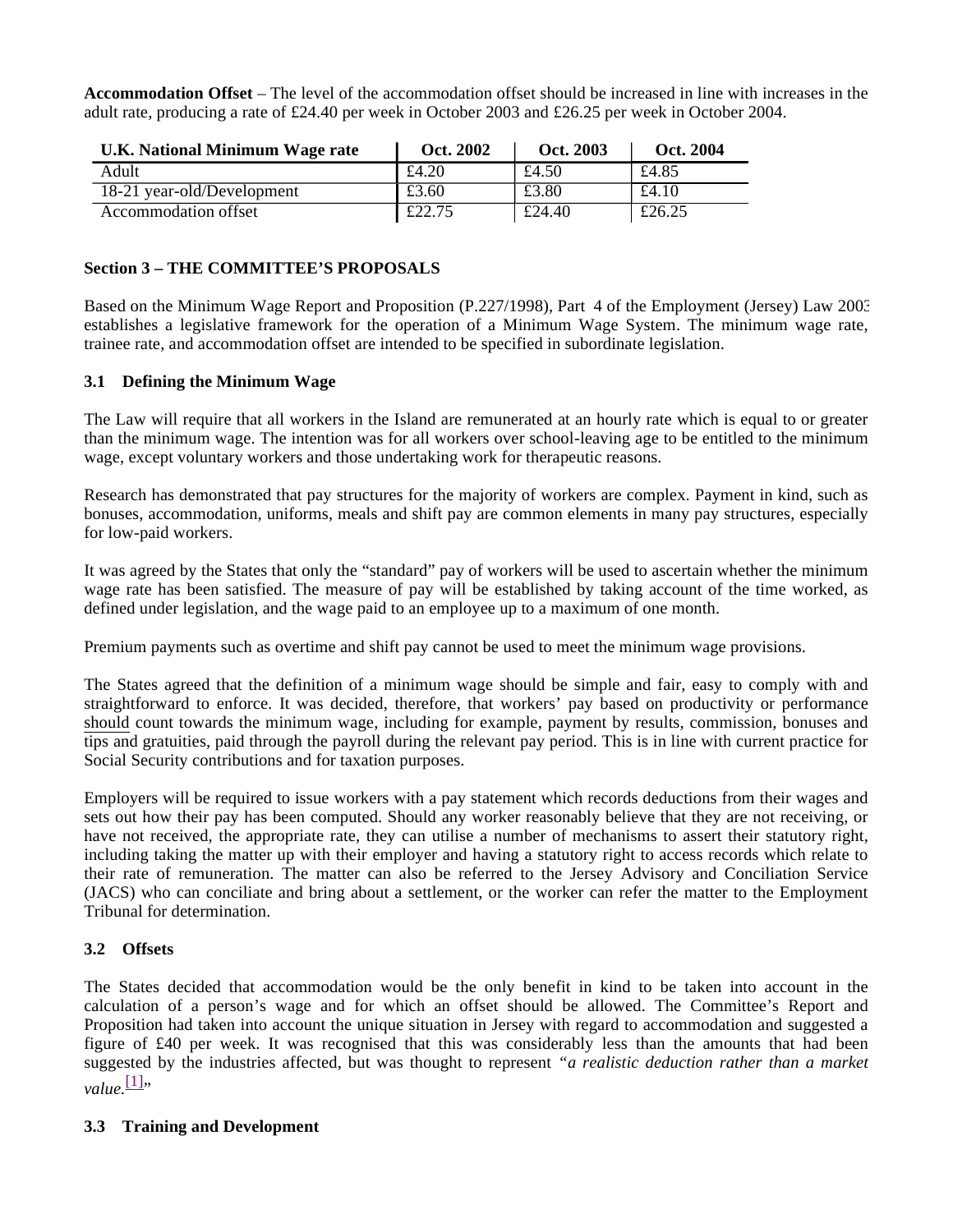The acquisition of skills remains a priority for workers of all ages, especially those moving into a new sector or returning to work. A new employee who brings no prior knowledge or experience to an employer needs time to be developed and initially they may not contribute fully to the workforce.

Bearing this in mind, the States agreed that a statutory minimum wage should not become a barrier to the receipt of structured training or taking on an inexperienced worker. To achieve this and to provide an incentive for employers to train their employees, it was agreed that those on accredited training programmes and courses should be entitled to a "trainee rate" for a maximum period of one year. This provision will only relate to employees who start a new job with a new employer; after one year of employment employees will become entitled to the statutory minimum wage. Accredited training courses were intended to be prescribed by regulations after consultation with relevant parties.

# **3.4 Youth Rate**

Unlike the U.K., Jersey has a high proportion of young people staying on in higher and further education and very low unemployment. It was therefore decided by the States that a separate youth rate should not be introduced at that time.

# **3.5 Reviewing and uprating the Minimum Wage**

The States agreed that an independent body should be established to make recommendations to the Committee on minimum wage, including a mechanism for uprating. The Committee would then be required to make a recommendation to the States on any new rates and justify the reasoning for its proposals.

# **SECTION 4 – THE RESEARCH AND CONSULTATION PROCESS**

The consultation was carried out in various stages, including studies commissioned by the Employment and Social Security Committee and by other States Committees which were utilised by the Forum, and research carried out by the Forum itself –

- 4.1 Updating the Institute of Employment Studies (IES) research
- 4.2 "Setting the Minimum Wage" consultation<br>4.3 OXERA report
- OXERA report
- 4.4 Update meetings
- 4.5 Income Distribution Survey

# **4.1 Updating the Institute of Employment Studies research**

The Institute of Employment Studies research was commissioned by the Employment and Social Security Committee and results were fed into the Committee's Minimum Wage Report and Proposition.

The Report and Proposition suggested £3.70 as an appropriate rate to be effective from 1st January 2000, on the basis of data that had been collected in September 1997. In recommending £3.70, the Committee took the following considerations into account from the 1998 IES report $\frac{[2]}{2}$ ;

- *"the majority of employers with low paid staff deemed £3.50 to £4.00 acceptable*
- *of those employers who felt they would be harmed by a minimum wage the peak is around £3.50, although the majority of these accepted £3.50 – £4.00 as possibly acceptable*
- *59% in the relatively low paying agricultural sector considered £3.50 acceptable, compared with 31% at £4.50*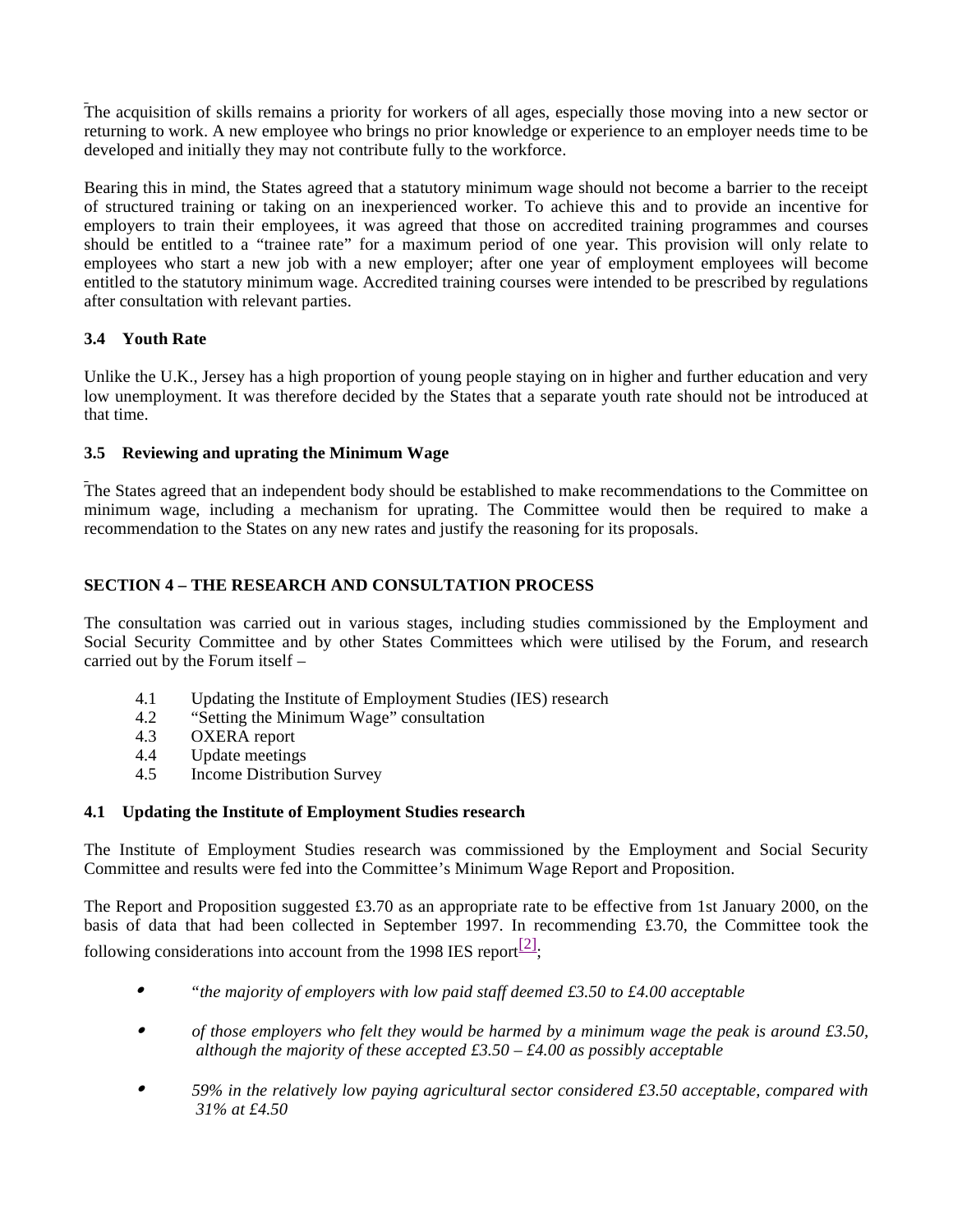- *in hotels and catering and the retail sectors, the positive balance peaks at £4.00*
- *450 jobs could have been lost, according to employers, had the minimum wage been introduced in 1998 at more than £4.00".*

The economic environment has since altered, so in August 2001 the Employment Forum commissioned IES to update their study on Minimum Wage levels. Calculations were carried out by IES, taking as a starting point the recommended Minimum Wage rate of £3.70, to suggest a figure which could take effect from September 2002. These have been uprated again by the Forum, using the same methods as IES, to suggest rates for implementation in 2004 and 2005, as follows; (see Annex 1 for the full table of upratings).

**1:** Based on June 2002/3 data from the Jersey Average Earnings Index – £4.95 with effect from September 2004 or £5.18 with effect from September 2005.

**2:** Based on June 2002/3 data from the Jersey Retail Price Index – £4.47, with effect from September 2004 or £4.66 with effect from September 2005.

**3:** Taking a mean of increases in the Jersey Average Earnings and Retail Price Indices for 2002/3 – £4.71 with effect from September 2004 or £4.91 with effect from September 2005.

**4:** Uprating by the same percentage as the U.K. each year would produce a rate of£4.31 with effect from September 2004 and £4.62 with effect from September 2005.

Whilst the suggestions made by IES are useful in setting an appropriate rate, it must be remembered that the review has not accounted for other economic or social change within the Island and further consideration is necessary to reach appropriate rates for April 2005.

## **4.2 "Setting the Minimum Wage" consultation**

The Forum issued a consultation document and questionnaire which were based on the Committee's proposals for the minimum wage framework that had been agreed by the States. The document followed from wide-ranging consultation, including public meetings, which aimed to provide a discussion forum for people with differing perspectives. Professor Brown, a member of the Low Pay Commission in the U.K., gave presentations at the public meetings, outlining his experience in implementing the National Minimum Wage, the resulting impact within industries and the affect on the workforce.

The Forum's consultation questionnaire closed in September 2002, after which, analysis was carried out to establish whether there was consensus regarding the Committee's broad proposals, a summary of which is below. Charts showing the full results are at Annex 2.

Respondents provided the following information regarding their position and sector –

- 63% employer, 15% union, 8% employers association, 15% other.
- 13% public sector, 13% hospitality, 10% social services, 10% service industries, 7% agriculture, 7% distribution, 3% finance, 23% other $\frac{[3]}{[3]}$ .

Responses to whether the following aspects should be included in the minimum wage system were –

- A youth rate 32% yes, 59% no.
- Accommodation offset 53% yes, 37% no.
- Benefits in kind, other than accommodation 32% yes, 64% no.

Responses regarding minimum wage rates $\frac{[4]}{]}$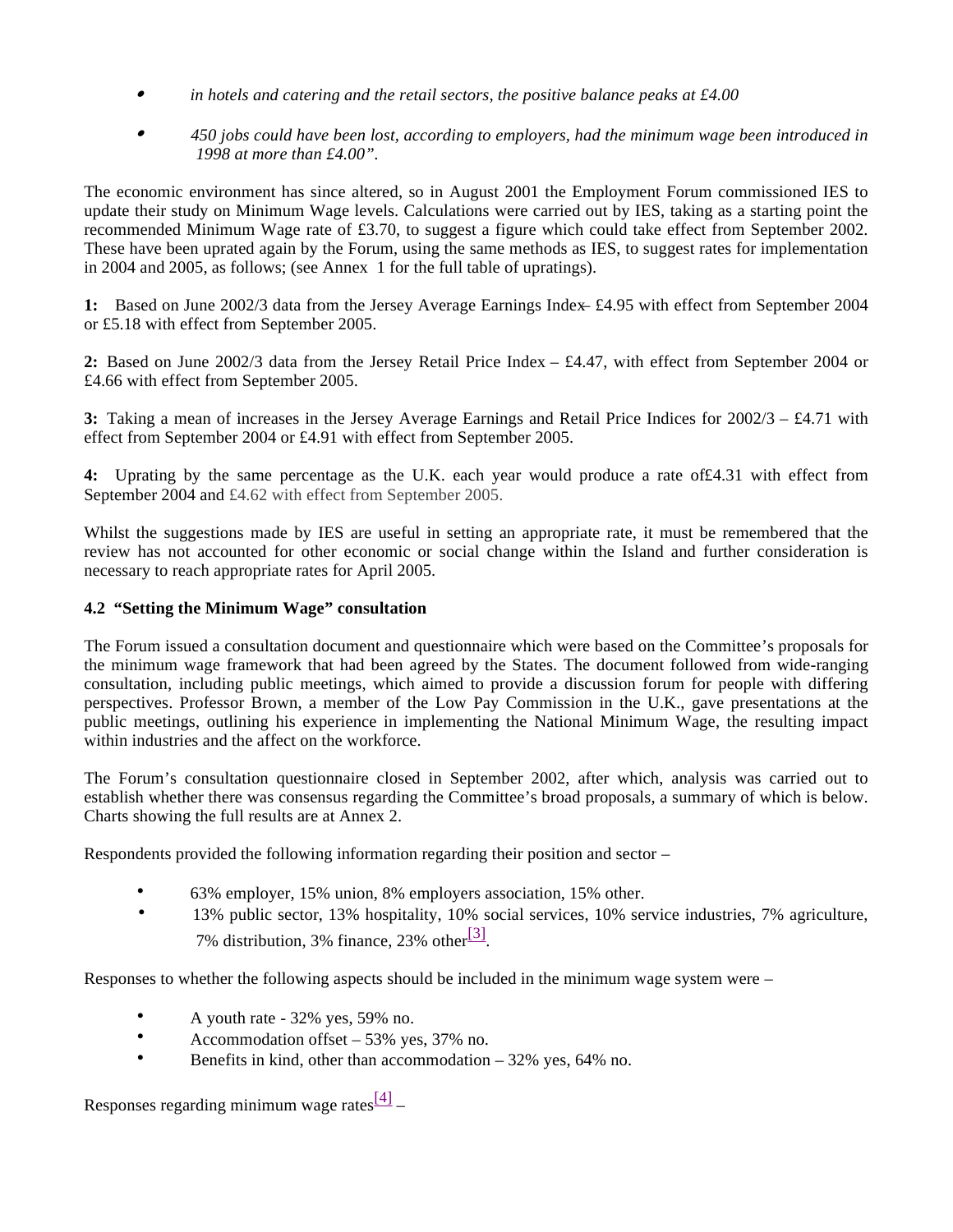- The most frequent response when asked what hourly rate the minimum wage should be set at was £4.50, stated by 20% of respondents. The second most frequent response was £5.00 stated by 17% of respondents.
- Recoded into ranges, 37% of respondents said the minimum wage should be between £4.00 and £4.50 and 27% said between £4.51 and £5.00.
- The most frequent response to the question of what rate the trainee rate should be set at was £4.06, stated by 13% of respondents. A further 10% said £4.50 and 10% said £5.00.
- The weekly amount considered to be a fair off set for accommodation was £22.75 by 10% of respondents and £50 by 10% of respondents.

# *Uprating*

The following three options for uprating were proposed in the Forum's consultation paper –

**Option A** – The Forum would make a recommendation to the Employment and Social Security Committee, on an annual basis, having first consulted with employers, workers, trade unions, staff associations, employer associations and any other body as they see fit.

In considering their recommendation, the Forum would also be required to have regard to the effect any revised figure would have on the economy of the Island as a whole and on business competitiveness.

This option would not necessarily provide for annual uprating of the minimum wage but would enable the prevailing economic circumstances to be accounted for and allow interested parties to put forward their views. This approach would also allow for uprating at irregular intervals that are best suited to the economic position of the Island at the time.

**Option B** – Prescribe in legislation a formula which ensures that the minimum wage rates and offset are uprated at a predetermined time each year. There are a number of multipliers which could be utilised to uprate the figures. For example, the Average Earnings Index, Retail Price Index, or a combination of the two.

Whilst this method may provide for a more "scientific" approach to annual uprating it would probably not increase the minimum wage greatly each year and in practical terms may not have a major impact on the wage packets of those earning at minimum wage levels. An increase at an inappropriate time could also have a detrimental effect on the wider economy and community as a whole. In addition, it is recognised that using the Average Earnings Index or the Retail Price Index might result in some limitations being incorporated into legislation.

Some of the limitations of the Average Earnings Index are that it only records cash earnings and not benefits in kind, it does not include bonuses if they haven't been consolidated into pay, but it does include overtime.

The Retail Price Index is not limited in the same ways as the Average Earnings Index. It provides a good indication of changes in the cost of the "basket of goods" and services purchased by the average household, but does not reflect the fact that the average household becomes richer in real terms over time and so buys a bigger basket.

**Option C – A prescribed formula and a recommendation made by the Forum on a three yearly cycle, which** reviews the minimum wage rates each year using a combination of Options A and B.

For the first 2 years following the introduction of the minimum wage, a formula could be employed to uprate annually. Just before the end of the third year after the introduction of the minimum wage, the Employment Forum would consult with employers, workers, trade unions, staff associations and employer associations to assist in the development of a recommendation which would be put before the States to determine new rates. It is felt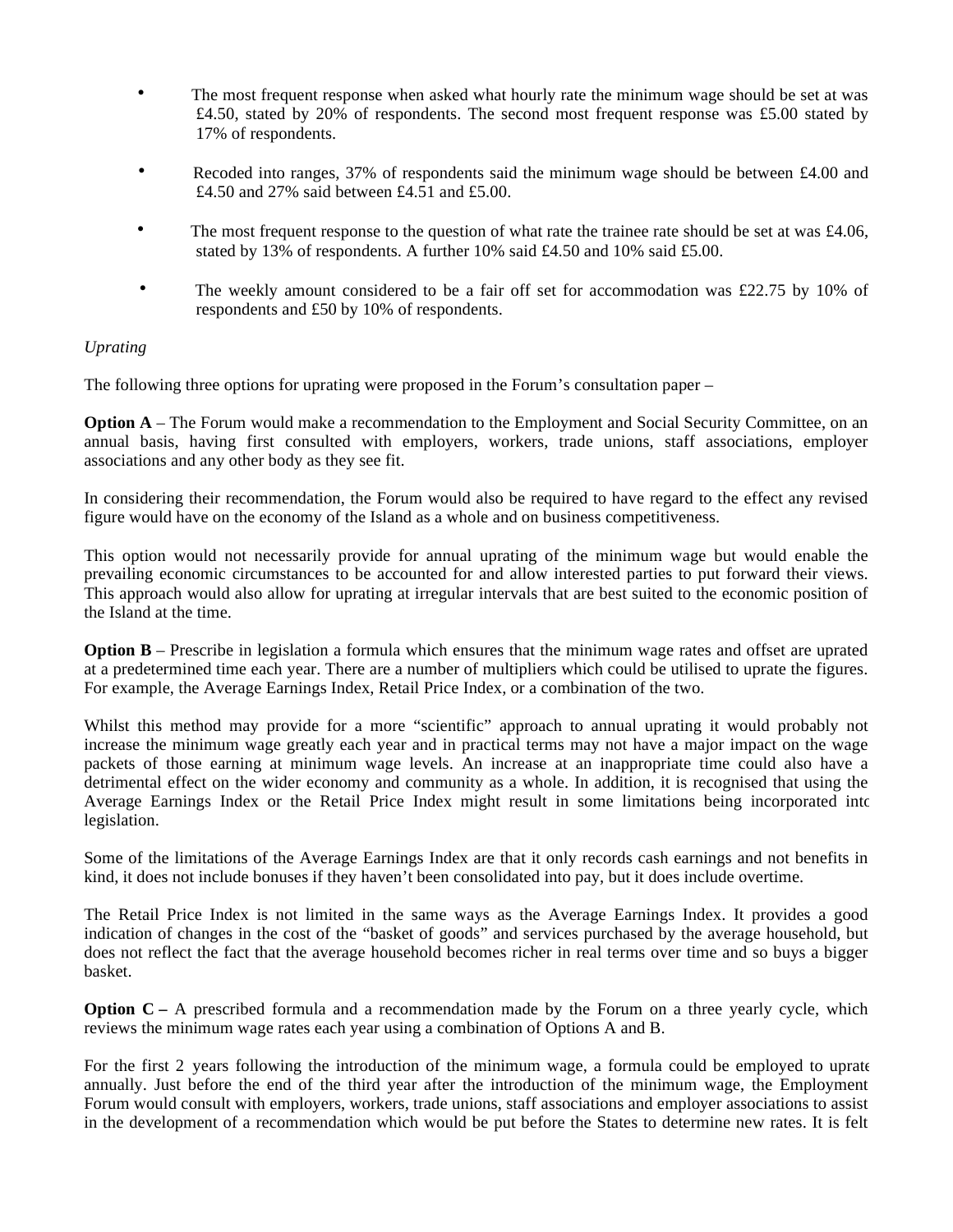that this option would reduce the impact of the weaknesses discussed in options A and B.

The preferred method for adjusting the minimum wage rate, with 43% in favour, was Option A and 30% of respondents chose Option C.

# **4.3 OXERA report**

In 2002 the Policy and Resources Department commissioned OXERA to undertake some research and prepare a paper on the economic implications of the level and structure of the Minimum Wage. The report states that the main reasons for introducing a minimum wage are to achieve greater income equality and to alleviate poverty, and points out that the benefits from minimum wage are limited to those in employment and therefore excludes those who are not working.

Various recommendations were made on a minimum wage system for Jersey, including –

- The results of the OXERA model of the Jersey economy and studies of the effects of minimum wage in other countries indicate that, provided the level of the minimum wage is set conservatively, the overall impact should be small.
- It is likely to be simpler and less costly to introduce a lower minimum wage rate on age grounds alone because many employers may classify younger, lower skilled workers as trainees in order to be able to pay them the lower rate. Restricting the lower rate to genuine trainees would be expensive for the States to enforce.
- There is strong evidence from other jurisdictions that the negative economic effects of the minimum wage are felt particularly among the young and OXERA strongly recommend putting a lower rate in place for young people.

 The absence of a youth rate could be potentially damaging to the long term employment prospects of young people. *"Whatever the causes of youth unemployment, one of the main justifications of providing a lower minimum wage for young workers, aside from the desire to minimise the negative employment effects, is that young low-earning workers are often employed in low-paying jobs only on a temporary basis. Young workers often use such low-paying jobs as a 'stepping-stone' to higher paid employment. Therefore, the reduction in the availability of employment for younger workers could have negative effects on the ability of potential younger workers to gain employment and skills over the long term*."

- Some variation should be allowed in the offsets to reflect industry variations in the standard of benefits in kind that are provided. OXERA recommend that the best option would be a flat rate, collectively agreed on an industry wide basis, as this is already common practice and makes provision for the possibility that the type and standard of accommodation varies in different industries.
- OXERA's conclusions on the most appropriate method of uprating were that *"given the present relatively high rate of inflation in Jersey and the high rate of wage increases, a policy of linking the minimum wage to either the Retail Price Index or (especially) the Average Earnings Index would tend to erode the competitiveness of Agriculture and Tourism still further."* [5]
- OXERA also comment on the likely effect of minimum wage on taxation. *"Because of the way in which the personal taxation and contributions system works, specifically the high levels of exemptions and allowances, it is unlikely that there would be much of an increase in personal income tax revenues."*

Based on the IES employers' telephone survey (1998) and the Manpower survey (1997), OXERA have provided indicative figures showing the percentage of low earning employees, broken down by occupation group and wage band. It has been estimated that  $\text{\pounds}4.25 - 4.96$  is an equivalent 2003 wage band for the 1997 wage band of  $\text{\pounds}3.00 -$ 

3.50. According to the OXERA report<sup>[6]</sup>, within each occupation group, the percentage of employees likely to be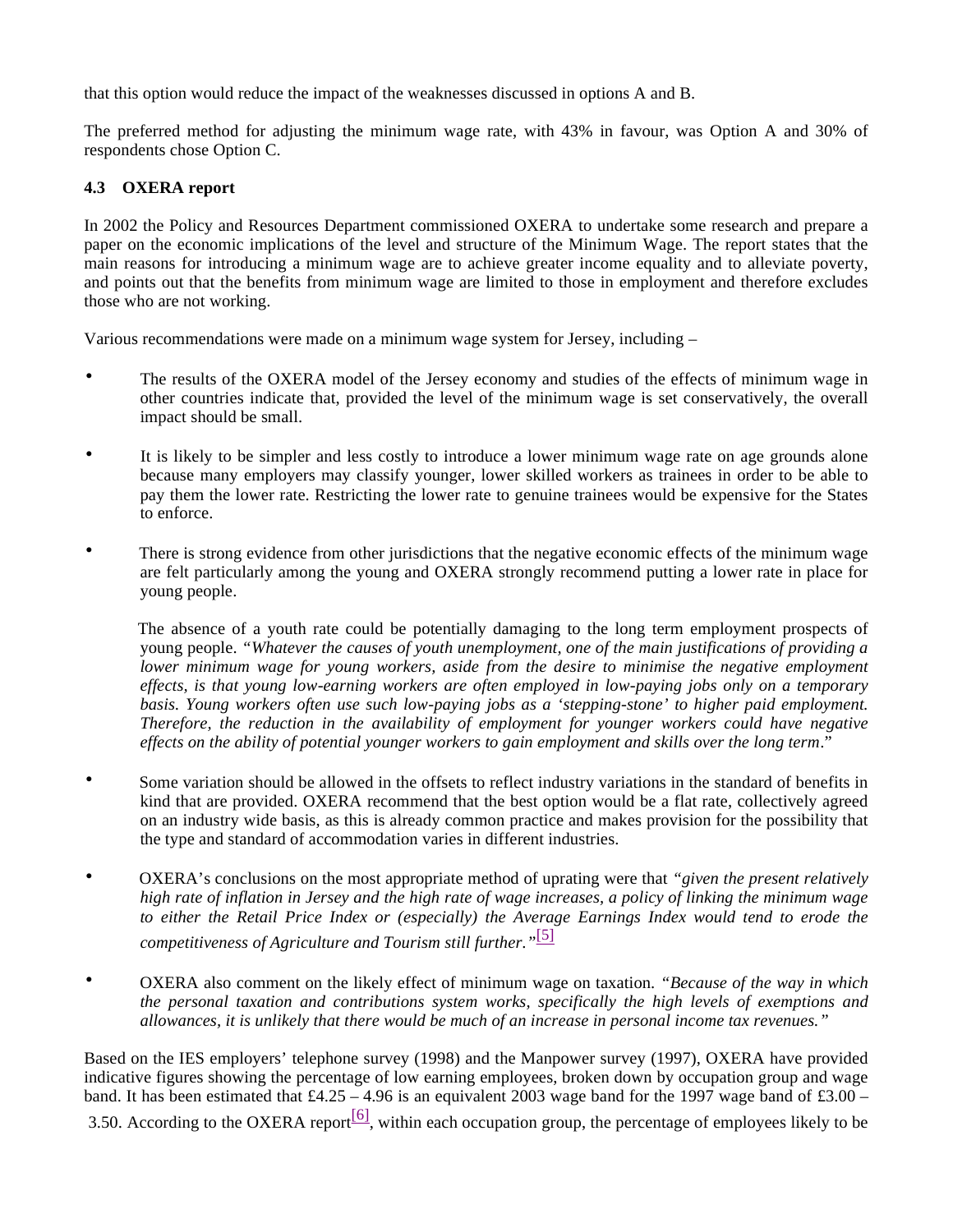earning less than £4.96 per hour are –

- 32% of the agriculture industry
- 28% of the hospitality industry
- 7% of the retail industry
- 1% of the domestic industry
- 2% in 'other' industries $\frac{[7]}{]}$

## **4.4 Update meetings**

In September 2003, the Forum held individual discussions with representatives from the Jersey Farmers' Union and the Jersey Hospitality Association. As it had been 9 months since the consultation was carried out, they were given the opportunity to provide an update. The Transport and General Workers' Union were also invited to provide an update but declined as they felt there was nothing to add to their previously submitted response to the consultation, which had already been included in the results.

The Forum had agreed that workers and employers in Agriculture and Hospitality would be the most affected by the introduction of minimum wage. The OXERA report also suggests that these industries will be disproportionately affected as they are predominantly export oriented and are subject to international competition. The other main employer of low earners, the services industry, can increase their prices without reducing demand as they mainly cater to on-Island demand.

Particularly affected within the agriculture and hospitality sectors will be the non-resident imported labour who are mainly on seasonal contracts. Local employers need to ensure that people will still want to come to work in Jersey, particularly those who have the skills to support the agriculture and hospitality industries.

The provision of benefits in kind is most common among employers with employees earning less than £4.00 per hour. In terms of sector, non-financial benefits are most common in agriculture and hotels and catering, the intention being to make these jobs more attractive in the absence of the higher pay offered in other industries.

According to the Manpower Survey, the total workforce in Jersey in December 2002 was 50,350, including full time and part time workers. 8.8% worked in hotel, restaurant and bar jobs and 3.3% in agricultural and fishing jobs.

## *Hospitality*

Only a very small proportion of businesses in the hospitality industry are not part of the JHA. To be a member of the JHA, businesses must agree to the rules negotiated with the TGWU. In 2002, 185 out of 190 businesses were part of the JHA.

Pay rates were uprated by 6% to £4.50 from October 2003. Rates are set in July or August for the following year. Industries in Jersey, particularly Hospitality, have been raising their pay rates over the past few years in anticipation of the introduction of minimum wage.

According to the IES survey, 48% of hospitality employers provide free accommodation and 79% provide free meals. The JHA recommends that there should be provision for a food offset because meals are a valuable benefit to hospitality staff, especially those working extended hours. If not, *"it is possible that, depending on the rate set for the Minimum Wage, employers may have to charge staff for meals whilst on or off duty.*[8]*"*

A British Hospitality Association study in the U.K. recently suggested that the true value of the accommodation and food provided in this industry is £77.02 per week. As of October 2003, the Jersey Hospitality Association rate for board and lodgings is £57. The JHA recommends this as a minimum offset against a minimum wage rate of £4.50.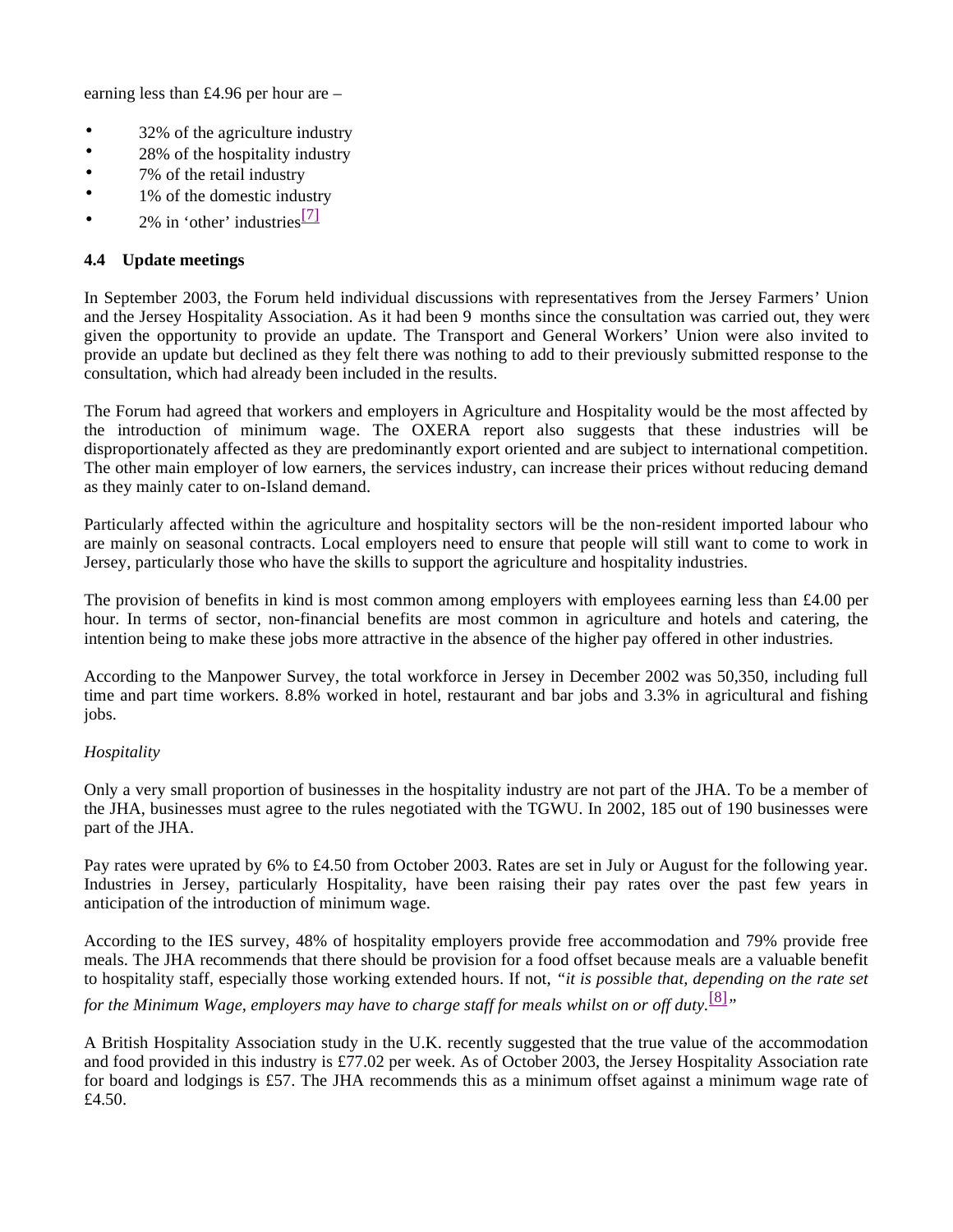The JHA recommends the introduction of both youth and trainee rates, the trainee rate to be lower than youth rate. The JHA consider this to be essential because so many young people work in the hospitality sector, but there is not currently a separate pay rate for young people in the hospitality sector and there are unlikely to be as many young people working in hospitality in Jersey as there are in the U.K. The JHA also suggest that the minimum wage should not apply to anyone under the age of 18, but the Employment Law states that anyone over schoolleaving age is entitled to receive at least the minimum wage.

With regard to uprating the minimum wage, the JHA supported Option A– that recommendations should be made to the Committee intermittently, following consultation with industry. The JHA felt that automatic uprating of the minimum wage in line with any indices could potentially affect the economy of the Island and the competitiveness of businesses. The economic position of the Island should be taken into account in any uprating, including the forward planning needs of the hospitality sector.

## *Agriculture*

At least 90% of the agricultural industry are members of the Farmers' Union, which obliges them to pay employees the rates agreed by the Farmers' Union, although the same rates are also usually paid even in nonunion businesses. Annual pay increases are typically a minimum of cost of living.

Current basic pay rates for regular and seasonal workers in agriculture are £3.73 for workers carrying out all duties and £3.68 for workers carrying out most, but not all, agricultural duties. A normal working week is 41 hours and the average overtime worked is 12.5 hours, which is paid at time and a quarter.

According to the IES survey, 100% of employers in the Agriculture industry provide free accommodation and 29% provide free meals. $\frac{9}{2}$ 

The JFU felt that neither a training rate nor a youth rate would be relevant in the agriculture industry as workers are not usually under 18 and, although there are currently 2 lower rates for 16 and 17 year old workers  $(\text{\pounds}2.73$  and £3.01), the JFU conditions of employment state that juvenile workers who carry out full adult work continuously should be paid the appropriate adult wage.

The JFU were concerned about the possibility of uprating the minimum wage in line with inflation, as trying to keep up with high local inflation has caused problems for this industry in the past. They suggested that uprating minimum wage rates in line with U.K. inflation would be more appropriate, as this would put them in a better position regarding exports, particularly those agricultural companies involved with produce growing.

## *Transport and General Workers' Union*

The TGWU did not attend an update meeting with the Forum, but their written response, received in October 2002, supported a minimum wage of £6.00 per hour. This was based on their experience of negotiations with employers at the time, having set a minimum wage for the lowest paid workers in the States of Jersey at £7.94 per hour and  $\text{\pounds}6.50 - 7.00$  in the private sector.

The TGWU did not support the introduction of a trainee or youth rate. A youth rate was considered discriminatory and counterproductive to business. It was stated that the full adult rate should be payable at the age of 18, but 16 and 17 year olds are covered by the minimum wage provisions in the law and the TGWU have not recommended a rate for these workers.

On the issue of accommodation, a specific rate was not suggested by the TGWU, but it was suggested that it should be equitable and transparent and the practice of charging towards accommodation based on overtime working should be addressed.

## **4.5 Income Distribution Survey**

The Income Distribution Survey was commissioned by 3 Committees: Employment and Social Security, Finance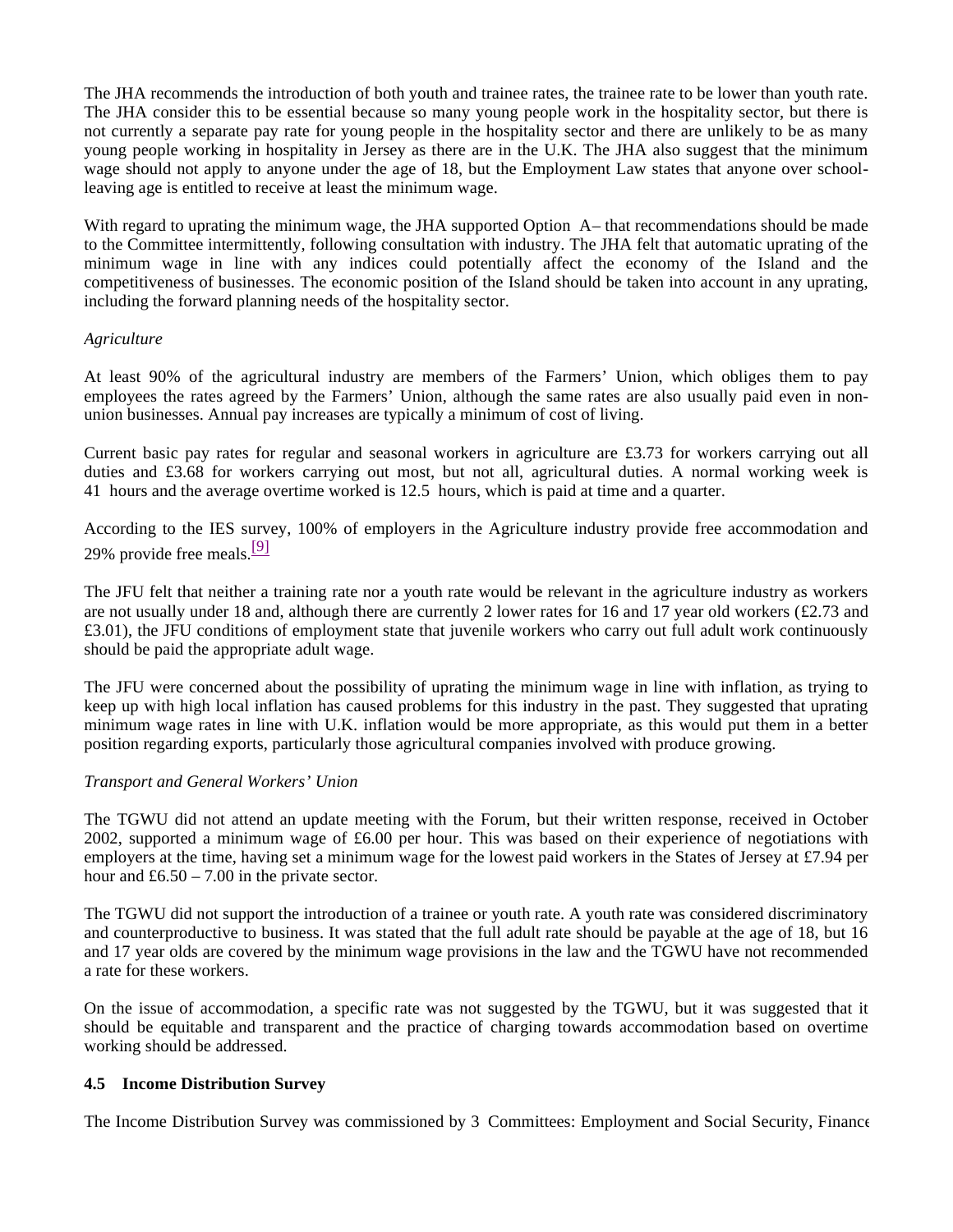and Economics and Policy and Resources. The research was undertaken in mid 2002 by Business Development Research Consultants Ltd (BDRC).

In the majority of European countries, minimum wage rates are usually close to 50% of the median pay level. In Jersey, according to preliminary results from the Income Distribution Survey, percentages of the median equivalised, pre-benefit income for an adult living alone, before housing costs, are as follows –

 $50\% = \pounds160$  $60\% = £192$  $70\% = \pounds223$ 

Taking the minimum wage rate recommended by the Forum  $-$  £4.80 as a percentage of the median (assuming a 41.5 hour week, which is the mean of agriculture and hospitality industries standard working hours), a worker would receive £199.20 per week, which equals 62% of the median income referred to above.

Some examples of minimum wage as a percentage of median pay in other countries, from the Federation of European Employers, are –

- Poland 40%
- $\bullet$  U.K. 45%
- France  $47 49\%$
- Portugal 55%
- Ireland 63%
- Malta 73%

## **Section 5 – FORUM'S JUSTIFICATION**

This section provides the reasoning behind the Forum's recommendations, taking into account the evidence received through the research and consultation process.

## **The need for a minimum wage**

Although the introduction of a minimum wage has been agreed in principle by the States in order to provide minimum standards, the Forum feels that there have been significant changes in the economic environment since the original research was carried out, warranting a reassessment of some aspects of the proposed minimum wage system.

The Forum is particularly concerned about the lack of clear political objectives to which any minimum wage recommendation can be compared. There is little doubt that a minimum wage will create a burden on employers. For this burden to be justified there should be a clear indication of the advantages to the employee linked to the political objectives for setting the minimum wage. The absence of such objectives creates difficulties when making such a recommendation.

The Forum has also had to be aware of the changes that have been seen in the Island's economy since the original proposals were lodged in 1993. These changes should lead to a continual reappraisal of the need, aims and structure of the minimum wage. For instance, as discussed later in this section, there are many who would consider the introduction of a youth rate to be more pertinent in the current economic climate than it had been in previous years.

The Forum has also been mindful of one of the primary objectives which has been enshrined in the shortly to be enacted Employment Law; that the Forum should consider the economic impact of these proposals. This factor in itself constrains the recommendations that can be made by the Forum.

## **The principles of minimum wage**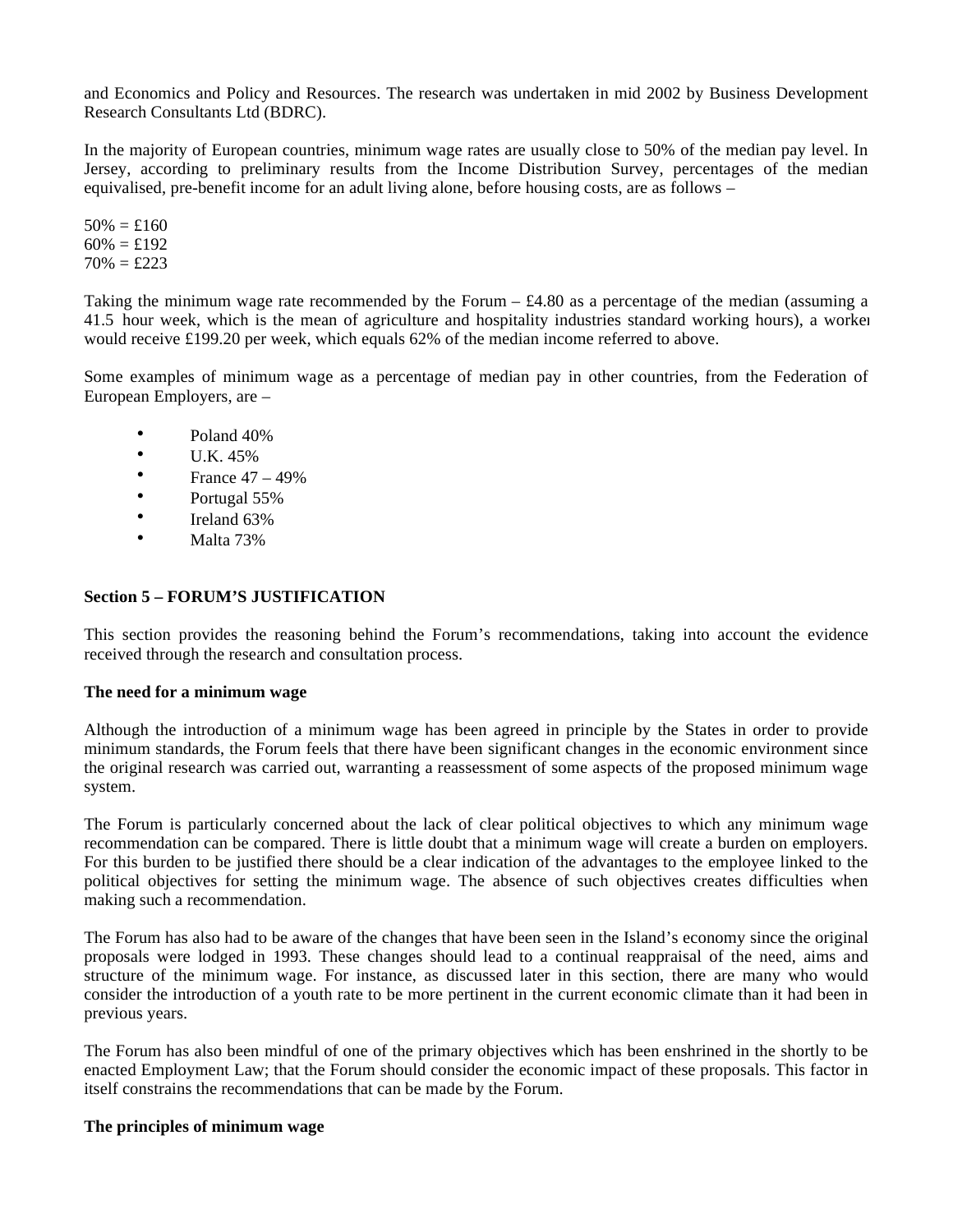The Report and Proposition states that the principles of introducing a minimum wage are that a rate *'should support a competitive economy; be set at a prudent level; be simple and straightforward; and yet make a difference to the low paid*." The aim is to provide a package that takes account of business realities but removes the worst cases of exploitation.

The intention is to provide a minimum standard for wage levels, in the same way that other components of the Employment Law provide minimum standards in the employment relationship, including rest days, annual leave and notice entitlement.

Contrary to OXERA's assertion that the main reasons for introducing a minimum wage are to achieve greater income equality and to alleviate poverty, the Committee's aim was to provide "*decent pay for a fair day's work*"<sup>[10]</sup> and not to alleviate poverty. Only about half of the population of Jersey work, the other half cannot work, such as children, pensioners and people with incapacitating disabilities. The Committee is developing an income support system to help those who are in need.

The first report of the Low Pay Commission on Minimum Wage $\frac{[11]}{[11]}$  suggested a number of potential benefits of introducing a minimum wage, including –

- Reducing 'in work poverty' Initial results from the Income Distribution survey indicate that 10% of the working households in the sample fell below the low income threshold (before housing costs).
- Reducing inequalities of income in the working population fairness.
- Removing the worst cases of exploitation decency.
- Equality of opportunities between sexes and ethnic backgrounds.
- Encouraging investment in training, therefore benefiting the organisation.

The IES survey revealed that two-thirds of employers thought that introducing a minimum wage would be a positive step. Most in favour thought there were good social reasons for introducing a minimum wage and objections were only raised by those who thought they would be damaged by it.

## **5.1 The minimum wage rate**

Various minimum wage rates were suggested during a lengthy consultation process. The Forum considered a number of options, including a minimum wage rate of £4.50 with a £57 offset for food and accommodation. On reflection, it was agreed that in order to provide a decent wage for a fair days work for those who do not receive benefits in kind, especially local residents for whom the offset would not be applicable, a higher basic rate would be more appropriate. These workers on a low wage have to be able to afford to pay for accommodation, bills and food. Also, the higher accommodation rate is more in line with local accommodation prices.

Taking guidance from the views of the Low Pay Commission in the early days of developing the U.K. minimum wage, the Forum were aware that setting a higher minimum wage rate could make a more substantial difference to the low paid and a greater number of workers, but also that low-paid workers wouldn't be helped if the rate recommended was so high that jobs would be put at risk.

Due to the uneven distribution of pay in Jersey, and in an attempt to balance the positives and negatives of the introduction of a minimum wage, the most appropriate minimum wage is lower than it might have been if the disproportionate impact on some sectors had not been taken into account.

As was the case with the initial rate set in the U.K., many jobs are currently paid around the level of the minimum wage recommended by the Forum, particularly in the Hospitality and Agriculture industries. Since assessing the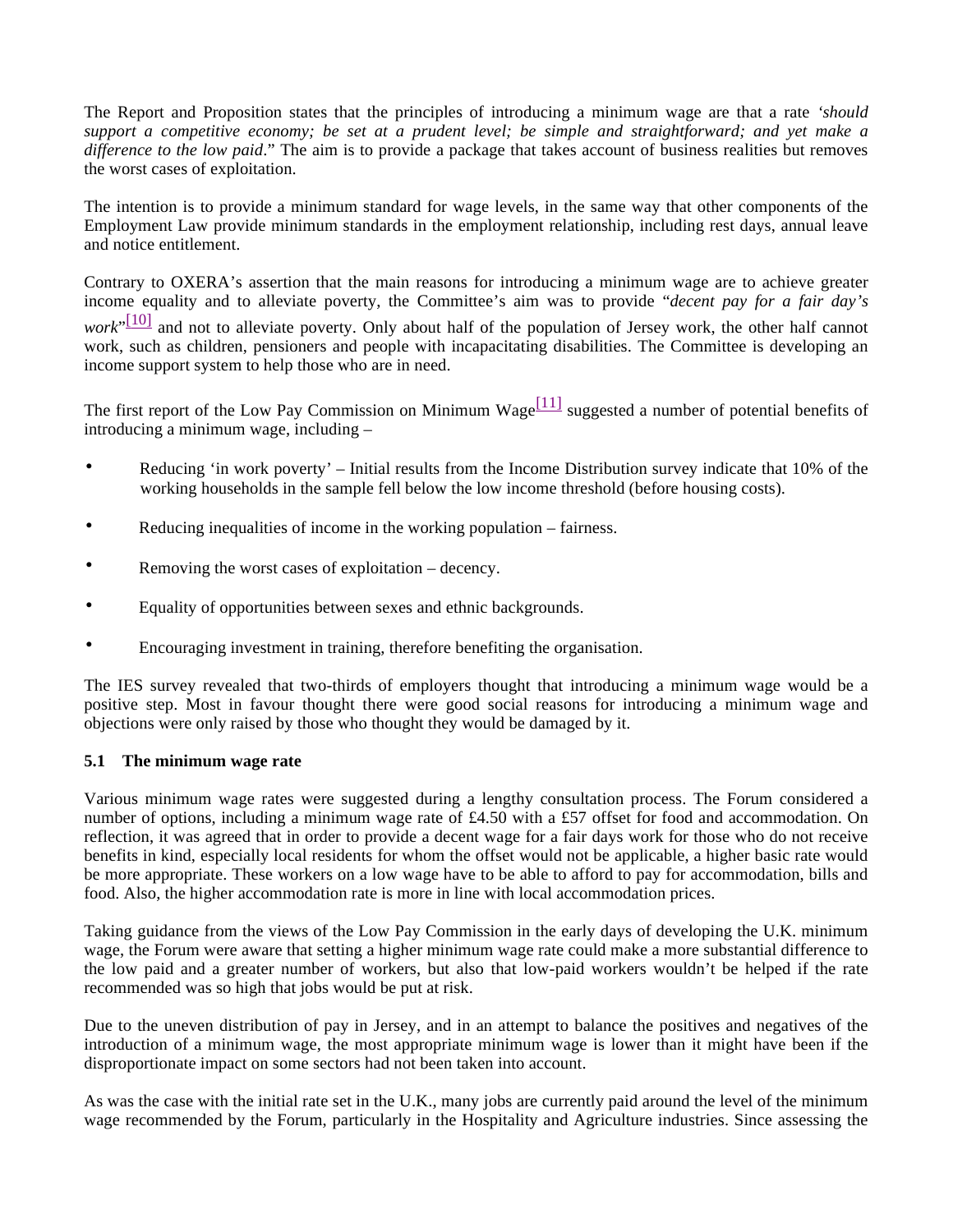economic impact, the U.K. rate has increased in big jumps. Other changes occurring in the local economy, such as changes to the taxation of benefits in kind, will affect the impact of the Forum's recommendations.

## **5.2 Offsets**

The Forum is aware that many employers in the Island incur costs which make up general remuneration packages of employees, other than payment in cash and the direct value of accommodation. Food, transport, heating and lighting of accommodation can contribute to the total remuneration package of an employee.

In their latest report, the Low Pay Commission stated that the accommodation offset *"should not be intended to reflect either the commercial value of the property or the cost to the employer of providing accommodation. On the other hand, it is reasonable to have a mechanism which reflects, at least partially, the costs to the employer*

# *and the benefits to the worker."* [12]

According to the IES survey, 36% of employers with low paid employees include benefits in kind as payment. A higher minimum wage rate has been selected to protect those workers who are not provided with accommodation or other benefits in kind.

In the U.K., accommodation is the only benefit in kind that counts when determining whether the appropriate minimum wage rate has been paid. An offset for food was originally excluded from the proposed Jersey minimum wage system, but due to standard practices in the different industries, on a majority vote the Forum agreed to recommend a split for 2 benefits in kind; 75% for accommodation and 25% for food. If an employer does no provide food, just the offset for accommodation can be applied.

The purpose of specifying an offset is to provide a maximum amount that may be offset against weekly pay for the purpose of establishing whether the minimum wage has been paid. It does not provide a maximum amount that employers can charge for accommodation in circumstances where payment of the minimum wage is not in question. If an employee is paid a higher hourly rate, a higher rate can be charged for accommodation, as long as the employee is receiving at least the minimum wage when the maximum offset is applied.

As discussed in Section 4.3, OXERA recommended that some variation should be allowed in the offsets to reflect industry variations in the standard of benefits in kind that are provided. But, Article  $16(7)(b)$  of the Employment Law states that different sectors of employment and persons of different occupations must not be treated differently in relation to determining the hourly rate of remuneration for the purpose of minimum wage. The Forum suggests that allowing an offset for food would help alleviate this problem.

An offset for food would be very unlikely to make any difference to employees' tax bills, as the Income Tax Department have suggested £25 as a reasonable allowance for one day's food as a benefit in kind.

Currently, there are 2 industries in the Island that routinely provide accommodation for their staff, Hospitality and Agriculture, who normally adhere to minimum standards which are negotiated, determined and communicated by their respective associations, the JHA and the JFU. The JFU provides staff accommodation guidelines, stating that the employer will provide adequate accommodation conforming to the 'Staff Accommodation and Lodging Houses Standards Code of Practice' (approved by the States October 1991). The recommendation of this rate of offset for accommodation is based on the assumption that industry standards will be adhered to in the provision of decent accommodation.

Under the terms of an agreement between the Jersey Hospitality Association and the Transport and General Workers Union, where board and lodgings are provided for an employee in the Hospitality industry, the maximum sum of £57 per week can be deducted from an employee's wage.

99-100% of workers in the agriculture sector 'live in', so they operate a different system where on the rare occasions when a worker lives out, a higher rate of approximately £1.07 extra per hour is payable.

The standard working week recognised within this industry is 41 hours, which means that those living out could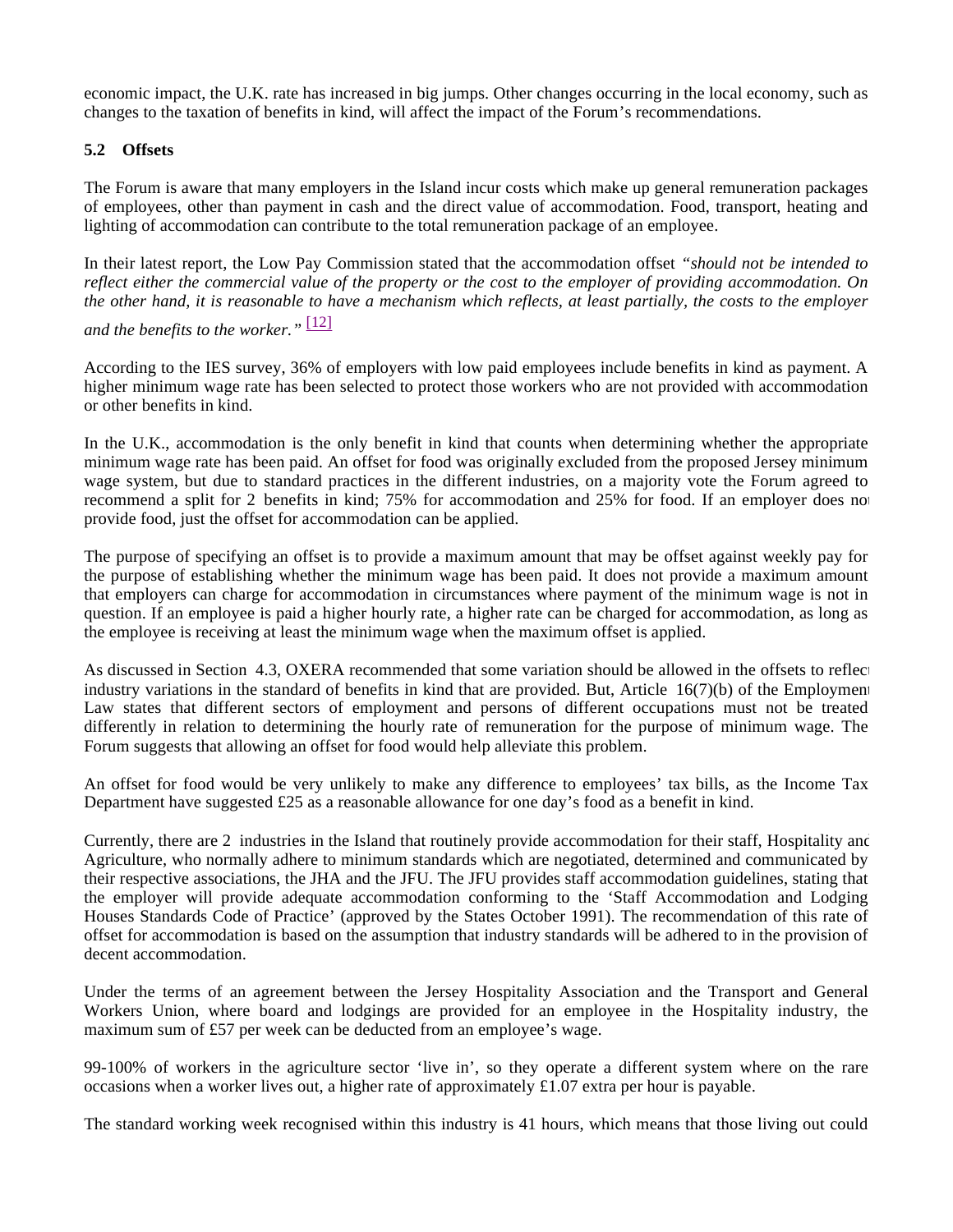expect to receive at least an additional £43.87 per week. However, due to the nature of the work within the sector, the number of hours worked can vary greatly. The average number of hours worked is estimated to be 53.5 per week, therefore the extra cash paid to individuals living out is often £57.25 or more per week.

Research carried out by the Forum has also highlighted the fact that the range, quality and type of accommodation available to employees can differ greatly. Some employees will have shared accommodation, whilst others may be provided with self-contained one, two or three-bedroom units. Often the type of accommodation provided by an employer will depend on the position an employee has within a particular organisation. For example, a longserving member of staff in a managerial position might be provided with lodgings which provide for their family also. As the accommodation available differs so much, the Forum considered whether different types of accommodation should attract different levels of offset.

The Forum agreed that this aspect of the scheme should be simple and straightforward to enforce. A complex system would create an administrative burden, requiring the establishment of an independent body to inspect and grade accommodation types and an appeals system to resolve any disputes. Tied accommodation does not afford the same security of tenure as privately leased accommodation and workers have a greater regard for cash in their wage packets than they do for better quality lodgings, particularly seasonal workers. Staff discontent is likely to arise if net take-home pay differs by virtue of the quality of accommodation they are provided with. It therefore appears that a complex system would result in additional costs being incurred across public and private organisations and an increase in bureaucratic intervention.

# **5.3 Trainee rate or Youth rate**

The Forum examined the U.K.'s 'Development rate' and the requirements in the Isle of Man Minimum Wage Guidelines for establishing whether an employee's training is sufficient for them to be entitled to the lower rate of pay.

In the U.K., the Older Worker's Development Rate applies to workers over the age of 22 who are starting a new job with a new employer and undertaking accredited training on at least 26 days during the first 6 months of employment. The Minimum Wage Regulations contain a long list of what qualifies as accredited training. According to a survey carried out by the LPC recently, only 5% of employers were using this rate, but there might be a higher take-up in Jersey for a development or training rate as it would apply to all workers over school leaving age.

The Low Pay Commission recognises the argument that their age-related Development Rate lacks equity, but they believe that young people are vulnerable in the labour market and merit special consideration.

Similarly to the U.K., the Isle of Man has quite a complex system to justify paying the training rate, but their rate applies to workers aged 18 and over.

It is difficult to define what a 'trainee' is, many employers would be likely to classify younger workers as trainees to justify paying them the lower rate, unless there were strict rules on what can be classed as a trainee. As discussed in section 4.3, enforcing such rules to ensure only 'genuine' trainees were paid at that rate could be expensive and difficult to enforce.

OXERA have suggested that not having a youth rate could be potentially damaging to the long term employment prospects of young people. The IES research showed that in general, trainees were younger than most low-paid employees, with an average age of 19.64% of low-paid employees under age 18 were trainees.

Many retailers pay lower rates for younger workers, for example, one local chain of supermarkets pay £3.80-£4.20 per hour, depending on age and length of service, for part-timers such as Saturday staff, aged 16 to 18. If some evenings are also worked, £4.50 per hour may be paid.

Local employment patterns for young people have changed, therefore reassessment of the situation is necessary. Based on a majority decision, the Forum do not recommend a youth rate at this time, but it is thought that there may be a need in future if young people increasingly experience difficulty entering the labour market due to the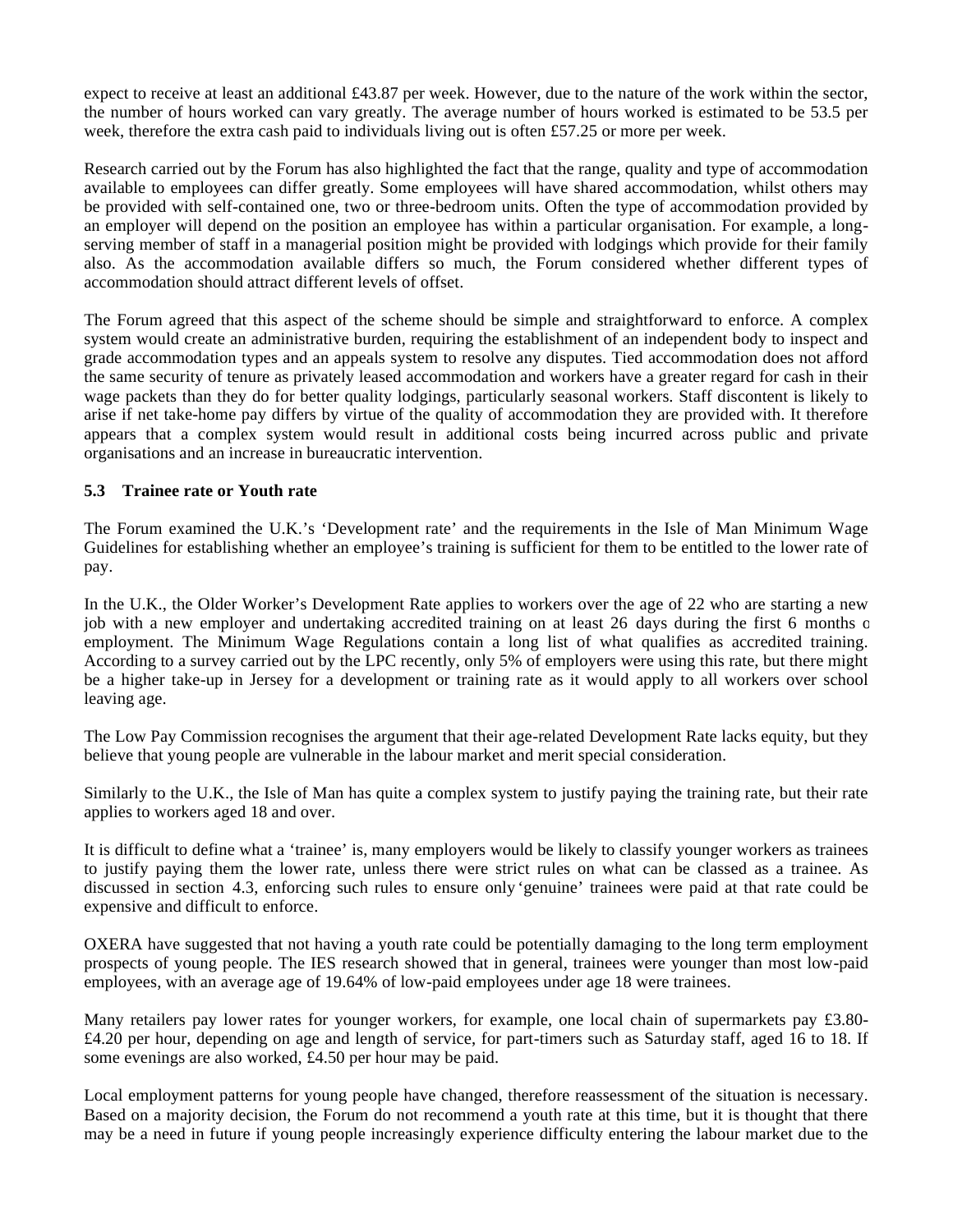shortage of jobs.

# **5.4 Reviewing and uprating the minimum wage**

The Forum considers that the most appropriate method of uprating the minimum wage is Option A – to make an annual recommendation to Committee following a wide ranging consultation process. This is a similar method to the U.K., where the Government periodically uprates based on recommendations from the Low Pay Commission following wide consultation. The majority of respondents to the Forum's consultation were in favour of this method (43%) and in the update meeting the JHA clearly supported this method of uprating.

In their report OXERA stated that *"given the present relatively high rate of inflation in Jersey and the high rate of wage increases, a policy of linking the minimum wage to either the Retail Price Index or (especially) the Average Earnings Index would tend to erode the competitiveness of Agriculture and Tourism still further."*

Other jurisdictions also operate similar methods of uprating. Australia, for example, has an independent body that is responsible for setting minimum wage rates. Reviews usually, but not always, happen each year and take into consideration economic factors and the needs of the low paid. Ireland also does not have an automatic method for uprating the minimum wage.

The JFU raised the question of how a minimum wage rate will be set in advance if it is not uprated against a fixed mechanism. The Forum are mindful that if rates were to be increased, good advance notice would need to be given to allow industries time to set their rates.

The Forum has recommended rates for October 2003 and has also recommended an uprating figure of 6% to provide the rates to be implemented in April 2005. The uprating figure of 6% was reached by estimating inflation as 4% per year, increased by half to cover the 18 month period until implementation.

# **5.5 Other subordinate legislation required**

The Forum has also been asked to make recommendations on the following Articles of the Employment Law, where subordinate legislation is required to enable the minimum wage system to function effectively.

Article16(4) enables the Committee to make an Order which prescribes a "pay reference period" as an averaging period, for the purpose of calculating whether the minimum wage has been paid over a period of time. The minimum wage does not have to be paid for each hour worked, but must be paid on average for the time worked in the pay reference period.

The Forum recommends a maximum pay reference period of one calendar month. One month is considered long enough to capture most fluctuations in earnings, especially given the likelihood of high turnover and seasonal work, particularly in lower paying industries. As with current practice in the U.K., the pay reference period would be the same as the worker's pay interval if less than one month, for example, one day or one week.

Article 17 enables the States to make Regulations specifying the method of calculation of an employee's hourly rate of pay, so as to compare it with the minimum hourly wage rate. There do not appear to have been problems in the U.K. with the simple method they employ and no specific problems can be foreseen for Jersey with this method. The Forum therefore suggests using the same method, which includes the following steps –

- Calculate minimum wage pay for the pay reference period by checking gross pay and making deductions for anything that does not count towards minimum wage pay and adding the accommodation offset if applicable.
- Calculate the hours for which the minimum wage must be paid in the pay reference period by identifying the kind of work that has been done, e.g. salaried hours, output work, time work.
- Divide the first figure by the second figure to obtain the worker's hourly rate of pay for comparison with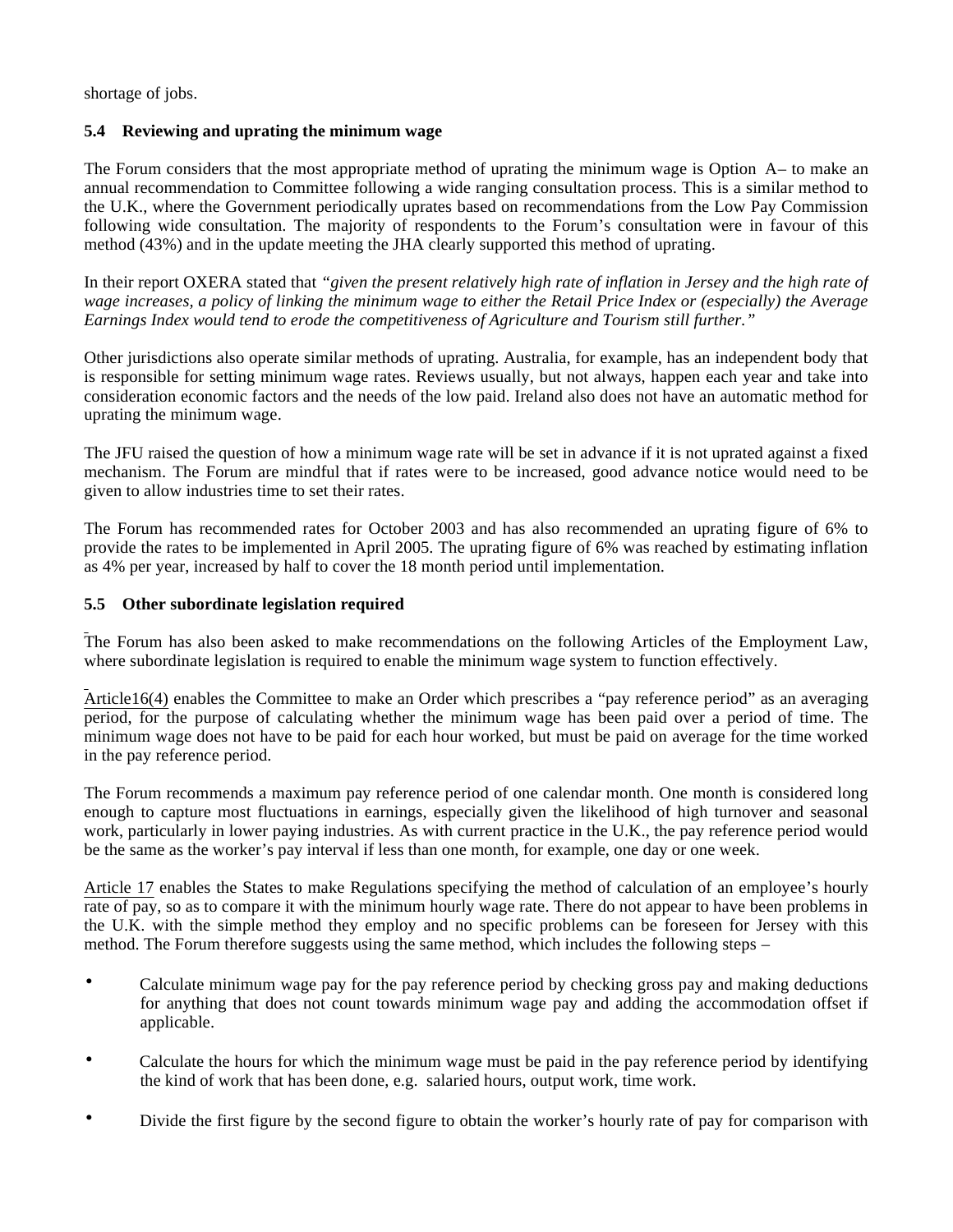the minimum wage.

• Compare the worker's hourly rate with the appropriate minimum wage rate, i.e. full rate or trainee rate.

Article 22 enables the Committee to make Orders determining how employers' records must be kept and for how long, for the purpose of establishing whether their workers have been paid at least the minimum wage.

In Jersey Law, there is a 10 year period before a contractual claim is out of time. The Forum is therefore concerned that if a period less than 10 years were recommended (i.e. 6 years as in the U.K. and in Jersey's Social Security Law) an employer could be in a situation where they have retained records for the statutory period but have no defence if a claim is made after that time. Regrettably therefore, the Forum recommends a 10 year period to tie in with breach of contract claims.

The Forum also recommends that for those employees above a salary threshold, employers do not need to keep such detailed records. General pay records kept for tax or social security purposes will probably suffice. The threshold over which detailed records would not have to be kept depends on the level of minimum wage, and might need to be updated at the same time as the minimum wage. The Forum believes that this will reduce the amount of records required to be kept, especially for those employers whose employees are paid significantly above the minimum wage. In the U.K., for workers earning less than  $£12,000$  per year the records must be more detailed.

The system in the U.K. allows flexibility by not stating in the rules what counts as 'sufficient' records, as situations will vary. It is left to the judgement of the employer who must be aware that, if there is a dispute, the burden is on them to prove that the minimum wage has been paid. Further guidance should be given in procedural guidelines on the minimum wage, including examples of records that may count as sufficient, such as, gross pay, hours worked, deductions or payments for accommodation, tips paid through the payroll, holidays and absences.

Article 33(6) enables the Committee to make an Order which prescribes the maximum amount of compensation for a breach of Articles 31 and 32, that is, "detrimental treatment" by reason of minimum wage rights, rather than breaches of the minimum wage provisions themselves. In the U.K. there is no specified limit on compensation; the tribunal simply awards what it considers just and equitable. An upper limit applies only where the detriment consists of a dismissal or a termination of the contract and in those cases, the normal unfair dismissal limit applies.

The Forum considers that a limit on compensation is not necessary at this time, although a limit could be provided in subordinate legislation in future if it were considered appropriate. The maximum amount of compensation available for detrimental treatment by reason of minimum wage rights would therefore be subject to the maximum total sum that the Tribunal can award.

# **5.6 PROCEDURAL GUIDELINES**

The Forum recommends that simple, easy to follow, detailed guidelines be developed to provide guidance on best practice and give clear examples to assist all parties in applying the Law and complying with its requirements. Complex procedures should not be incorporated into the legislation.

Reliable detail is required, as an employer may genuinely believe that they are complying with the requirements of minimum wage, but face a claim years later due to misunderstanding of the provisions.

This information could be provided in an employer's handbook issued by the Employment and Social Security Department, in JACS guidelines or in Codes of practice issued by the Committee. Detailed guidance could be included on how the minimum wage provisions relate, for instance, to the following issues –

- Rolled-up pay, premium rates in place of annual leave.
- On-call hours, sleeping at place of work (e.g. night watchman, doctors).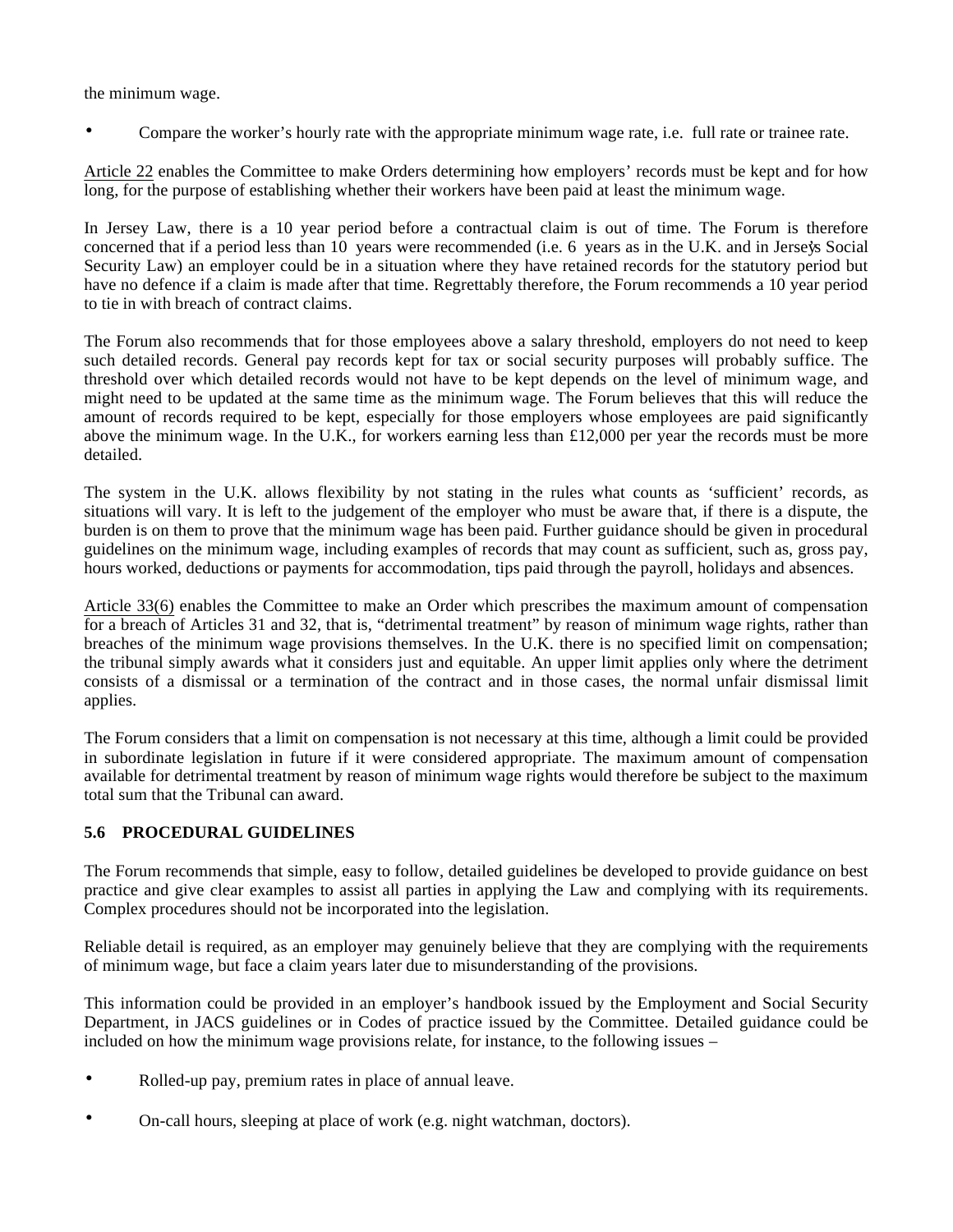Therapeutic work, supported employment schemes.

## **Section 6 – THE RECOMMENDATION**

The recommendation is in 7 parts –

- 6.1 Minimum wage rate
- 6.2 Offsets
- 6.3 Trainee rate
- 6.4 Uprating the minimum wage
- 6.5 Other subordinate legislation
- 6.6 Procedural guidelines
- 6.7 Conclusion

## **6.1 MINIMUM WAGE RATE**

The Forum proposes that the initial rate of minimum wage should be £4.80, to be uprated by 6% to £5.08, for implementation in April 2005.

The rate should be set 18 months in advance because a political promise has been made to industry to give 12- 18 months to allow them to prepare for the introduction of minimum wage. The rate will have to be reviewed if the interval between the presentation of the Forum's recommendation and the implementation of the minimum wage rate is longer than 18 months.

Except when the trainee rate is paid (detailed at 6.2) and 'special classes of person', as detailed in Articles 36 to 43 of the Employment Law, the proposed minimum wage rate should apply to all employees over school leaving age.

Under no circumstances must any calculation of minimum wage entitlement result in an employee or worker receiving less than the value of the statutory minimum wage (or trainee wage if appropriate).

## **6.2 OFFSETS**

The Forum are aware that the intention was to have only one offset for accommodation and that to recommend 2 separate rates is opposed to the Committee's 1998 recommendation that had been agreed by the States. But the Forum believes that there are potentially serious consequences if there is only one offset.

The Forum recommends a total maximum offset of £70 per week for food and accommodation, this figure to be uprated by 6% to £74.20 to be effective in April 2005. This amount represents a maximum offset against weekly pay for the purpose of establishing whether the minimum wage has been paid.

It is recommended that, when only one or the other benefit is provided, the £74.20 be split 75% for accommodation and 25% for food. This gives offsets of £55.65 for accommodation and £18.55 for food, to be implemented in April 2005.

## **6.3 TRAINEE RATE**

On a majority vote, the Forum recommends a trainee rate. It is proposed that the initial rate of minimum wage for trainees should be £3.60, which is 75% of the minimum wage rate. This would be uprated by 6% to £3.82 for implementation in April 2005.

The proposed trainee rate should apply to employees of any age who are undertaking an accredited training course and should be payable for a maximum of one year in a new job with a new employer, by written agreement.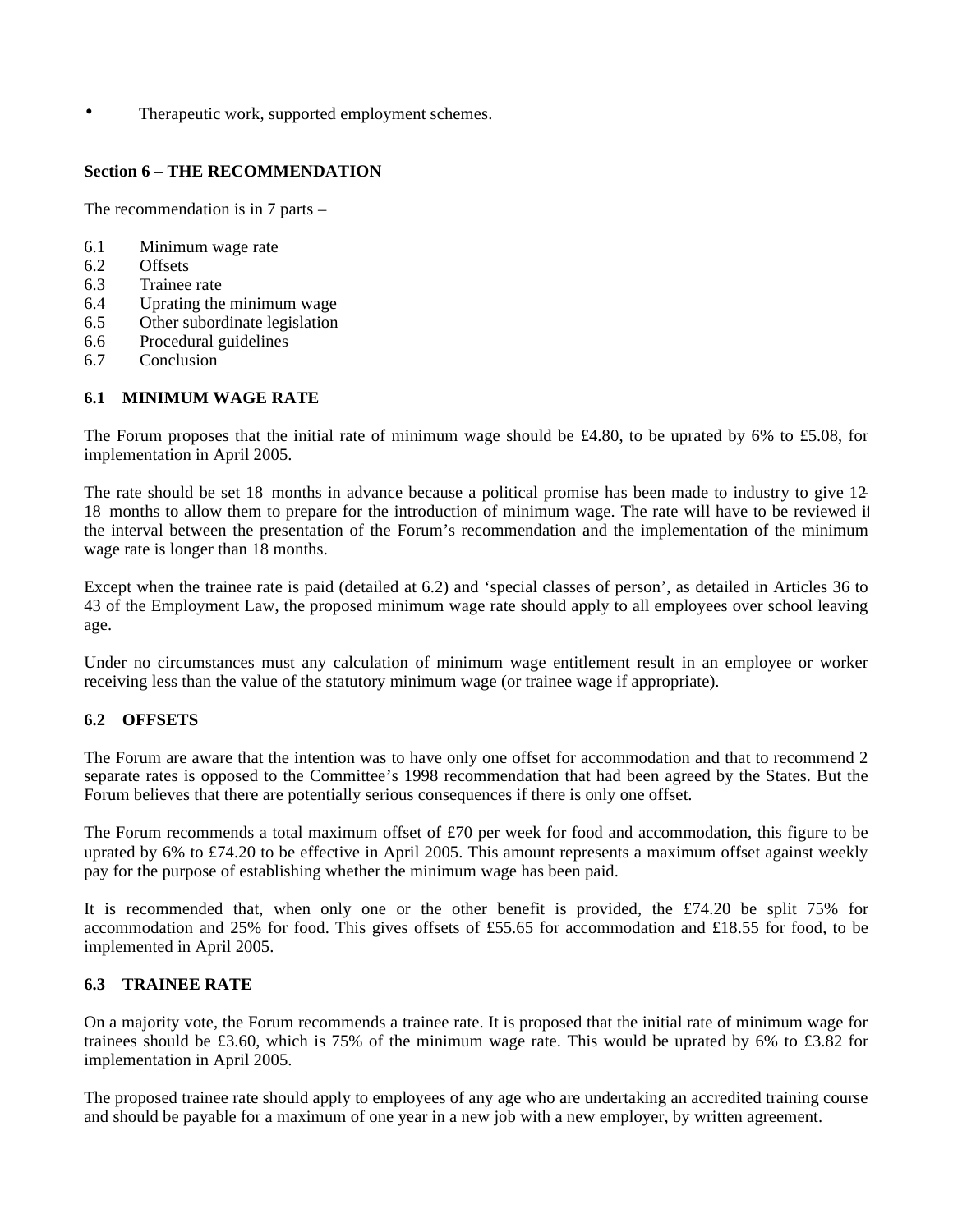Inexperience at doing the job should not be justification for paying the trainee rate. If there was a dispute over hourly rate of pay, it would be up to JACS or the Tribunal to determine whether the training is "accredited".

A Code of practice should be produced detailing what qualifies as "accredited training" to allow flexibility to change in line with training schemes in Jersey. It should include, for instance, the following requirements –

- Must be a locally or nationally recognised and certified qualification.
- Training must be undertaken on at least 30 days during the year (not necessarily full days).
- There must be a formal qualification at the end of the training.
- Training can be at or away from the workplace, but must be during normal working hours.
- There must be some supervision of the training.

Based on a majority decision, the Forum is not providing a recommendation on a Youth rate at this time.

## **6.4 UPRATING THE MINIMUM WAGE**

It is recommended that the Forum will annually make a recommendation to the Committee following wide ranging consultation. The first review would therefore be completed by April 2006, unless there were significant changes in the employment environment that warranted an earlier review.

# **6.5 OTHER SUBORDINATE LEGISLATION**

The Forum has been asked to make recommendations on the following Articles of the Employment Law, where subordinate legislation is required to enable the minimum wage system to function effectively.

Article 16(4), a pay reference period of one month is recommended.

Article 17, it is recommended that the same method should be used as in the U.K. to calculate an employee's hourly rate, for the purposes of comparing it with the minimum hourly wage rate.

Article 22 records must be kept for 10 years for all employees. The Forum recommends a salary threshold of  $£12,000$ , below which more detailed records must be kept by the employer. For workers earning above £12,000 per annum, meeting the minimum wage provisions is unlikely to be an issue, therefore employers' records for tax and social security purposes would provide sufficient evidence should a dispute arise.

Article 33(6), a specific maximum amount of compensation for "detrimental treatment" by reason of minimum wage rights is not recommended. The maximum amount that can be awarded in relation to Article 33(6) should be limited only by the total maximum sum a Tribunal can award.

## **6.6 PROCEDURAL GUIDELINES**

The Forum recommends that complex procedures should not be incorporated into legislation. Simple, easy-tofollow, detailed guidelines should be developed to provide guidance on best practice and give clear examples to assist all parties in applying the Law and complying with its requirements.

## **6.7 CONCLUSION**

The Employment Forum believes that their recommendation to the Employment and Social Security Committee not only takes into account the wishes expressed by the majority in the consultation exercise, but also accommodates the advice both learned and received by the Forum in its research on the issue of minimum wage.

The Forum considers that all relevant circumstances have been taken into consideration, with the aim of preventing negative impact on any groups in Jersey, including the resident population and particularly vulnerable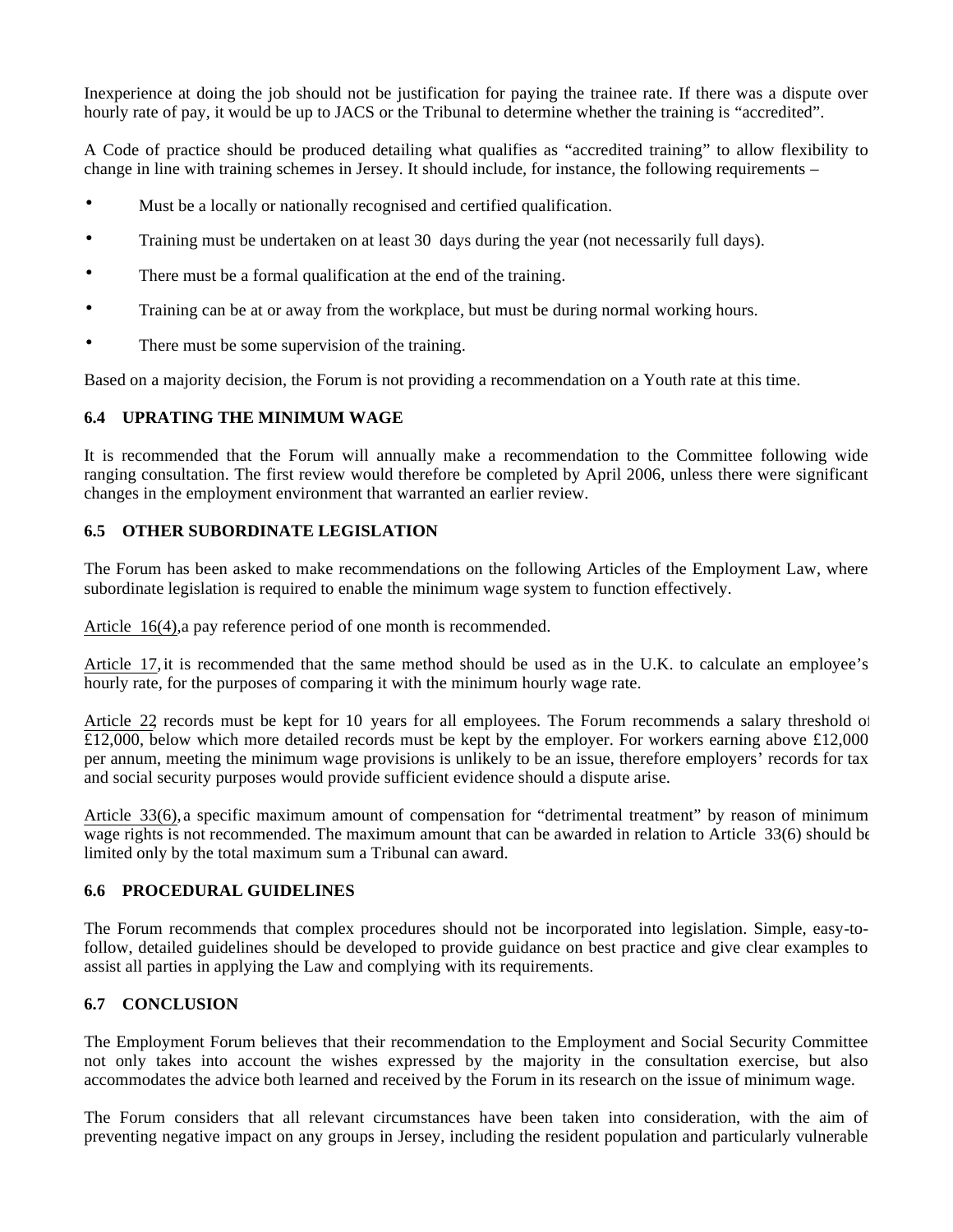groups, such as workers and employers in the agriculture and hospitality industries, immigrant workers and small businesses.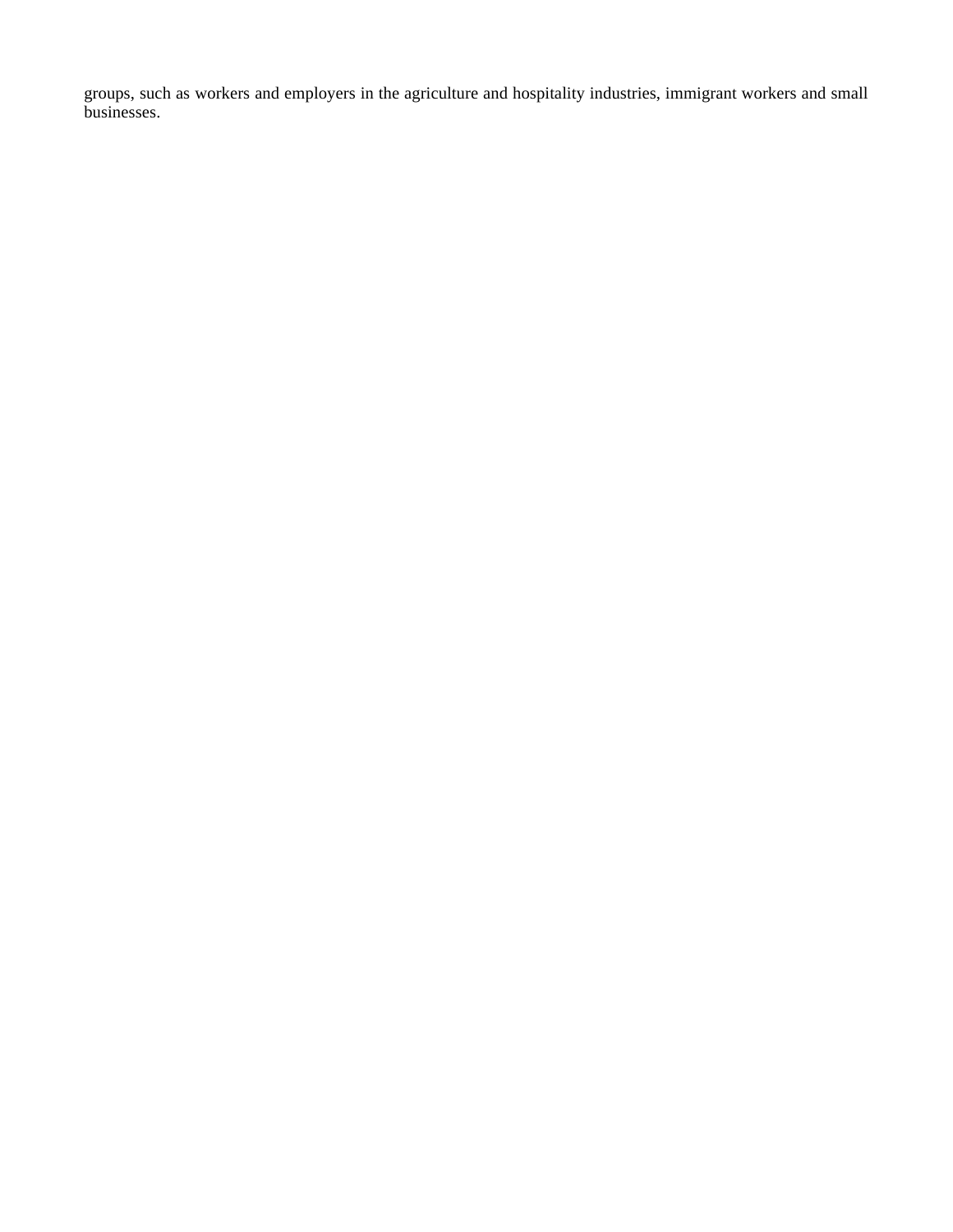# **Updating the Institute of Employment Studies research**

The tables below show how the IES figures have been uprated.

|              | Sep 97<br>data,<br>w.e.f. $[13]$<br>Jan. 2000 | $\%$<br>increase | Jun 00<br>data,<br>w.e.f.<br>Sep. 2002 | $\frac{0}{0}$<br>increase | Jun 02<br>data.<br>w.e.f.<br>Sep. 2004 | $\%$<br>increase | Jun 03<br>data,<br>w.e.f.<br>Sep. 2005 |
|--------------|-----------------------------------------------|------------------|----------------------------------------|---------------------------|----------------------------------------|------------------|----------------------------------------|
| Minimum      |                                               |                  |                                        |                           |                                        |                  |                                        |
| wage         | £3.70                                         | 18.90            | £4.40                                  | 12.60                     | £4.95                                  | 17.8             | £5.18                                  |
| Trainee wage | £3.20                                         | 18.90            | £3.81                                  | 12.60                     | £4.29                                  | 17.8             | £4.49                                  |

**Option 1:** Minimum wages uprated by annual increases in average earnings

**Option 2:** Minimum wages uprated by annual RPI increases

|              | Sep 97<br>Jun 00 |          | Jun 02    |          | Jun 03    |          |           |
|--------------|------------------|----------|-----------|----------|-----------|----------|-----------|
|              | data,            |          | data,     |          | data.     |          | data,     |
|              | w.e.f.           | $\%$     | w.e.f.    | $\%$     | w.e.f.    | $\%$     | w.e.f.    |
|              | Jan. 2000        | increase | Sep. 2002 | increase | Sep. 2004 | increase | Sep. 2005 |
| Minimum      |                  |          |           |          |           |          |           |
| wage         | £3.70            | 11.60    | £4.13     | 8.30     | £4.47     | 12.9     | £4.66     |
| Trainee wage | £3.20            | 11.60    | £3.57     | 8.30     | £3.87     | 12.9     | £4.03     |

**Option 3:** Minimum wages by a combination of average earnings and RPI increases

|              | Jun 00<br>Sep 97 |          | Jun $02$  |               | Jun 03    |          |           |
|--------------|------------------|----------|-----------|---------------|-----------|----------|-----------|
|              | data,            |          | data,     |               | data.     |          | data,     |
|              | w.e.f.           | $\%$     | w.e.f.    | $\frac{0}{0}$ | w.e.f.    | $\%$     | w.e.f.    |
|              | Jan. 2000        | increase | Sep. 2002 | increase      | Sep. 2004 | increase | Sep. 2005 |
| Minimum      |                  |          |           |               |           |          |           |
| wage         | £3.70            | 15.25    | £4.26     | 10.45         | £4.71     | 15.35    | £4.91     |
| Trainee wage | £3.20            | 15.25    | £3.69     | 10.45         | £4.08     | 15.35    | £4.26     |

The table below shows the effect of increasing the £3.70 rate in line with increases in the U.K. minimum wage.

|              | Sep 97<br>data.<br>w.e.f. | $\%$     | Jun 00<br>data,<br>w.e.f. | $\frac{0}{0}$ | Jun $02$<br>data,<br>w.e.f. | $\frac{0}{0}$ | Jun 03<br>data, w.e.f. |
|--------------|---------------------------|----------|---------------------------|---------------|-----------------------------|---------------|------------------------|
|              | Jan. 2000                 | increase | Sep. 2002                 | increase      | Sep. 2004                   | increase      | Sep. 2005              |
| Minimum      |                           |          |                           |               |                             |               |                        |
| wage         | £3.70                     | 13.90    | £4.21                     | 2.45          | £4.31                       | 7.15          | £4.62                  |
| Trainee wage | £3.20                     | 13.90    | £3.64                     | 2.95          | £3.73                       | 5.6           | £3.94                  |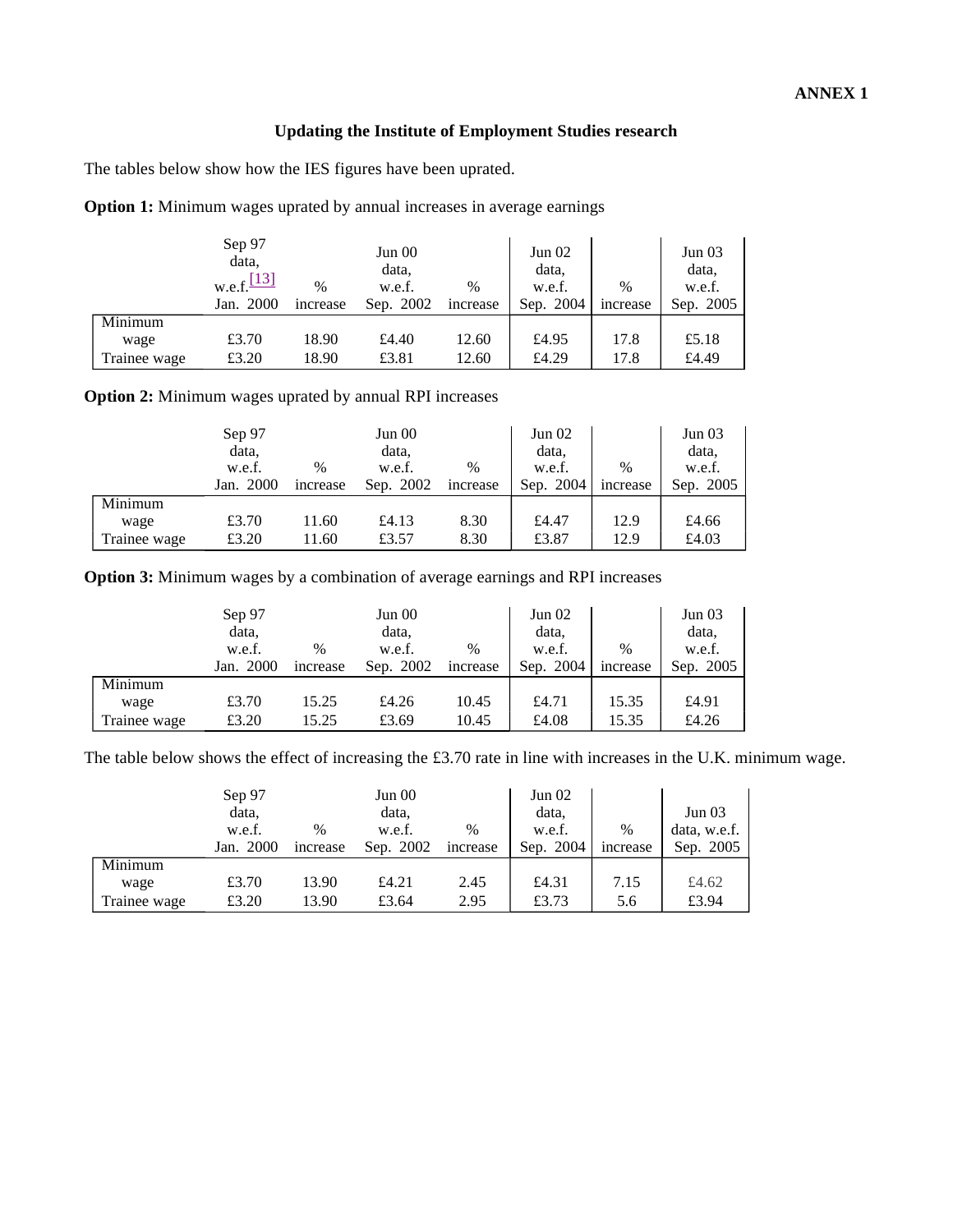## **ANNEX 2**

## **"Setting the Minimum Wage" consultation responses**

The following charts show the responses to the Forum's consultation document and questionnaire.

Respondents gave the following information regarding their background.



# Respondent type



Sector/industry respondents are involved with

The category 'other' includes unions, voluntary work, advisory bodies, and those where the sector was not clear from the response given. Those who did not give an answer were not included here.

Responses to whether the following 3 elements should be incorporated into the minimum wage system.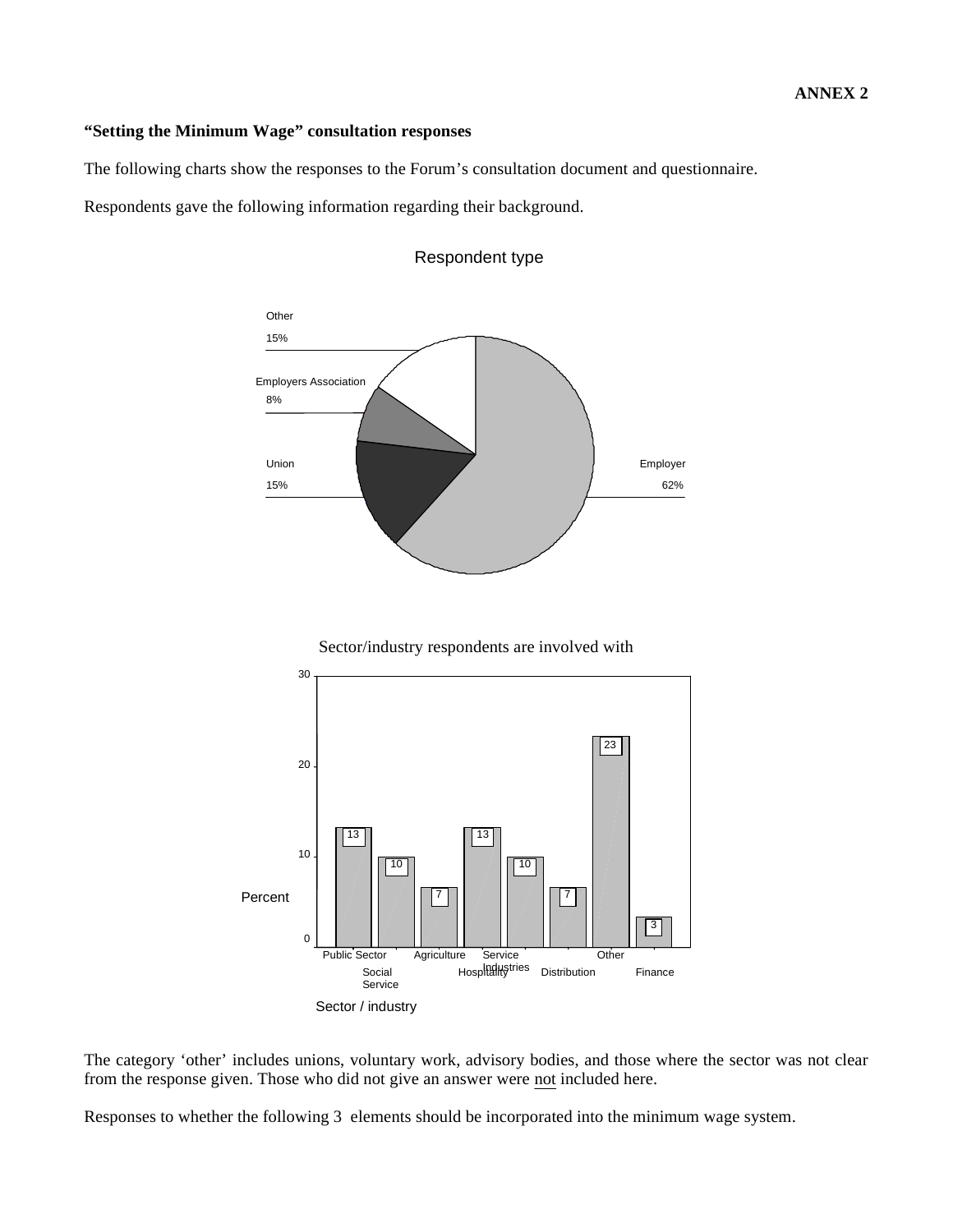

The most frequent response when asked what hourly rate the minimum wage should be set at was £4.50, stated by 20% of respondents. The second most frequent response was £5.00 stated by 17% of respondents.



What hourly rate should the minimum wage in Jersey be set at?

Recoded into ranges, 37% of respondents said the minimum wage should be between £4.00 and £4.50, 27% said between £4.51 and £5.00.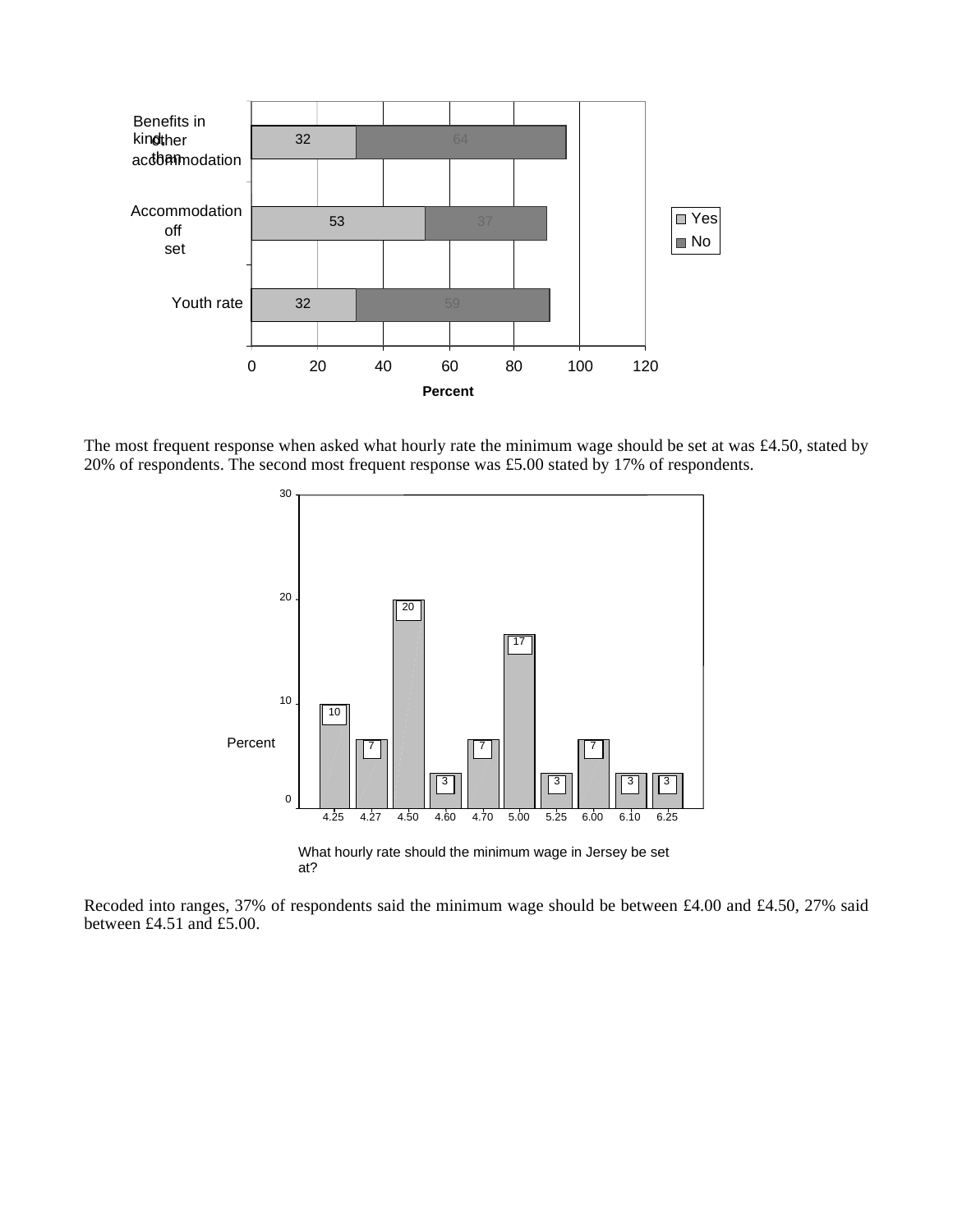

Minimum wage rate, recoded into ranges

The chart below shows the average recommended minimum wage rate, split by the sector respondents worked in. Those working in the Public Sector suggested the highest rate on average. Those in Services, Hospitality and Agriculture suggested the lowest rate on average.



**What hourly rate should the minimum wage in Jersey be set at?**

10% of respondents considered £22.75 per week (the rate in the U.K. at that time) as a fair off set for a minimum standard of accommodation and a further 10% of respondents considered £50 per week to be a fair offset.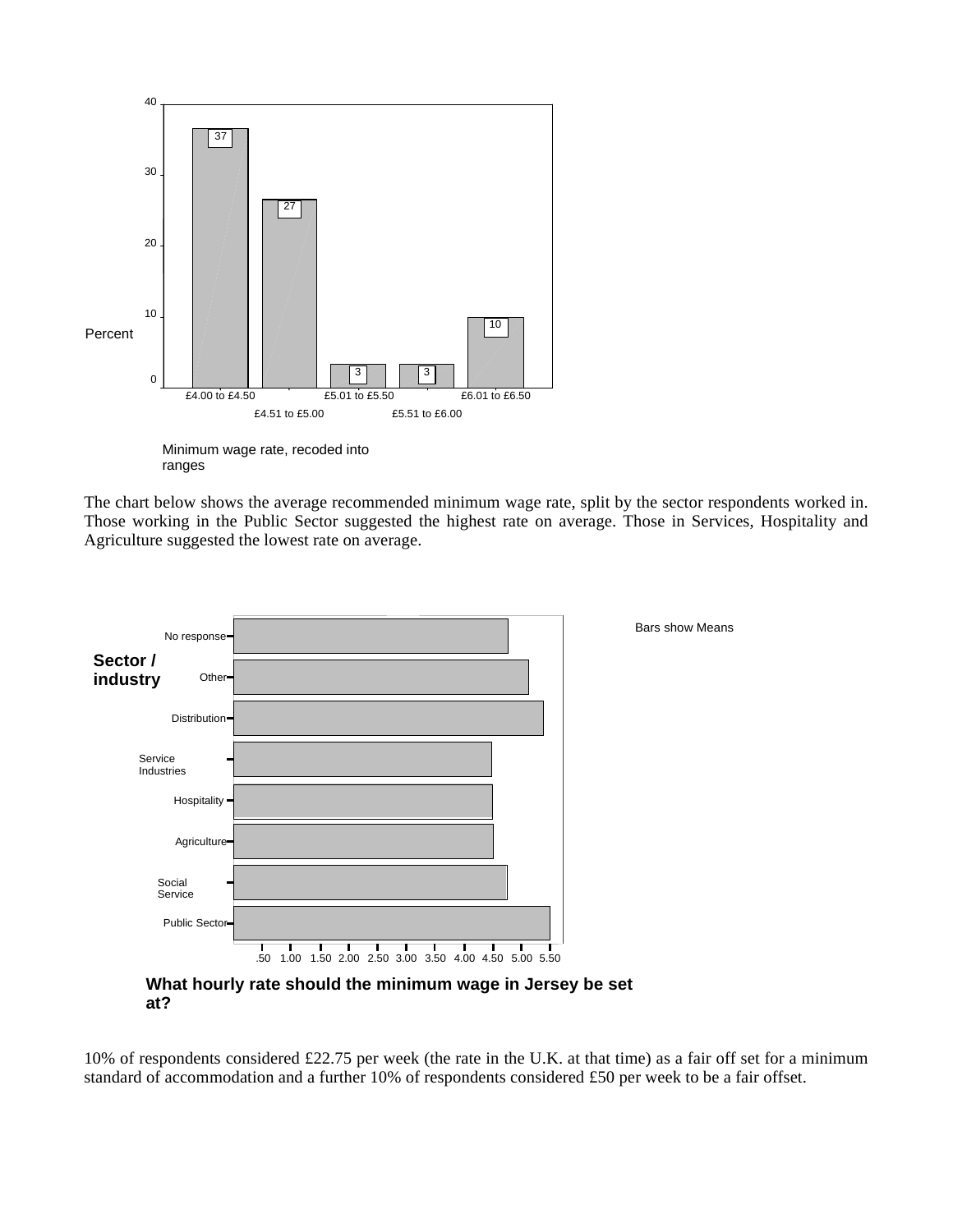

Weekly max amount as a fair off set for a min standard of accommodation

The most frequent response to the question of what rate the trainee minimum wage should be set at was £4.06, stated by 13% of respondents. This was the Committee's recommended figure of £3.70 uprated by the Average Earnings Index. A further 10% said £4.50 and 10% said £5.00.



What hourly rate should the trainee rate be set at?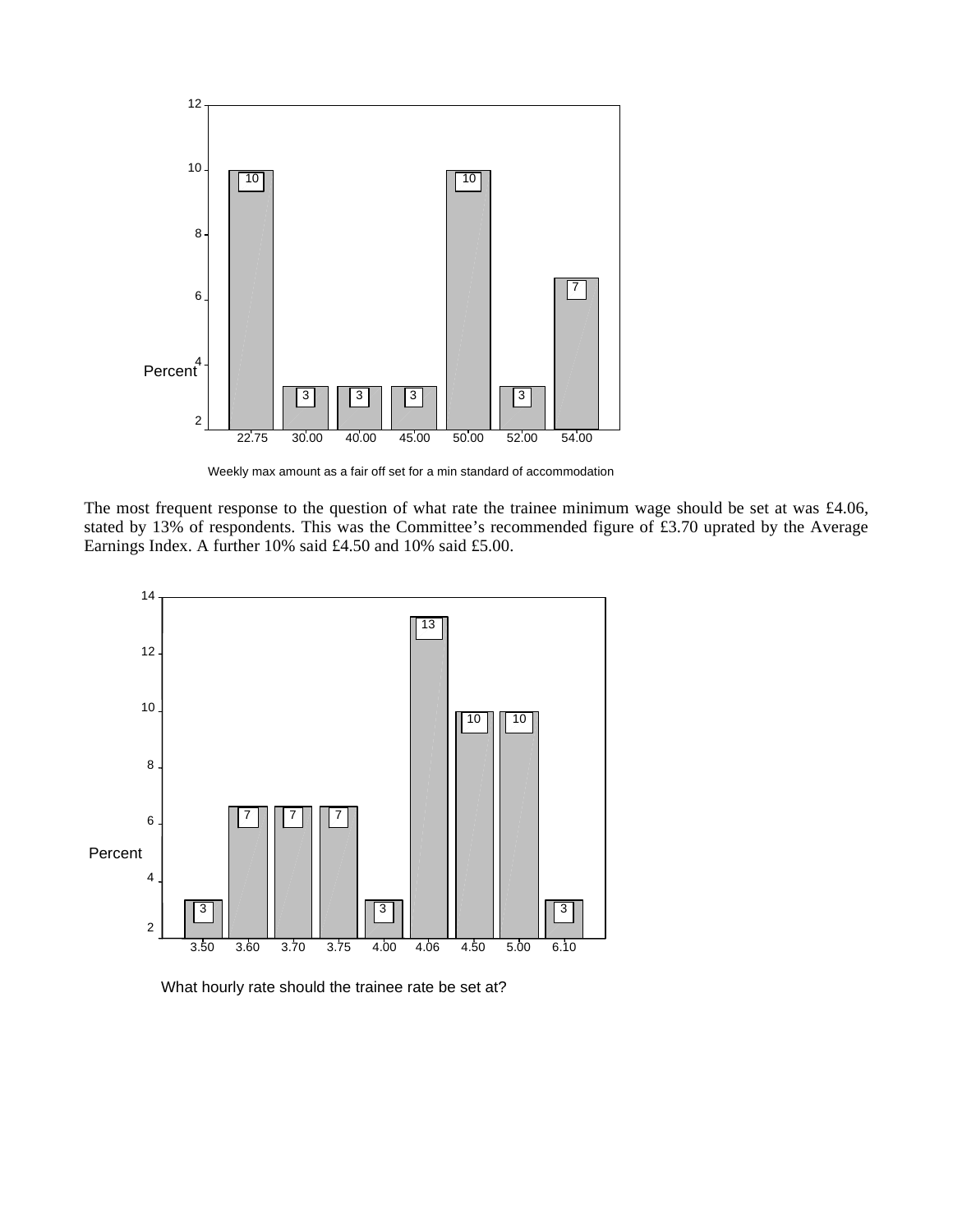The table below shows the effect the Forum's recommended rates would have on workers' pay in the hospitality and agriculture industries.

The first part of each table shows only standard working hours. The assumption is made that hospitality workers would be provided with accommodation and food, but agricultural workers would only be provided with accommodation.

In practice, additional overtime hours are usually worked, so the effect of 5, 10 and 15 hours' overtime on weekly pay (after deductions) is shown at the end of each sector.

|                                              | Current  | Recommended |
|----------------------------------------------|----------|-------------|
| <b>Hospitality</b>                           |          |             |
| Standard hourly rate                         | 4.50     | 5.08        |
| Standard working hours                       | 42       | 42          |
| Accommodation and food per week              | 57.00    | 74.20       |
| Accommodation and food per hour              | 1.36     | 1.77        |
| Hourly pay after deductions                  | 3.14     | 3.31        |
| Weekly pay after deductions                  | 132.00   | 139.16      |
|                                              |          |             |
| 5 hours overtime (at time $+ \frac{1}{4}$ )  | 160.13   | 170.91      |
| 10 hours overtime (at time $+ \frac{1}{4}$ ) | 188.25   | 202.66      |
| 15 hours overtime (at time $+ \frac{1}{4}$ ) | 216.38   | 234.41      |
|                                              |          |             |
| <b>Agriculture</b>                           |          |             |
| Standard hourly rate                         | 3.73     | 5.08        |
| Standard working hours                       | 41       | 41          |
| Accommodation per week                       | $\Omega$ | 55.65       |
| Accommodation per hour                       | $\Omega$ | 1.36        |
| Hourly pay after deductions                  | 3.73     | 3.72        |
| Weekly pay after deductions                  | 152.93   | 152.63      |
|                                              |          |             |
| 5 hours overtime (at time $+ \frac{1}{4}$ )  | 176.24   | 184.38      |
| 10 hours overtime (at time $+ \frac{1}{4}$ ) | 199.56   | 216.13      |
| 15 hours overtime (at time $+ \frac{1}{4}$ ) | 222.87   | 247.88      |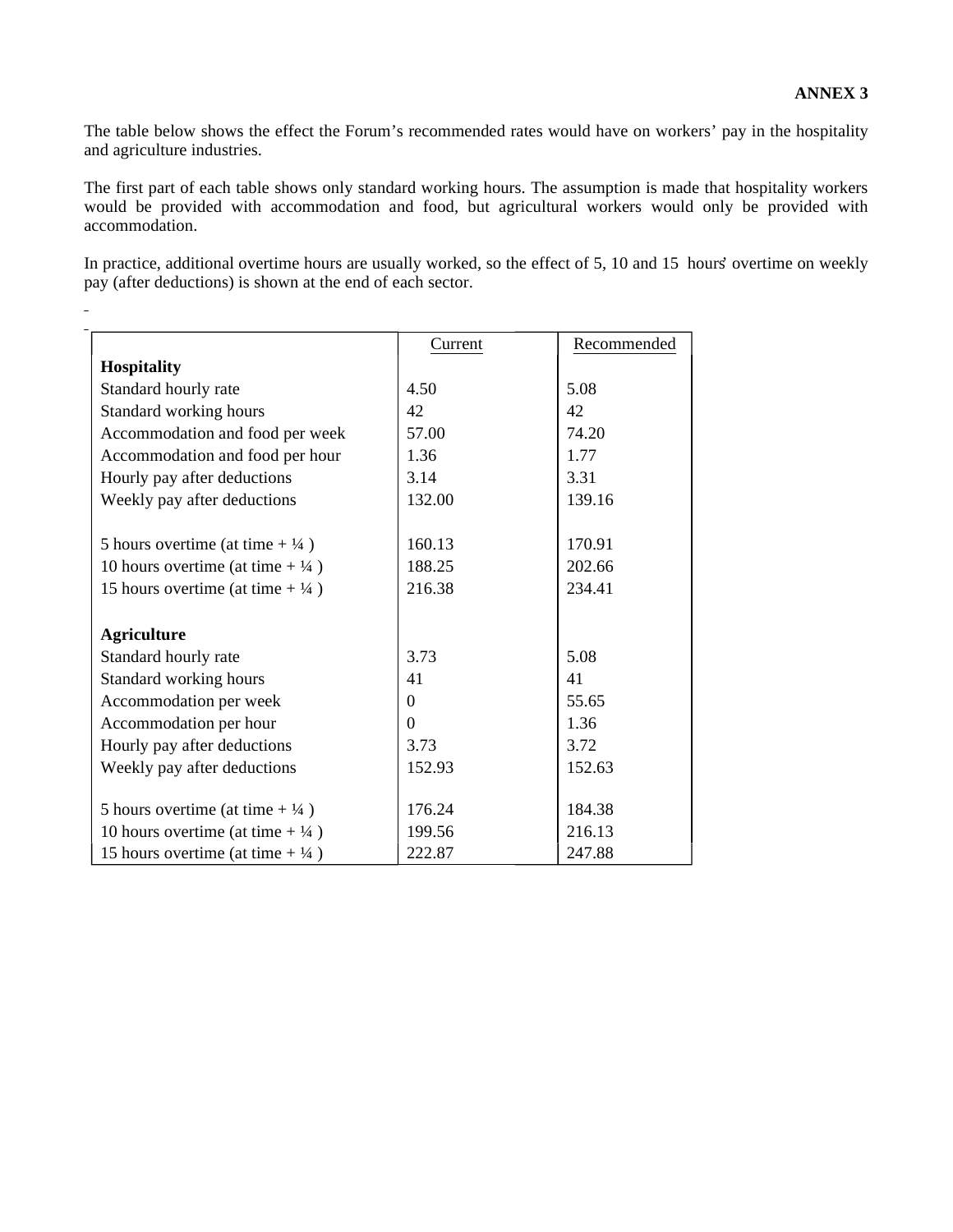**APPENDIX 2**

# **MINIMUM WAGE LEGISLATION**

**\_\_\_\_\_\_\_\_\_\_\_\_\_\_\_**

**Lodged au Greffe on 10th November 1998 by the Employment and Social Security Committee**

**\_\_\_\_\_\_\_\_\_\_\_\_\_\_\_\_\_\_\_\_\_\_\_\_\_\_\_\_\_\_**



# **STATES OF JERSEY**

# **STATES GREFFE**

250 **1998** P.227

Price code: C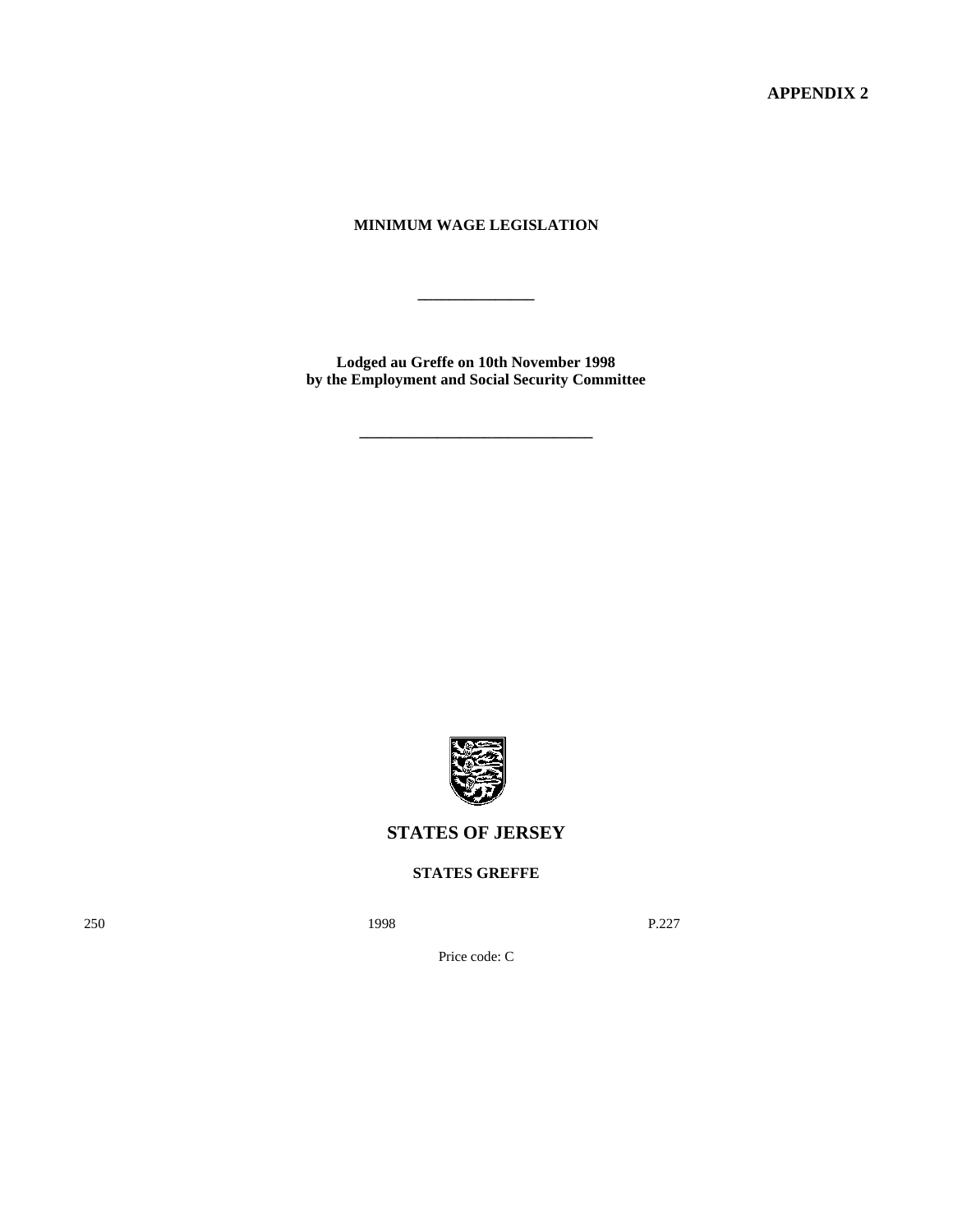# **PROPOSITION**

## **THE STATES are asked to decide whether they are of opinion –**

- (a) to receive the report of the Employment and Social Security Committee dated 1st October 1998 and to approve the introduction of legislation to provide for –
	- (i) a minimum wage at such single hourly rate as the States may from time to time prescribe by Regulations;
	- (ii) a trainee wage, at such rate as the States may from time to time prescribe by Regulations, to be paid to individuals who are undergoing a training programme approved by the Employment and Social Security Committee after consultation with relevant parties;
	- (iii) individuals to have the opportunity to ensure compliance with the minimum wage through a Jersey Advisory and Conciliation Service and an Employment Tribunal established under a new Employment Law;
	- (iv) for the establishment of an independent body to advise the Committee on matters relating to the provision of a minimum wage, including the provision of a mechanism for uprating the amount of the wage;
- (b) to agree that the minimum wage should be introduced with effect from 1st January 2000, subject to the necessary resources being made available as detailed in the said report;
- (c) to request the Policy and Resources Committee to assess the proposed legislation for inclusion in the States Legislation Programme 1999 to 2001 in the manner described in Part 6 of the States Resource Plan 1998;
- (d) to request the Finance and Economics and Establishment Committees to provide the Committee with sufficient resources to implement these measures as detailed in the said report.

## EMPLOYMENT AND SOCIAL SECURITY COMMITTEE

- NOTES: 1. The Finance and Economics Committee cannot support this Proposition at this stage, due to the fact that the required level of financial information on which its decision would be based has not been made available. The Committee believes that consideration of this Report and Proposition should be deferred until it has had time to consider its financial implications.
	- 2. The Establishment Committee agreed that no additional staffing would be made available unless there were compensatory savings made elsewhere in the public service.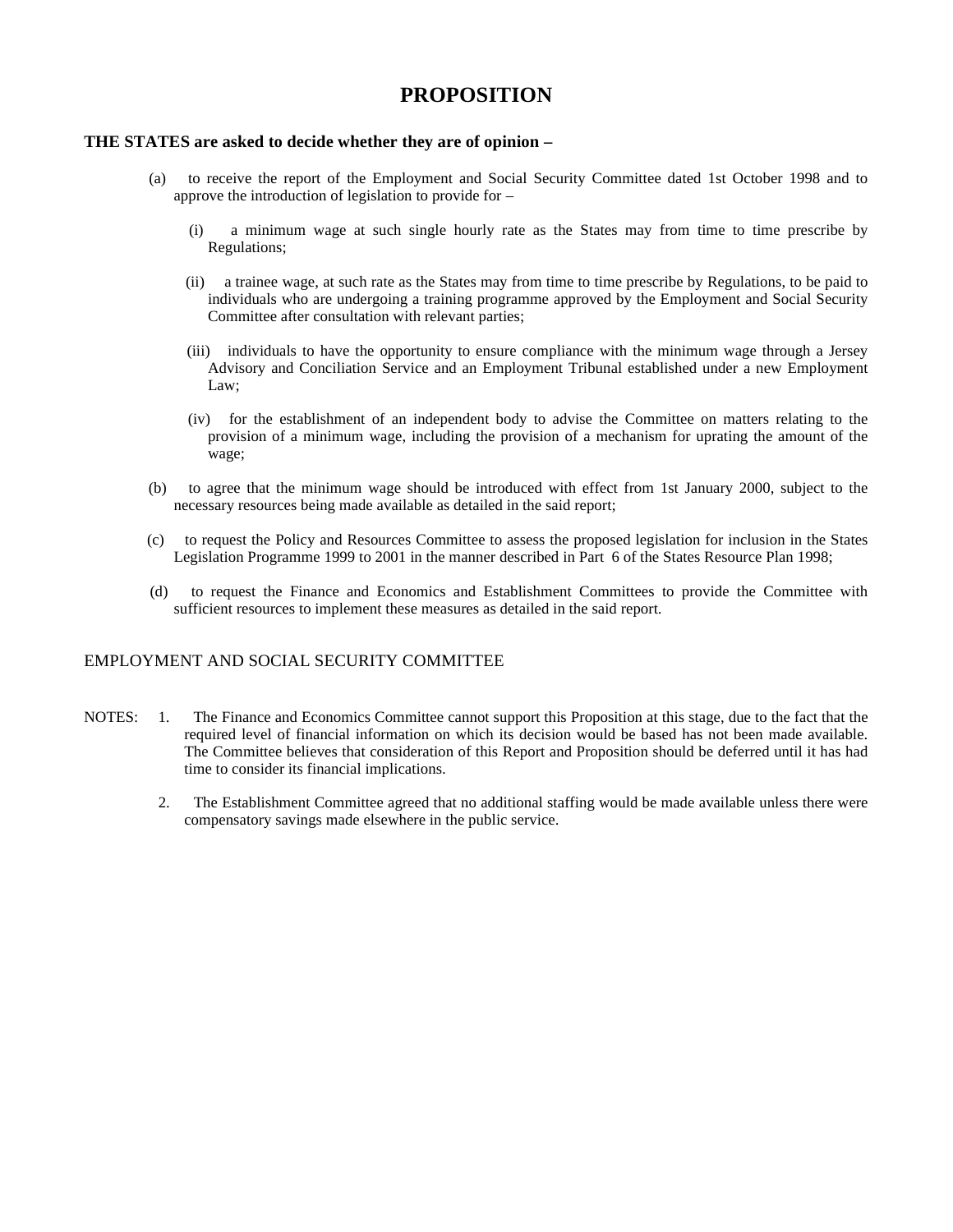#### **Report**

1. This report has been prepared after considerable debate and discussion on minimum wage over many years. It outlines the past and recent history and puts forward proposals which seek to resolve the conflicting demands of introducing a minimum wage that supports a competitive economy but makes a difference to the low-paid. This report also outlines the Committee's approach, through flexible enabling legislation, allowing detailed subordinate legislation to describe key factors of a minimum wage system.

### 2. **History**

- 2.1 The Employment and Social Security Committee took responsibility for minimum wage when the functions of the previous Industrial Relations Committee were transferred in December 1996 (P.241/96). The issue had originally been lodged by Senator Shenton in March 1993, although at that time the Finance and Economics Committee had presented a report (P.199/93) stating that "the case for a statutory minimum wage (was) not proven". The then Industrial Relations Committee, however, had continued to discuss the issue and, feeling that it had enough evidence to take over responsibility for the principle of the issue, presented its own report and proposition (P.154/96) to the States in October 1996. Comments to this were received from the Finance and Economics Committee (P.170/96) and from the Policy and Resources and Employment and Social Security Committees (P.219/96). These led to an amended proposition (P.225/96) being lodged by Deputy Dorey and, as the then Industrial Relations Committee felt that it was inappropriate to debate such an issue at the final States' Sitting of the year, P.154/96, P.170/96, P.219/96 and P.225/96 were left on the list of projets awaiting a date for debate.
- 2.2 Taking account of the views expressed by various States Committees over the previous five years, the Employment and Social Security Committee commissioned an impact study to explore the possible effects of the introduction of a minimum wage so that members could be fully informed before debating the matter. The research, however, had only just started when the States debated an amendment made by Senator Shenton to the Policy and Resources Committee's Strategic Policy Report on 4th November 1997. As a result of this amendment, the principle of the introduction of a minimum wage was approved. The Employment and Social Security Committee subsequently completed the research so that it had sufficient information on which to base an appropriate system for Jersey.

#### **3. Research and consultation**

- 3.1 The impact study, which was undertaken by the Institute for Employment Studies, obtained the views of 750 employers, covering a representative sample by industry and company size. In addition the views of representatives of the Jersey Hospitality Association, the Jersey Farmers' Union, the Jersey Federation of Small Businesses, the Institute of Directors, the Chamber of Commerce, the Transport and General Workers' Union and the Institute of Personnel and Development were also sought. In light of the research, the Committee issued a consultative document and invited comment. This was followed up with further consultation with those most affected by a minimum wage, namely the Jersey Hospitality Association, the Federation of Small Businesses, the Jersey Farmers' Union, the Tourism Committee and the Agriculture and Fisheries Committee and also the Transport and General Workers' Union.
- 3.2 With the exception of the Transport and General Workers' Union, the views obtained from the follow-up meetings demonstrated that those most likely to be affected by a minimum wage were not optimistic about the impact and most urged the Committee to move forward with caution.

#### **4. The principle of a minimum wage**

- 4.1 The principle and philosophy of minimum wage is by no means clear, although it has social, economic and labour market impacts. Whilst it can be argued that it will have little effect on those in poverty who are not in work, for example pensioners, the concept of decent pay for a fair day's work has much to commend it. Others, however, would argue against market intervention. Perhaps a measure of a society's stance on minimum wage is best gauged by the reaction and comments on its introduction –
	- (i) Employers in the IES survey were generally in favour of the introduction of a minimum wage. Overall, twothirds of all employers thought introducing a minimum wage to be a positive step, although most employers generally took a pragmatic stance on the issue and thought that the level at which the minimum was set was more important than the principle.
	- (ii) Only when respondents thought they would be damaged by the introduction of a minimum wage did the survey find objection in principle. Most of those in favour thought there were good social reasons for a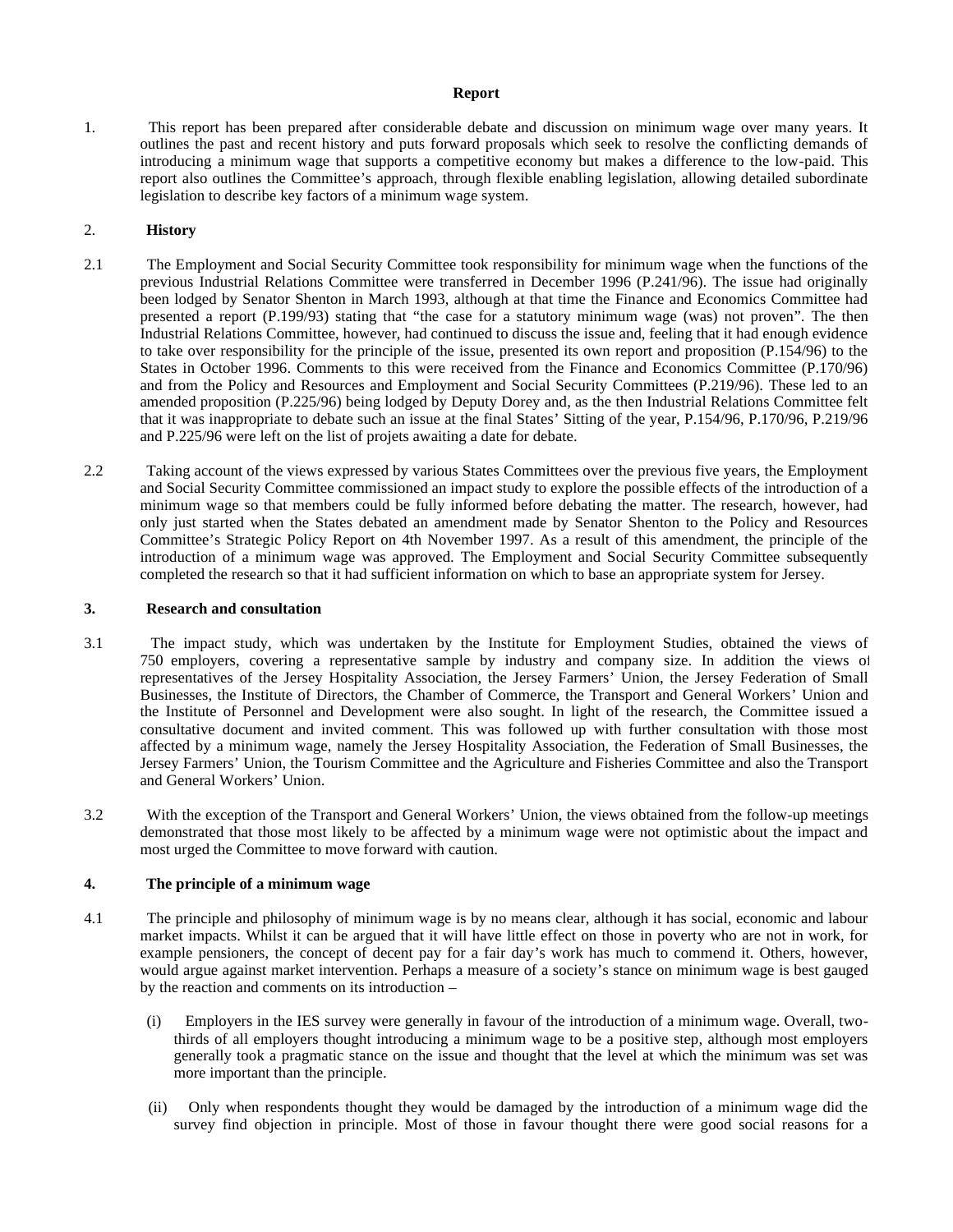minimum wage, whilst those against tended to oppose the principle of intervention in a free market. Employers were fairly evenly divided over whether the minimum wage would help or hinder the overall economy.

- (iii) In the consultation exercise, representatives of both the Hospitality Association and the Jersey Farmers' Union highlighted the fact that minimum wages were already in existence in their sectors, with the minimum being set in negotiation with the TGWU.
- 4.2 In reaching its recommendations on a minimum wage in Jersey, the Committee has adopted the following principles: that it should support a competitive economy; be set at a prudent level; be simple and straightforward; and yet make a difference to the low-paid.

### **5. The incidence of low pay**

5.1 The survey estimated that, on 1st September 1997, the numbers on low pay were as follows –

|                                                      | No. of employees as at<br>1st September on less than: |       |       |       |  |  |
|------------------------------------------------------|-------------------------------------------------------|-------|-------|-------|--|--|
|                                                      | £3.00                                                 | £3.50 | £4.00 | £4.50 |  |  |
| Total employees<br>per wage band $\frac{[14]}{[14]}$ | 759                                                   | 2,546 | 2,910 | 2,538 |  |  |

 The survey also identified that a further c.1700 had been employed on basic rates below £4.50 during the previous year, most of whom were seasonal workers whose contracts had finished before 1st September.

### 5.2 In general, these people –

- mainly carried out one of four types of jobs  $27$  per cent fulfilled domestic or cleaning duties including chambermaids and porters, 21 per cent were receptionists or clerical or sales assistants, a further 15 per cent were agricultural workers or labourers and another 15 per cent were waiters or bar staff;
- (ii) were broadly equally divided between men and women;
- (iii) had an average age of  $27.5$  years (14 per cent aged under 18, a further 32 per cent  $-24$ , with half being 25 years or more);
- (iv) had mainly been with their employer for over two years;
- (v) were mostly in permanent employment although one-third had temporary jobs and one-fifth were trainees;
- (vi) worked an average of 38 hours a week;
- (vii) were generally able-bodied;
- (viii) generally classified themselves as Jersey residents, although this did not mean they had residential qualifications.
- 5.3 Information about the nature of the employers paying less than £4.50 was also obtained
	- (i) employers of low-paid staff generally found it more difficult to raise prices and operated in more competitive markets than other firms;
	- (ii) long established, rather than new businesses, were more likely to employ people on a basic rate of less than £4.50;
	- (iii) employers with low-paid employees were more likely to have negotiated salaries with trade unions;
	- (iv) two-thirds of employers with employees on less than £4.50 an hour found it very easy or quite easy to recruit people at this level and most employers considered labour turnover amongst this group to be low;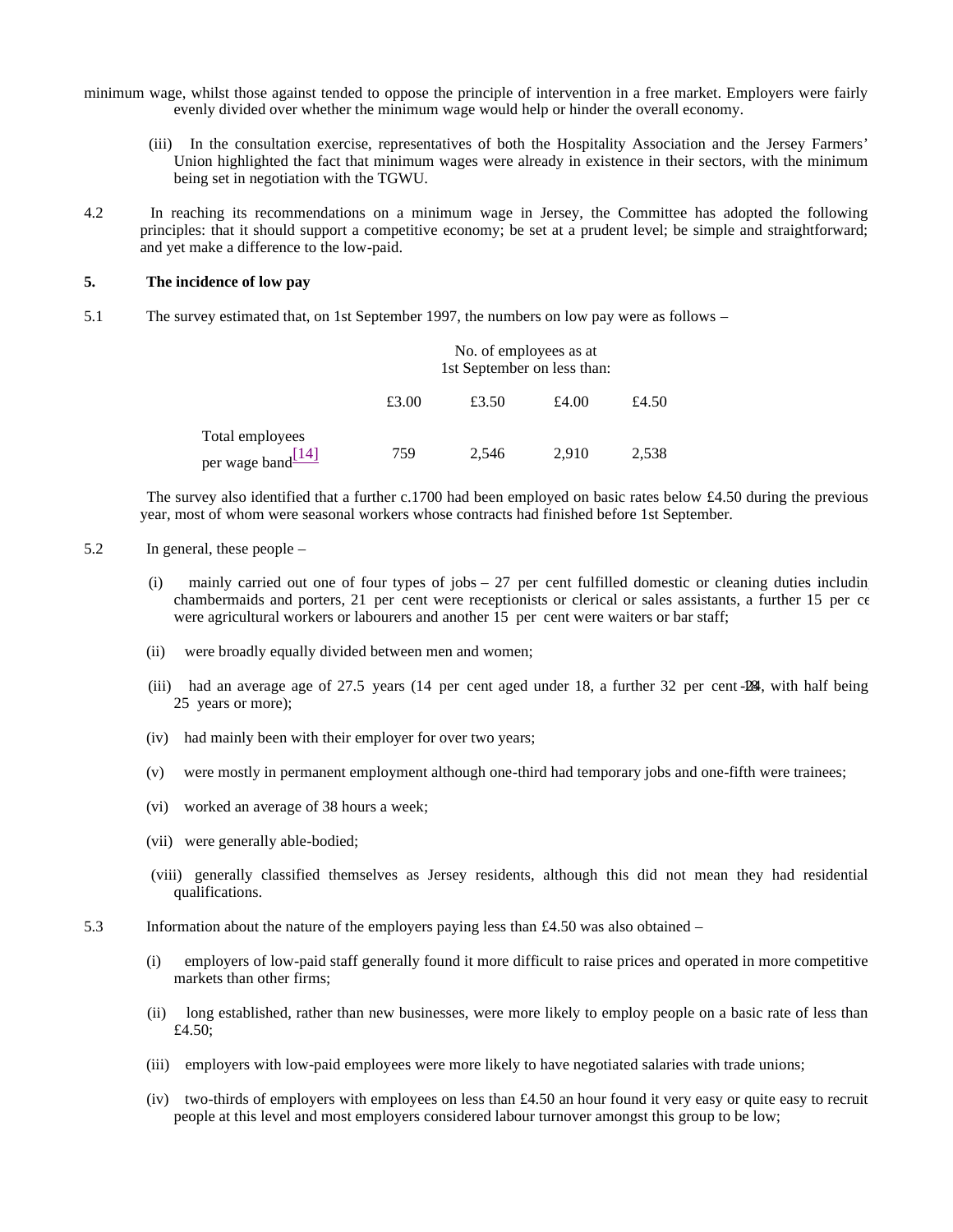- (v) six per cent of Jersey employers employed at least one person on less than £3.00 an hour;
- (vi) 15 per cent employed at least one person on less than£3.50 an hour;
- (vii) 22 per cent employed at least one person on less than£4.00 an hour;
- (viii) 31 per cent employed at least one person on less than£4.50 an hour;
- (ix) in most cases low-paid workers constituted a significant proportion of the total number of people employed in a firm. For example, in over two-thirds of businesses with employees on less than £4.50, such employees comprised over half the workforce;
- $(x)$  larger employers were most likely than smaller employers to employ someone on less than £4.50;
- (xi) over half the employers in the agriculture and hospitality sectors and 40 per cent in retailing employed someone on an hourly rate of less than £4.50.
- 5.4 In summary, the employers most affected will be those in the agriculture and hotel and catering sectors, although retailing and the miscellaneous sector, which includes activities such as hairdressing, will also be particularly affected. Even some non-service sector employers will feel an impact.

#### **6. Committee's approach**

6.1 The Committee's approach, subject to States approval of the recommendations made in this report, would be to introduce enabling legislation setting the framework and the legal definitions, supported by Regulations that define the details. The Committee, in this report, however is outlining some of the key issues that will need to be resolved and debated in the construction of the legislation.

## **7. Defining the wage**

- 7.1 Only one third of low-paid staff in Jersey receive a basic wage. The majority have complex pay structures, with 25 per cent being eligible for bonus payments e.g. for attendance or performance, 25 per cent for shift pay, ten  $\vert$ cent having the equivalent of their Social Security contributions paid for them, and 56 per cent benefiting from inkind payments such as accommodation, uniform and meals.
- 7.2 The Employment and Social Security Committee, however, feels that the definition of minimum wage should be simple and fair, easy to comply with and straightforward to enforce. For these reasons the Committee is recommending that payments based on output, productivity or performance should count towards the minimum wage, including, for example, payment by results, commission, bonuses, and tips and gratuities paid through the payroll during the relevant pay period (this is in line with current practice for Employment and Social Security contributions and for taxation purposes).
- 7.3 The Committee believes that, in whatever way workers' pay is defined or whatever hours they work, only pay for "standard" working should count. Hence employers should not be able to include benefits and premium payments, such as overtime and shift premia. However, taking account of the unique situation in Jersey with regard to accommodation, and not wishing to further inflate the housing rental market, the Committee recommends that accommodation should be the only benefit-in-kind that should be taken into account, for which an offset should be allowed. The Committee is recommending that this offset should be determined by regulations and suggests that it should be introduced at £40.00 a week. This is much less than the amounts suggested by the industries affected, but probably represents a realistic deduction rather than a market value.
- 7.4 The Committee recommends that all actual working time should be covered by the minimum wage. To help enforcement and to enable some employers and employees to continue with more flexible employment practices that are to the benefit of both parties, the Committee recommends that compliance should be measured by averaging pay over the workers' normal pay period up to a maximum of one calendar month.

#### **8. Training and development**

8.1 The acquisition of skills remains a priority for workers of all ages, especially those moving into a new sector or returning to work. A new employee, however, who brings no prior knowledge or experience to an employer needs time to be developed and initially, therefore, they may not contribute fully to the workforce. In consultation with the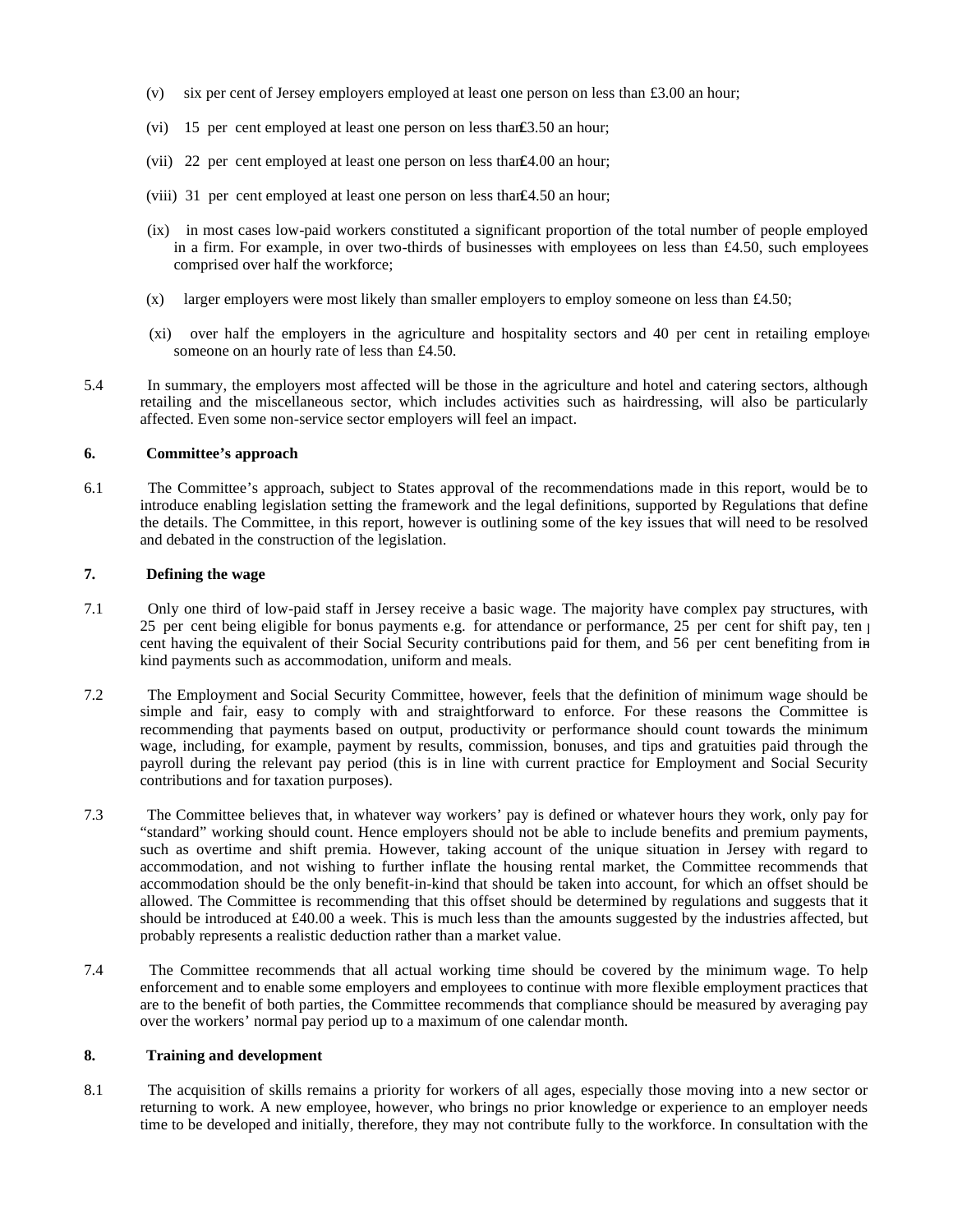Training and Employment Partnership, the Committee feels strongly that the minimum wage should not become a barrier to the receipt of structured training or taking on an inexperienced worker. To achieve this, and in order to provide an incentive for employers to train, the Committee recommends that workers on accredited training courses should be eligible for a "trainee rate" for a maximum of one year only when beginning a new job with a new employer.

### **9. Choosing the rate**

- 9.1 The Employment and Social Security Committee feels that a judgement needs to be made about the balance between a high minimum wage, which would make a more substantial difference to the low-paid, and the risk that jobs might be lost, that the cost of living might increase or that there might be other additional consequences to the economy and competitiveness of the Island.
- 9.2 Consideration needs to be given to a wide range of impacts on differentials, business costs, competitiveness, inflation and employment. The Employment and Social Security Committee is recommending a rate that it believes should limit the effect on differentials, although the Committee is aware that the impact will vary from sector to sector. The hospitality industry gives most cause for concern in this area because of the more complex wage structures that exist in this sector.
- 9.3 Immigration is another factor to be taken into account. The rate should not encourage immigration and some consideration therefore needs to be given to the rate that is set in the United Kingdom.
- 9.4 The Committee feels that the costs to businesses will vary substantially, both between and within sectors. Evidence from the research indicates that the key impact will be on profitability – with ten per cent of employers saying that their business would no longer be viable if they had to raise wages to a new minimum level. According to employers, there is limited scope to improve productivity, although 25 per cent did expect to employ fewer people i a minimum wage was introduced.
- 9.5 The IES research demonstrates that
	- (i) of those employers with low-paid employees, 43 per cent said they definitely thought£3.00 an hour to be an acceptable rate, only 27 per cent thought so about  $4.50$ ;
	- (ii) overall the majority of employers with low-paid employees think a minimum wage of around £3.50 to £4.00 an hour acceptable;
	- (iii) of those employers who feel they would be harmed by the3 introduction of a minimum wage, the peak is around £3.50, although a majority of these employers felt that a minimum wage of around  $£3.50 - £4.00$  would be at least possibly acceptable;
	- (iv) 59 per cent of employers in the agricultural sector thought a minimum wage level of£3.50 would be acceptable, compared with only 31 per cent in favour of a rate of£4.50;
	- (v) in hotels and catering and the retail sectors the positive balance peaks at £4.00 an hour;
	- (vi) about 450 jobs could be lost if a minimum wage of over£4.00 was introduced immediately.
- 9.6 Having taken evidence from numerous sources and applied the principles described earlier in this report that a minimum wage should offer real benefits to the low-paid, while avoiding unnecessary risks to businesses and to jobs and discouraging immigration – the Committee has concluded that the appropriate rate for the minimum wage should be £3.70 an hour initially and that a trainee rate should be set at £3.20 an hour for the maximum period of up to 12 months discussed previously. This could lead to a pay rise for up to 4,000 people based on the 1997 survey.

## **10. A Minimum Wage Commission**

10.1 The Employment and Social Security Committee strongly recommends that a body, chaired by an independent person and comprising employer and employee representatives, should be established in Law with the purpose of reviewing the minimum wage and its system of administration. Based on its deliberations, the Employment and Social Security Committee would make recommendations to the States concerning the system and future rates.

#### **11. Exemptions**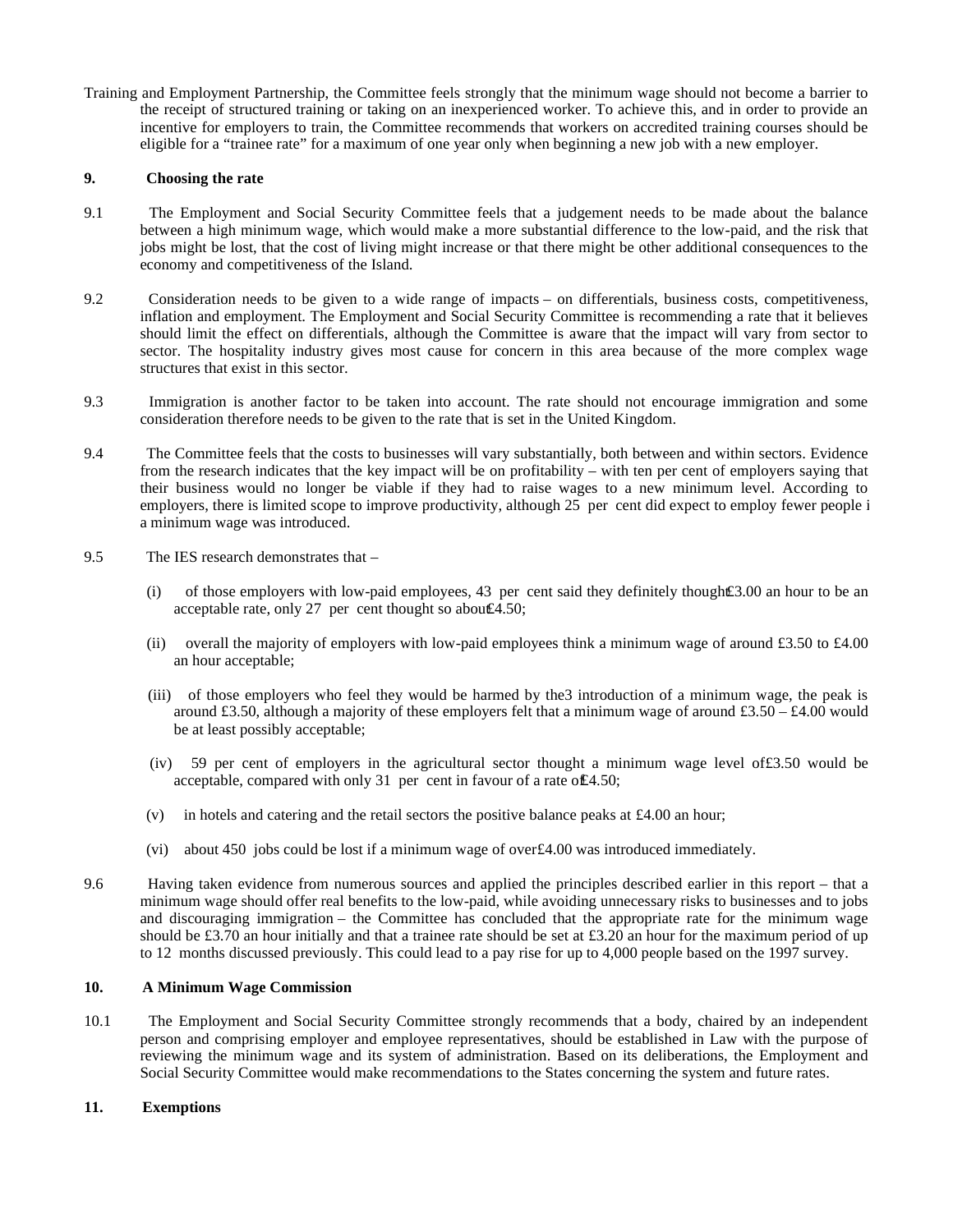11.1 The Employment and Social Security Committee believes that, at the suggested rates, the minimum wage should apply to all workers, and no exemptions are therefore recommended at this stage. However, the legislation should include provision for the States to make exemptions, by Regulations, to a minimum wage in the future, so that the Island can retain flexibility where necessary. It should be noted that the intended definition of "worker" encompasses all people in employment over the school leaving age, but excludes voluntary workers who wish to work for no pay and individuals who are undertaking work activities principally for therapeutic reasons.

#### **12. Implementing and enforcing**

- 12.1 The IES survey provides clear evidence that enforcement of a minimum wage will be a major issue in Jersey. Most employers in the survey felt that a minimum wage should be strictly enforced, although they were also concerned that it would lead to greater bureaucracy. The importance of enforcement is emphasized by the finding that 40 per cent of employers potentially affected by a minimum wage said they would not take any notice and carry on as before.
- 12.2 For these reasons the Committee strongly believes that the introduction of a minimum wage should coincide with its recommendations concerning wider industrial relations reforms, in particular the introduction of a framework for dispute resolution, a route to access enforcement by the individual and legislation to protect workers from unfair dismissal. The Committee is therefore recommending that a Jersey Advisory and Conciliation Service and an Employment Tribunal be established, and legislation on unfair dismissal be introduced, prior to or at the same time as the introduction of the minimum wage. It is important that an individual has reasonable protection against unreasonable dismissal in law and a way of pursuing action against an employer not paying the minimum wage.
- 12.3 To aid enforcement and to ensure that all individuals can understand their hourly rate of pay, the law will also have to require employers to provide all employees with a pay slip which contains the minimum wage rate and sufficient information to enable workers to confirm readily whether they have received the statutory minimum. The Employment and Social Security Committee would have responsibility for verifying employers' compliance with the minimum wage. For this to be achievable, however, employers will be required to keep appropriate records, so that they can demonstrate that they have met the requirements of a minimum wage.
- 12.4 Taking into account the impact on businesses and the requirement for new and additional records to be kept, the Employment and Social Security Committee feel that employers should be given reasonable time to prepare for the minimum wage (employers in the hospitality sector, for example, set their tariffs 18 months in advance in order that they can be included in tour operator brochures). The Committee therefore proposes that the minimum wage should commence with effect from the 1st January 2000. This suggestion, however, is totally dependent on the availability of resources in terms of –
	- (i) the introduction of the wider industrial relations reforms which are being developed, and in particular unfair dismissal, a Conciliation Service and an Employment Tribunal;
	- (ii) adequate financial and manpower resources (as described below); and
	- (iii) appropriate law drafting priority.

#### **13. Resources**

- 13.1 To service the Minimum Wage Commission and carry out the necessary advisory and enforcement duties, at least three additional public sector employees (civil servants) will be required, and adequate funding for their employment (estimated to be  $\pounds110,000$  salary costs for the year 2000) in order to prepare law drafting briefs, handle enquiries, give guidance, police the system and prosecute where appropriate. Depending on the complexities involved, more staff may be required, particularly in the initial stages whilst the principles are being established. The alternative is to contract out some of this work but the possibilities may be limited as the "inspectors" would need to be stationed on Island. It is not known whether there is any private sector business in this market in Jersey or whether the States would wish to give a private business powers of entry onto employers' premises.
- 13.2 The establishment of the Jersey Advisory and Conciliation Service and the Employment Tribunal will carry additional resource requirements, which are estimated to be in the region of £200,000 each year. However this would cover all arbitration, conciliation and appeals work under all aspects of the proposed Employment Law (see Annex 1).
- 13.3 To meet this timescale, substantial law drafting resources will have to be allocated or re-allocated to the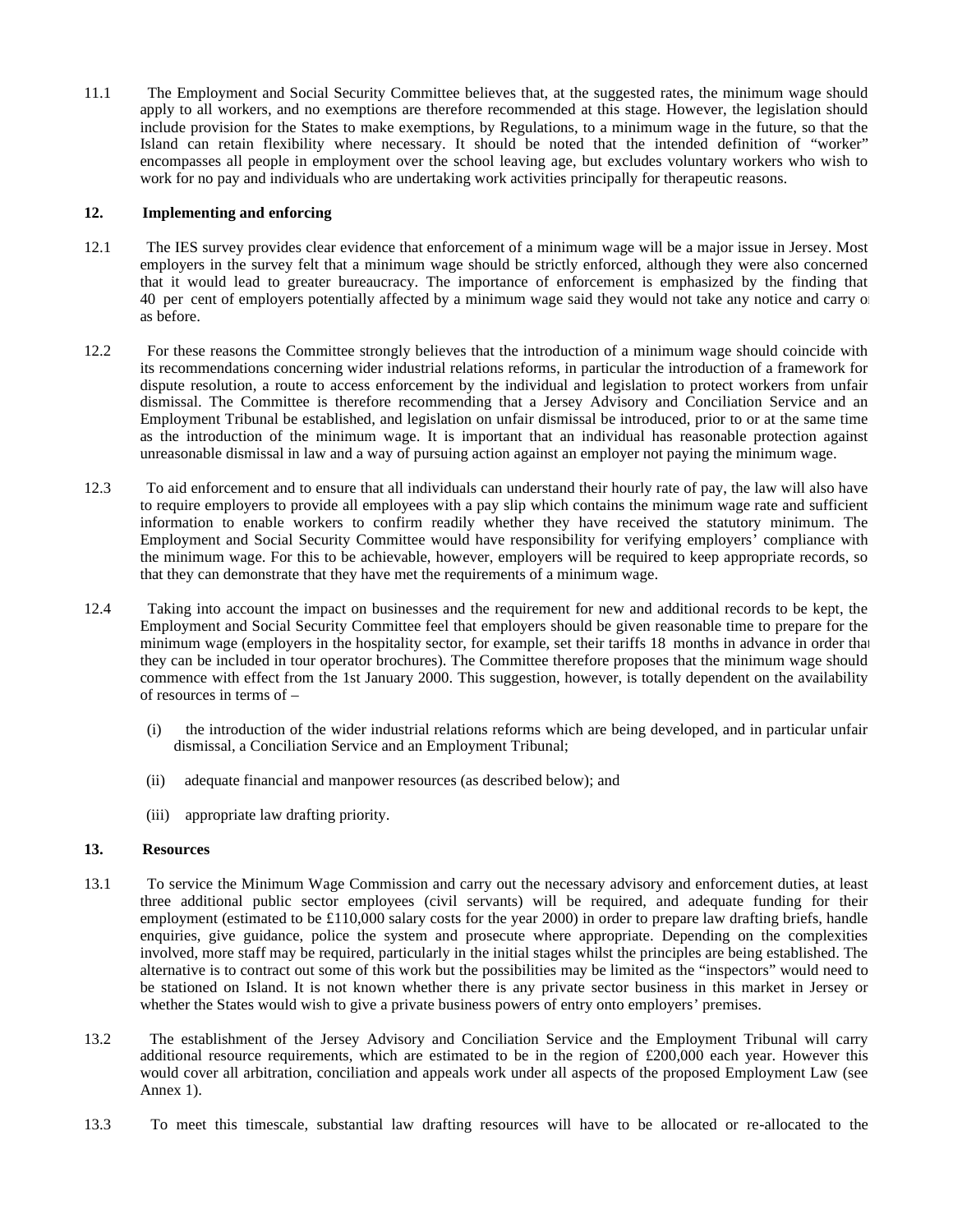- development of primary and subordinate legislation for the introduction of a minimum wage and the proposed system of administration, as well as to the other legislative matters referred to above in the context of wider industrial relations reforms. The Policy and Resources Committee may have to instruct the Law Draftsman accordingly.
- 13.4 An additional £100,000 each year will be required for Employment and Social Security funded employment schemes, covering the Headway programme for the long-term unemployed and disabled people employed within a sheltered work environment which currently includes training allowances and wages below the recommended minimum rate of £3.70. Other Committees with other responsibilities may also require additional funding.

### **14. Conclusions**

- 14.1 The recommendations of the Employment and Social Security Committee form a coherent package which aims to be simple, straightforward, prudent and supportive of a competitive economy.
- 14.2 Introducing a minimum for wages should not deter employers from continuing to pay well above this level. The Committee has recommended a package that takes account of business realities but removes the worst cases of exploitation, thereby making a difference to a large number of workers. Continuing review and periodic uprating by an independent body should ensure that the minimum wage finds a balance between the needs of the low-paid and the economic needs of the Island.

#### **15. Summary of recommendations**

### 15.1 The rate

- (i) The minimum wage should be a single hourly rate as the States may from time to time prescribe by Regulations.
- (ii) A trainee rate, to be prescribed by Regulations, should be available for individuals who are on accredited training courses. Accredited training courses should be prescribed by regulations in consultation with relevant parties and the trainee rate should be restricted to a 12 months maximum period.

#### 15.2 Implementing and enforcing

- (i) It is proposed that the minimum wage should commence with effect from 1st January 2000, subject to the necessary resources as detailed in the report being made available.
- (ii) Individuals should have the opportunity to ensure compliance with the minimum wage through the proposed broader Employment Law, which includes the establishment of both a Jersey Advisory and Conciliation Service and an Employment Tribunal.

#### 15.3 Minimum Wage Commission

 An independent body should be established to advise the Employment and Social Security Committee on future recommendations in relation to the minimum wage. These recommendations should include a mechanism for uprating.

1st October 1998.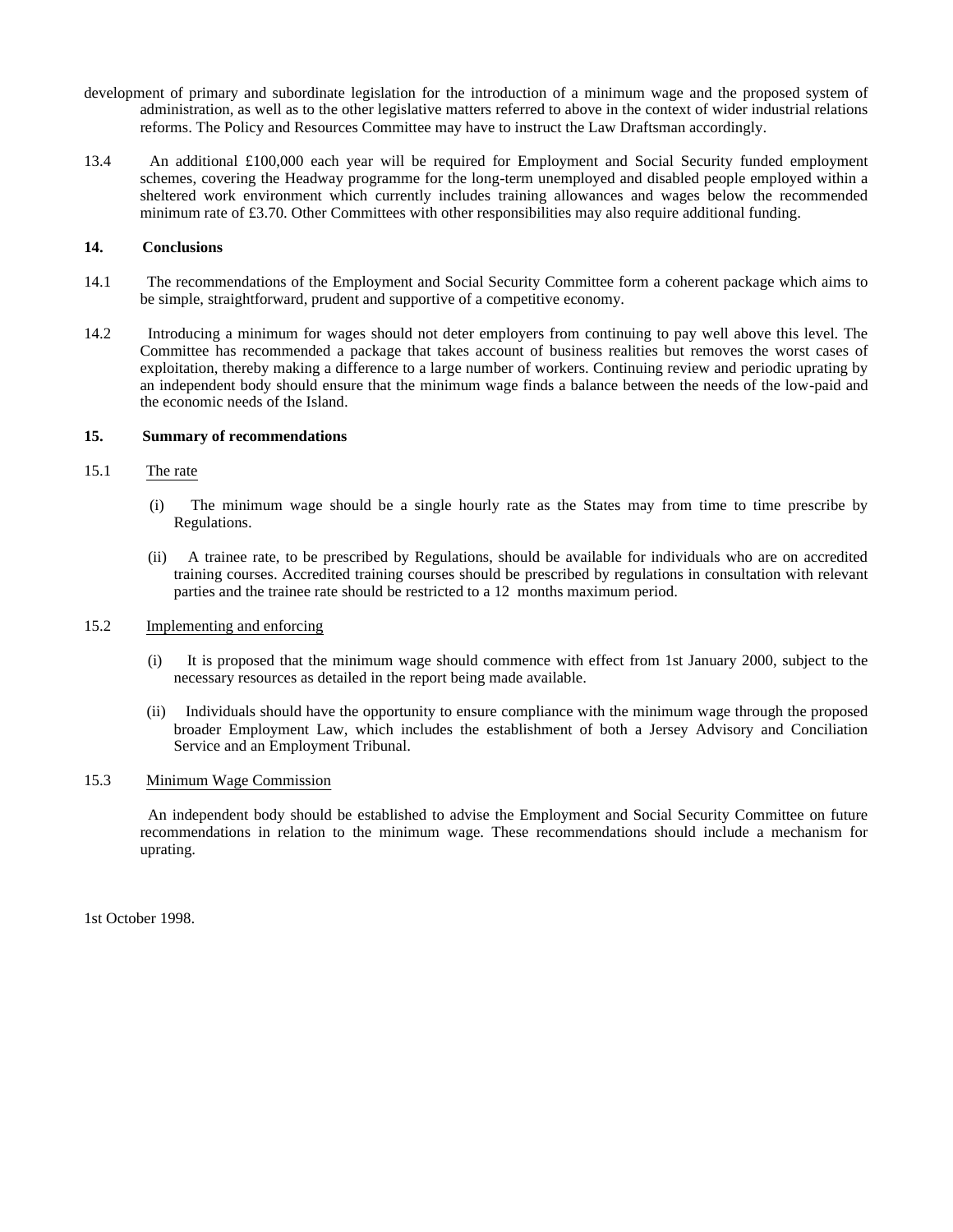#### SUMMARY OF THE PROPOSED EMPLOYMENT LAW REFORMS

#### **1. Employment legislation currently in place in Jersey**

1.1 Prior to the formation of the Industrial Relations Committee in 1969, no Committee had specific responsibility for employment of industrial relations matters. For a variety of reasons, including lack of resources, there has been no co-ordinated approach towards employment legislation and, as a result, such legislation is now largely fragmented, outdated and ineffective.

## **2. The proposed new employment legislative framework**

- 2.1 The Employment and Social Security Committee is proposing that specific measures are introduced to protect both employers and employees, and will be consulting on the following proposals over the coming months –
	- (i) a new EMPLOYMENT LAW is introduced to consolidate or replace existing legislation and provide additional rights and obligations for both employers and employees in the Jersey context;
	- (ii) a JERSEY ARBITRATION AND CONCILIATION SERVICE is introduced to prevent and resolve problems in the workplace;
	- (iii) an EMPLOYMENT TRIBUNAL is introduced to enforce the Law when advice and discussion fail to produce a resolution to a problem.
- 2.3 It is envisaged that the main Law would contain the core provisions, with Regulations covering the details of application and of processes and that Approved Codes of Practice would be used where possible to support the legislation.

#### **3. Arbitration, conciliation and enforcement**

- 3.1 In the United Kingdom, ACAS is generally acknowledged to be a very effective service by all concerned, including representatives both of employers and employees. It should be straightforward to set up a similar, equally effective organisation locally. A fundamental principle is that the service must be clearly independent of any political influence and of influence from employers and employees. For this reason, it is considered that the Jersey Advisory and Conciliation Service (JACS) should be established as an independent agency which has no direct links to the political system, but which is funded from Government revenues.
- 3.2 Before providing assistance, JACS would encourage parties to make full use of any agreed procedures they may have for negotiation and the settlement of disputes. Its main duty would be to assist in building harmonious relationships between employers and employees, collectively and individually, where required, and in particular to –
	- (i) prevent and resolve industrial disputes;
	- (ii) resolve individuals' disputes over employment rights;
	- (iii) provide information and advice about employment matters and practice;
	- (iv) promote fairness and good practice in the conduct of employment relationships.

 The aim of JACS would be to offer to assist both parties involved in a dispute to reach a voluntary settlement without the need to go to an Employment Tribunal hearing.

- 3.3 It is also proposed that an Employment Tribunal be established with a legally qualified Chairman and two members, one drawn from a panel of people representing employees and one from a panel representing employers to provide a suitable body to –
	- (i) resolve disputes or differences between employer(s) and employee(s) concerning matters relating to employment or non-employment and terms and conditions of employment where voluntary agreement cannot be reached, with or without a third party; and